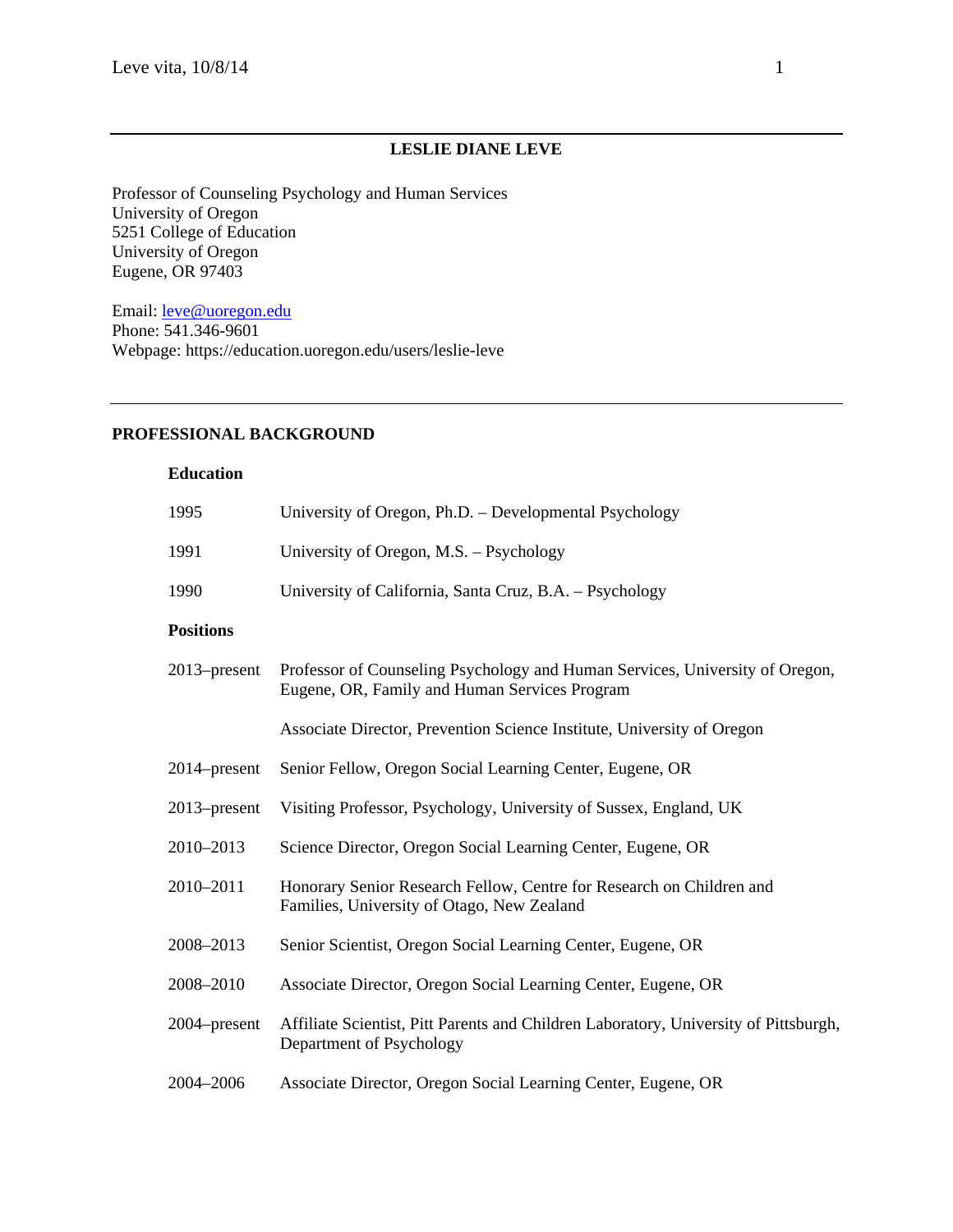| 2003-2013 | Senior Scientist, Center for Research to Practice, Eugene, OR               |
|-----------|-----------------------------------------------------------------------------|
| 2003-2013 | Courtesy Research Associate, University of Oregon, Department of Psychology |
| 1998–2008 | Research Scientist, Oregon Social Learning Center, Eugene, OR               |
| 1995–1998 | Research Associate, Oregon Social Learning Center, Eugene, OR               |
| 1995-1996 | Parent Trainer, Oregon Social Learning Center, Eugene, OR                   |

## **Sabbatical Leave**

Fall term 2009 Center for Research on Children and Families at the University of Otago, New Zealand

## **Honors**

| 2013                        | Number 8 top downloaded paper from Child Development Perspectives:                                                                                                                                                                                                                                  |
|-----------------------------|-----------------------------------------------------------------------------------------------------------------------------------------------------------------------------------------------------------------------------------------------------------------------------------------------------|
|                             | Tang, Y. Y., Yang, L., Leve, L. D., & Harold, G. T. (2012). Improving executive<br>function and its neurobiological mechanisms through a mindfulness-based<br>intervention: Advances within the field of developmental neuroscience. Child<br>Development Perspectives, 6, 361-366. NIHMSID: 600763 |
| 2011                        | Prevention Science Award, Society for Prevention Research                                                                                                                                                                                                                                           |
| 1995                        | Society for Research in Child Development Award                                                                                                                                                                                                                                                     |
| 1993-1995                   | National Research Service Award, "Prediction of Friendships from Parent-child<br>Relations" (MH010407)                                                                                                                                                                                              |
| 1993-1994                   | University of Oregon Scholarship recipient                                                                                                                                                                                                                                                          |
| 1991-1992                   | University of Oregon Scholarship recipient                                                                                                                                                                                                                                                          |
| 1991                        | <b>National Science Foundation Honorable Mention</b>                                                                                                                                                                                                                                                |
| <b>Areas of Scholarship</b> |                                                                                                                                                                                                                                                                                                     |

Prevention Science Families in the Child Welfare or Juvenile Justice System Girls/Gender Differences Adoptive Families Gene-Environment Interplay Child and Adolescent Development Longitudinal Research Studies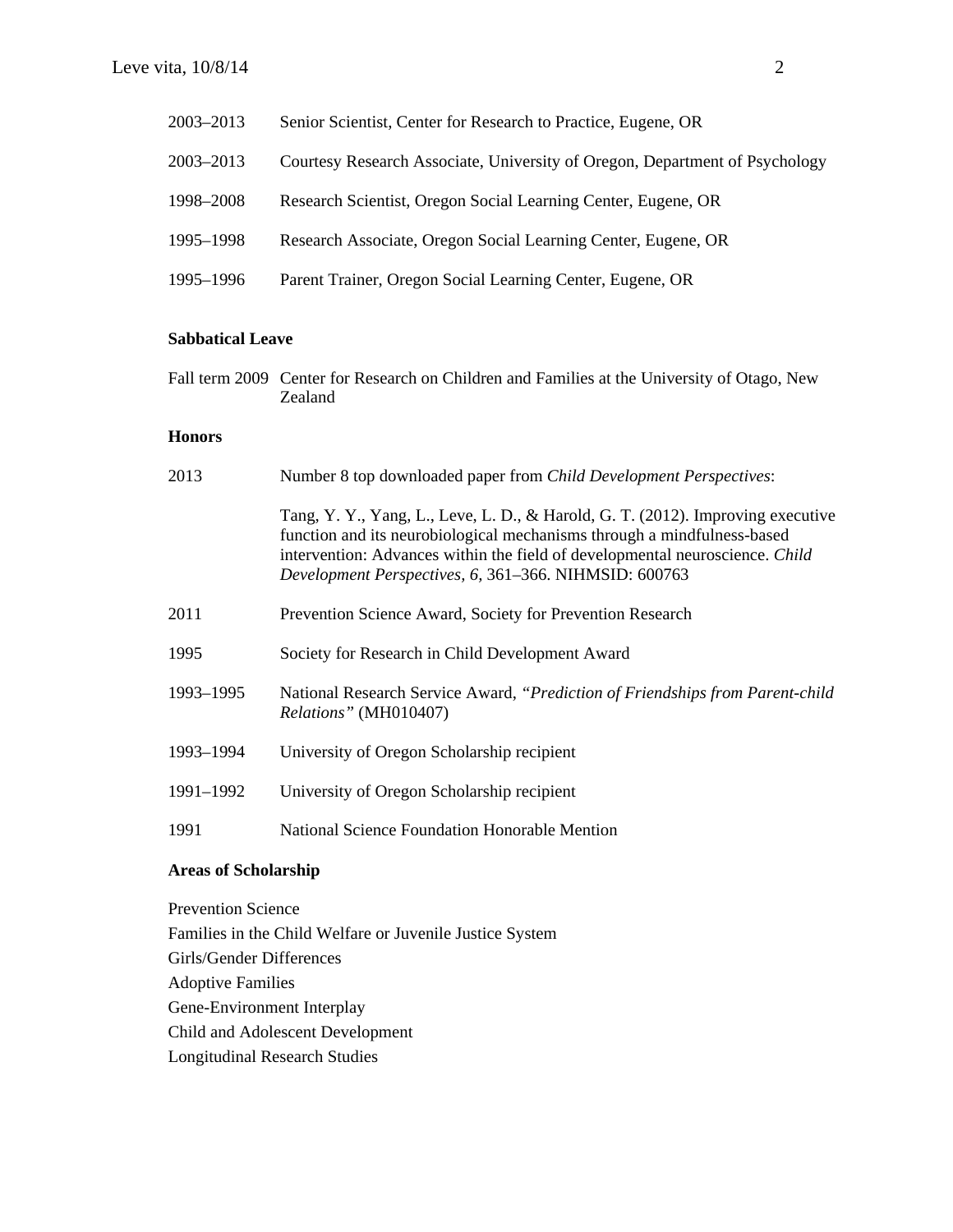#### **SCHOLARSHIP**

I have authored or co-authored more than 100 peer reviewed publications. *\**Asterisks denote publications led by an individual who was a graduate student or postdoctoral scholar I mentored at the time of the work.

#### **Articles**

- 106. Hajal, N. J., Neiderhiser, J. M., Moore, G. A., Leve, L. D., Shaw, D. S., Harold, G. T., Scaramella, L. V., Ganiban, J. M., Reiss, D. (in press). Angry responses to infant challenges: Parent, marital, and child genetic factors associated with harsh parenting*. Child Development.*  NIHMSID: 597913
- 105. Harold, G. T., Leve, L. D., Kim, H. K., Mahedy, L., Gaysina, D., Thapar, A., & Collishaw, S. (in press). Maternal caregivers and girls' depressive symptoms and antisocial behavior trajectories: An examination among high-risk youth*. Development and Psychopathology*. NIHMSID: 584818
- 104. Leve, L. D., Van Ryzin, M. J., & Chamberlain, P. (in press). Sexual risk behavior and STI contraction among young women with prior juvenile justice involvement. *Journal of HIV/AIDS & Social Services.* NIHMSID: 584816
- 103. Marceau, K., Laurent, H. K., Neiderhiser, J. M., Reiss, D., Shaw, D. S., Natsuaki, M. N., Fisher, P. A., & Leve, L. D. (in press). Combined influences of genes, prenatal environment, cortisol, and parenting on the development of children's internalizing vs. externalizing problems*.* Special issue of *Behavior Genetics* on "Gene-hormone interplay." NIHMSID: 632369
- 102. \*Marsiglio, M. C., Chronister, K. M., Gibson, B., & Leve, L. D. (in press). Examining the link between traumatic events and delinquency among juvenile delinquent girls: A longitudinal study. *Journal of Child & Adolescent Trauma*.
- 101. Natsuaki, M. N., Shaw, D. S., Neiderhiser, J. M., Ganiban, J. M., Harold, G. T., Reiss, D., & Leve, L. D. (in press). Raised by depressed parents: Is it an environmental risk? *Clinical Child and Family Psychology Review.* Epub ahead of print. doi: 10.1007/s10567-014-0169-z. NIHMSID: 590981
- 100. Poulton, R., Van Ryzin, M. J., Harold, G. T., Chamberlain, P., Fowler, D., Cannon, M., Arseneault, L., & Leve, L. D. (in press). Effects of Multidimensional Treatment Foster Care on psychotic symptoms in girls. *Journal of the American Academy of Child and Adolescent Psychiatry*. NIHMSID: 628598
- 99. \*Rabinovitch, S. M., Kerr, D. C., Leve, L. D., & Chamberlain, P. C. (in press). Suicidal behavior outcomes of childhood sexual abuse: Longitudinal study of adjudicated girls. *Suicide and Life-Threatening Behavior*.
- 98. Van Ryzin, M. J., Leve, L. D., Neiderhiser, J. M., Shaw, D. S., Natsuaki, M. N., & Reiss, D. (in press). Genetic influences can protect against unresponsive parenting in the prediction of child social competence. *Child Development.* NIHMSID: 632091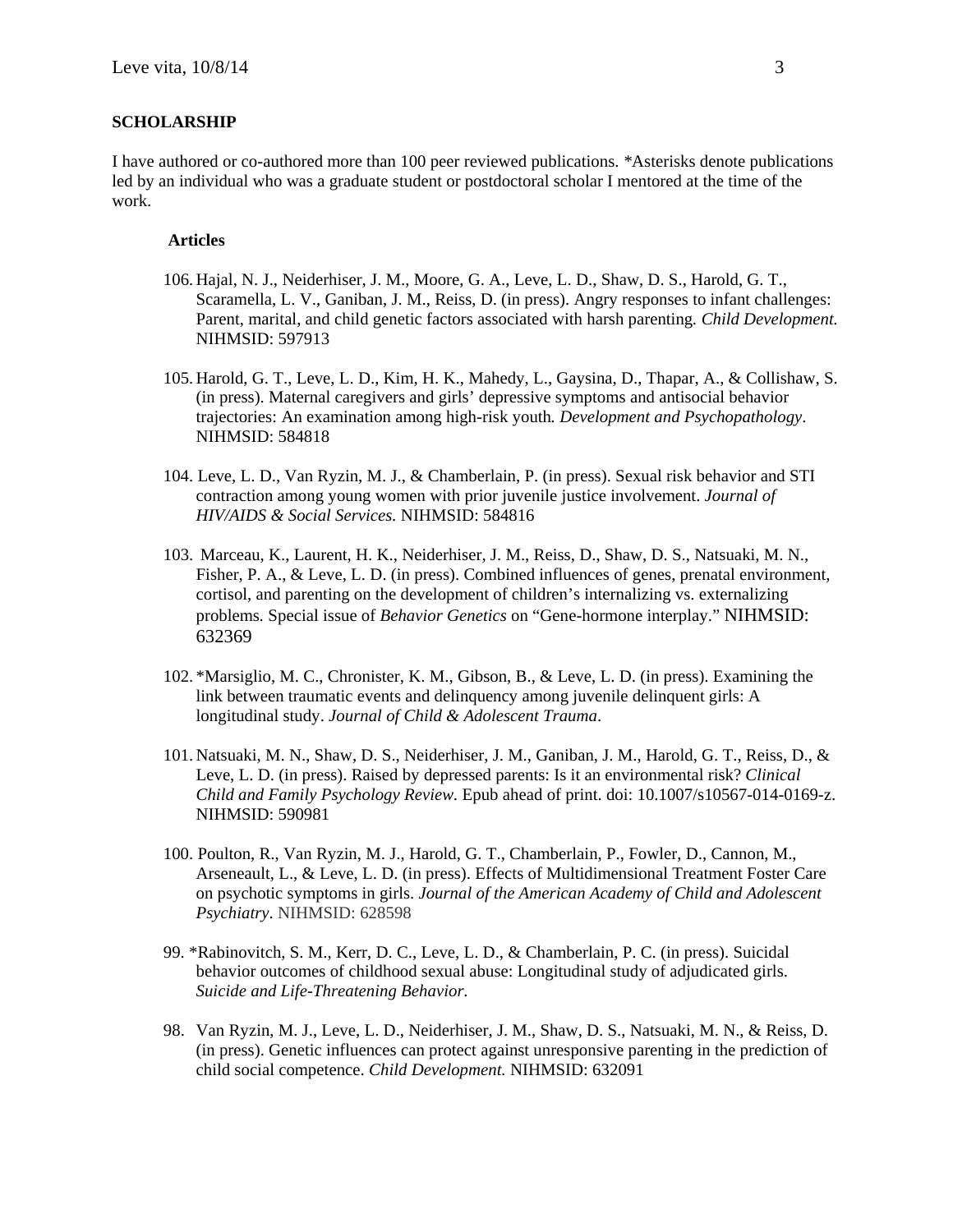- 97. Weller, J. A., Leve, L. D., Kim, H. K., Bhimji, J., & Fisher, P. A. (in press). Plasticity of risky decision-making among maltreated adolescents: Evidence from a randomized controlled trial. *Development and Psychopathology.* NIHMSID: 586882
- 96. Brooker, R. J., Neiderhiser, J. M., Ganiban, J. M., Leve, L. D., Shaw, D. S., & Reiss, D. (2014). Birth and adoptive parent anxiety symptoms moderate the link between infant attention control and internalizing problems in toddlerhood. *Development and Psychopathology, 26*, 347–359. PMC: 3981904
- 95. Chen, J., Li, X., Natsuaki, M. N., Leve, L. D., & Harold, G. T. (2014). Genetic and environmental influences on depressive symptoms in Chinese adolescents*. Behavior Genetics, 44*, 36–44. PMID: 24311200
- 94. \*Elam, K. K., Harold, G. T., Neiderhiser, J. M., Reiss, D., Shaw, D. S., Natsuaki, M. N., Gaysina, D., Barrett, D., & Leve, L. D. (2014). Adoptive parent hostility and children's peer behavior problems: Examining the role of genetically informed child attributes on adoptive parent behavior. *Developmental Psychology, 50*, 1543–1552. PMC: 4113003
- 93. Fearon, P., Reiss, D., Leve, L. D., Shaw, D. S., Scaramella, L. V., Ganiban, J. M., & Neiderhiser, J. M. (2014). Child evoked maternal negativity from 9 to 27 months: Evidence of gene-environment correlation and its moderation by marital distress. *Development and Psychopathology, 12,* 115. NIHMSID: 597909
- 92. Kerr, D. C. R., Gibson, B., Leve, L. D., & DeGarmo, D. S. (2014). Young adult follow-up of adolescent girls in juvenile justice using the Columbia Suicide Severity Rating Scale. *Suicide and Life-Threatening Behavior, 44*, 113–1129. PMC: 398504
- 91. Kerr, D. C., DeGarmo, D. S., Leve, L. D., & Chamberlain, P. C. (2014). Juvenile justice girls' depressive symptoms and suicidal ideation 9 years after Multidimensional Treatment Foster Care. *Journal of Consulting and Clinical Psychology, 82*, 684-693*.* PMC: 4115007
- 90. Laurent, H. K., Neiderhiser, J. M., Natsuaki, M. N., Shaw, D. S., Reiss, D., Fisher, P. A., & Leve, L. D. (2014). Stress system development from age 4.6 to 6: Family environment predictors and adjustment implications of HPA stability versus change. *Developmental Psychobiology, 56*, 340–354. PMC: 3883974
- 89. \*Rhoades, K. A., Leve, L. D., Harold, G. T., Kim, H., & Chamberlain, P. (2014)*.* Drug use trajectories after a randomized controlled trial of MTFC: Associations with partner drug use*. Journal of Research on Adolescence, 24*, 40–54. PMC: 3979629
- 88. Blozis, S. A., Ge, X., Xu, S., Natsuaki, M. N., Shaw, D. S., Neiderhiser, J., Scaramella, L., Leve, L. D., & Reiss, D. (2013). Sensitivity analysis of multiple informant models when data are not missing at random. *Structural Equation Modeling, 20*, 283–298. NIHMSID: 585282
- 87. Chen, J., Li, X., Zhang, J., Natsuaki, M. N., Leve, L. D., Harold, G. T., Chen, Z., Yang, X., Guo, F., Zhang, J., & Ge, X. (2013). The Beijing Twin Study (BeTwiSt): A longitudinal study of child and adolescent development. *Twin Research and Human Genetics, 16*, 1832– 4274. PMID: 3217737
- 86. Gaysina, D., Fergusson, D. M. Leve, L. D., Horwood, J., Reiss, D., Shaw, D., Elam, K., Natsuaki, M. N., Neiderhiser, J. M., & Harold, G. (2013). Maternal smoking during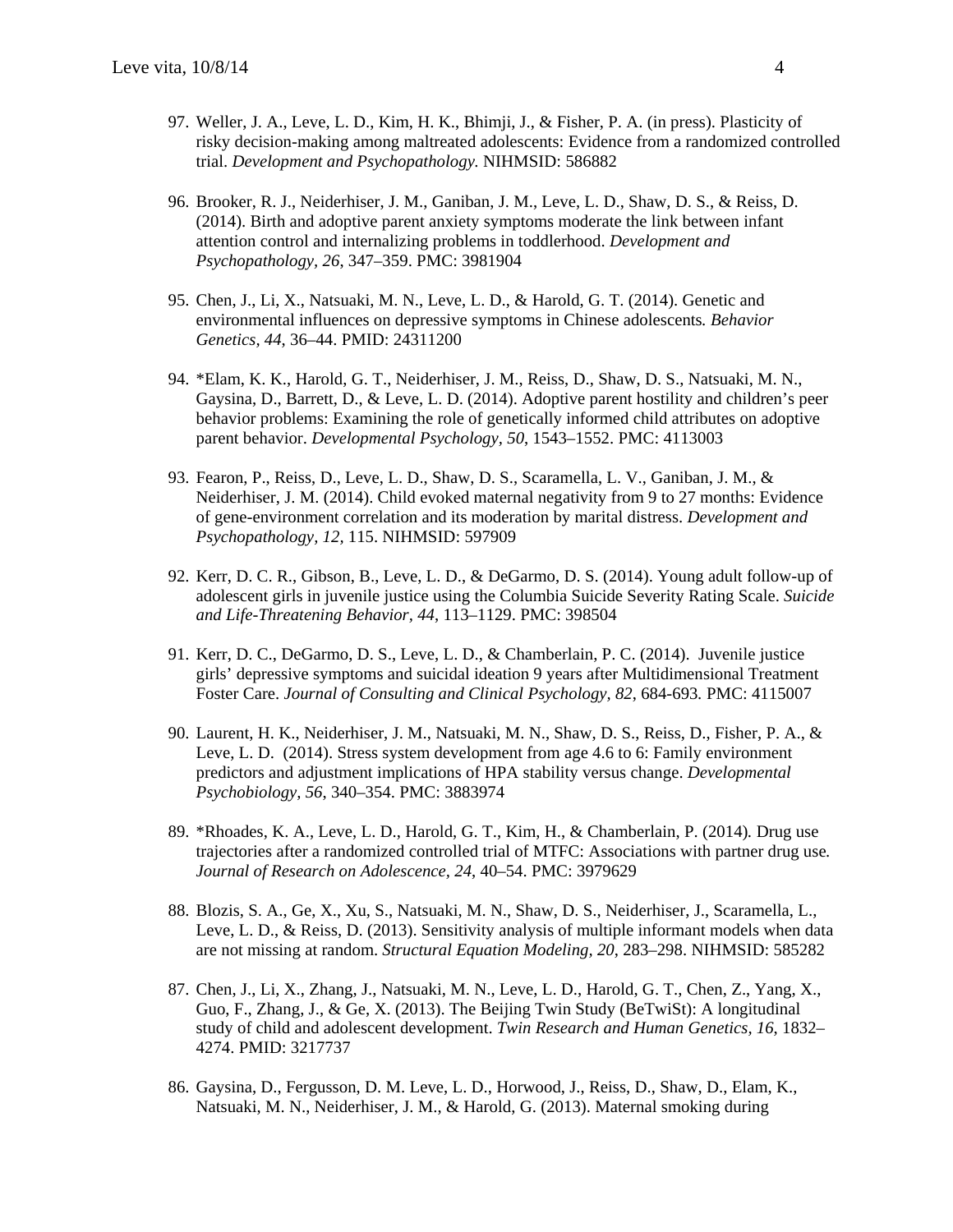pregnancy and offspring conduct problems: Evidence from 3 independent genetically sensitive research designs. *JAMA Psychiatry*, 70, 956–963. PMC: 3828999

- 85. Harold, G. T., Kerr, D. C. R., Van Ryzin, M., DeGarmo, D. S., Rhoades, K. A., & Leve, L. D. (2013). Depressive symptom trajectories among girls in the juvenile justice system: 24 month outcomes of an RCT of Multidimensional Treatment Foster Care. *Prevention Science, 14*, 437–446. PMC: 3701744
- 84. Harold, G. T., Leve, L. D., Barrett, D., Elam, K., Neiderhiser, J. M., Natsuaki, M. N., Shaw, D., Reiss, D., & Thapar, A. (2013). Biological and rearing mother influences on child ADHD symptoms: Revisiting the developmental interface between nature and nurture. *Journal of Child Psychology and Psychiatry, 54,* 1038–1046. PMC: 3767192
- 83. Harold, G. T., Leve, L. D., Elam, K. E., Thapar, A., Neiderhiser, J. M., Natsuaki, M. N., Shaw, D. S., & Reiss, D. (2013). The nature of nurture: Disentangling passive genotypeenvironment correlation from family relationship influences on children's externalizing problems. *Journal of Family Psychology, 27*, 12–21. PMC: 3576129
- 82. Kerr, D., Leve, L. D., Harold, G. T., Natsuaki, M., Neiderhiser, J., Shaw, D. S., & Reiss, D. (2013). Influences of biological and adoptive mothers' depression and antisocial behavior on adoptees' early behavior trajectories. *Journal of Abnormal Child Psychology, 41,* 723–734. PMC: 3681846
- 81. Kim, H. K., Pears, K. C., Leve, L. D., Chamberlain, P. C., & Smith, D. K. (2013). Intervention effects on health-risking sexual behavior among girls in foster care: The role of placement disruption and tobacco and marijuana use. *Journal of Child and Adolescent Substance Abuse, 22*, 370–387. PMC: 3772734
- 80. Laurent, H. K., Leve, L. D., Neiderhiser, J. M., Natsuaki, M. N., Shaw, D. S., Fisher, P. A., Marceau, K., Harold, G., & Reiss, D. (2013). Effects of parental depressive symptoms on child adjustment moderated by Hypothalamic Pituitary Adrenal activity: Within- and between-family risk. *Child Development, 84,* 528–542. PMC: 35322571
- 79. Laurent, H. K., Leve, L.D., Neiderhiser, J.M., Natsuaki, M.N., Shaw, D. S., Harold, G.T., & Reiss, D. (2013). Effects of prenatal and postnatal parent depressive symptoms on adopted child HPA regulation: Independent and moderated influences. *Developmental Psychology, 49*, 876–886. PMC: 3820365
- 78. Leve, L. D., DeGarmo, D. S., Bridgett, D. J., Neiderhiser, J. M., Shaw, D. J., Harold, G. T., Natsuaki, M., & Reiss, D. (2013). Using an adoption design to separate genetic, prenatal, and temperament influences on toddler executive function. *Developmental Psychology, 49*, 1045– 1057. PMC: 3509265
- 77. Leve, L. D., Kerr, D. C. R., & Harold, G. T. (2013). Young adult outcomes associated with teen pregnancy among high-risk girls in a randomized controlled trial of Multidimensional Treatment Foster Care*. Journal of Child and Adolescent Substance Abuse, 22*, 421–434. PMC: 3894060
- 76. Leve, L. D., Neiderhiser, J. M., Shaw, D. S., Ganiban, J., Natsuaki, M. N., & Reiss, D. (2013). The Early Growth and Development Study: A prospective adoption study of child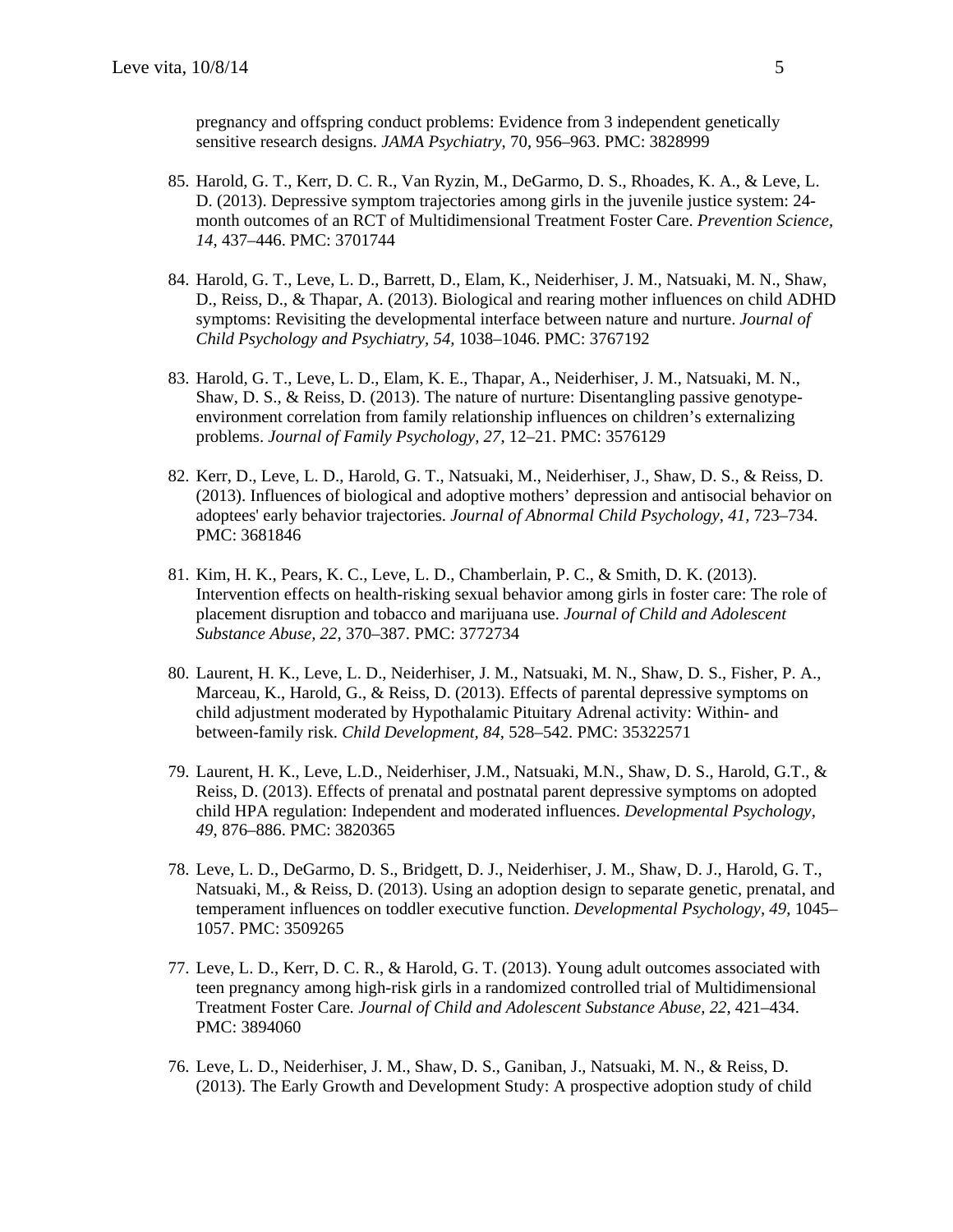behavior from birth through middle childhood*. Twin Research and Human Genetics, 16,* 412– 423. PMC: 3572752

- 75. Lipscomb, S. T., Laurent, H., Neiderhiser, J. M., Shaw, D. S., Natsuaki, M. N., Reiss, D., & Leve, L. D. (2013). Genetic vulnerability interacts with parenting and early care education to predict increasing externalizing behavior*. International Journal of Behavioral Development, 38*, 70–80. PMC: 4109820
- 74. Marceau, K., Hajal, N., Leve, L. D., Reiss, D., Shaw D. S., Ganiban, J. M., Mayes, L. C., & Neiderhiser, J. M. (2013). Measurement and associations of pregnancy risk factors with genetic influences, postnatal environmental influences, and toddler behavior. *International Journal of Behavioral Development, 37*, 366–375. PMC: 4018759
- 73. Marceau, K., Ram, N., Neiderhiser, J. M., Laurent, H. K., Shaw, D. S., Fisher, P. A., Natsuaki, M. N., & Leve, L. D. (2013). Disentangling the effects of genetic, prenatal, and parenting influences on children's cortisol variability. *Stress, 16*, 607–615. PMC: 3928628
- 72. Mendle, J., Van Ryzin, M. J., Natsuaki, M. N., & Leve, L. D. (2013). Linking childhood maltreatment with adolescent internalizing symptoms: Early puberty as a tipping point. *Journal of Research on Adolescence.* Advance online publication. doi: 10.1111/jora.12075 NIHMSID: 488574
- 71. Natsuaki, M. N., Leve, L. D., Harold, G. T., Neiderhiser, J. M., Shaw, D. S., Ganiban, J., Scaramella, L. V., & Reiss, D. S. (2013). Transactions between child social wariness and observed structured parenting: Evidence from a prospective adoption study. *Child Development, 84*, 1750–1765. PMC: 3675176
- 70. Natsuaki, M. N., Leve, L. D., Neiderhiser, J. M., Shaw, D. S., Scaramella, L. V., Ge, X., & Reiss, D. (2013). Intergenerational transmission of risk for social inhibition: The interplay between parental responsiveness and genetic influences*. Development and Psychopathology, 25*, 261–274. PMC: 3576856
- 69. Reiss, D. Leve, L. D., & Neiderhiser, J. M. (2013). How genes and the social environment moderate each other. *American Journal of Public Health, 103*, S111–S121. PMC: 3778406
- 68. \*Rhoades, K. A., Chamberlain, P., Roberts, R., & Leve, L. D. (2013). MTFC for high risk adolescent girls: A comparison of outcomes in England and the US. *Journal of Child and Adolescent Substance Abuse, 22*, 435–499. PMC: 3758489
- 67. Contributing author, Global Consortium for Depression Prevention: Cuijpers, P., Beekman, A. T. F., Reynolds, C. F. (2012). Preventing depression. A Global priority. *JAMA, 307*, 1033– 1034. PMC: 3397158
- 66. Leve, L. D., Harold, G. T., Chamberlain, P., Landsverk, J. A., Fisher, P. A., & Vostanis, P. (2012). Practitioner Review: Children in foster care: vulnerabilities and evidence-based interventions that promote resilience processes. *Journal of Child Psychology and Psychiatry, 53*, 1197–1211*.* PMC: 3505234
- 65. Leve, L. D., Harold, G. T., Van Ryzin, M. J., Elam, K., & Chamberlain, P. (2012). Girls' tobacco and alcohol use during early adolescence: Prediction from trajectories of depressive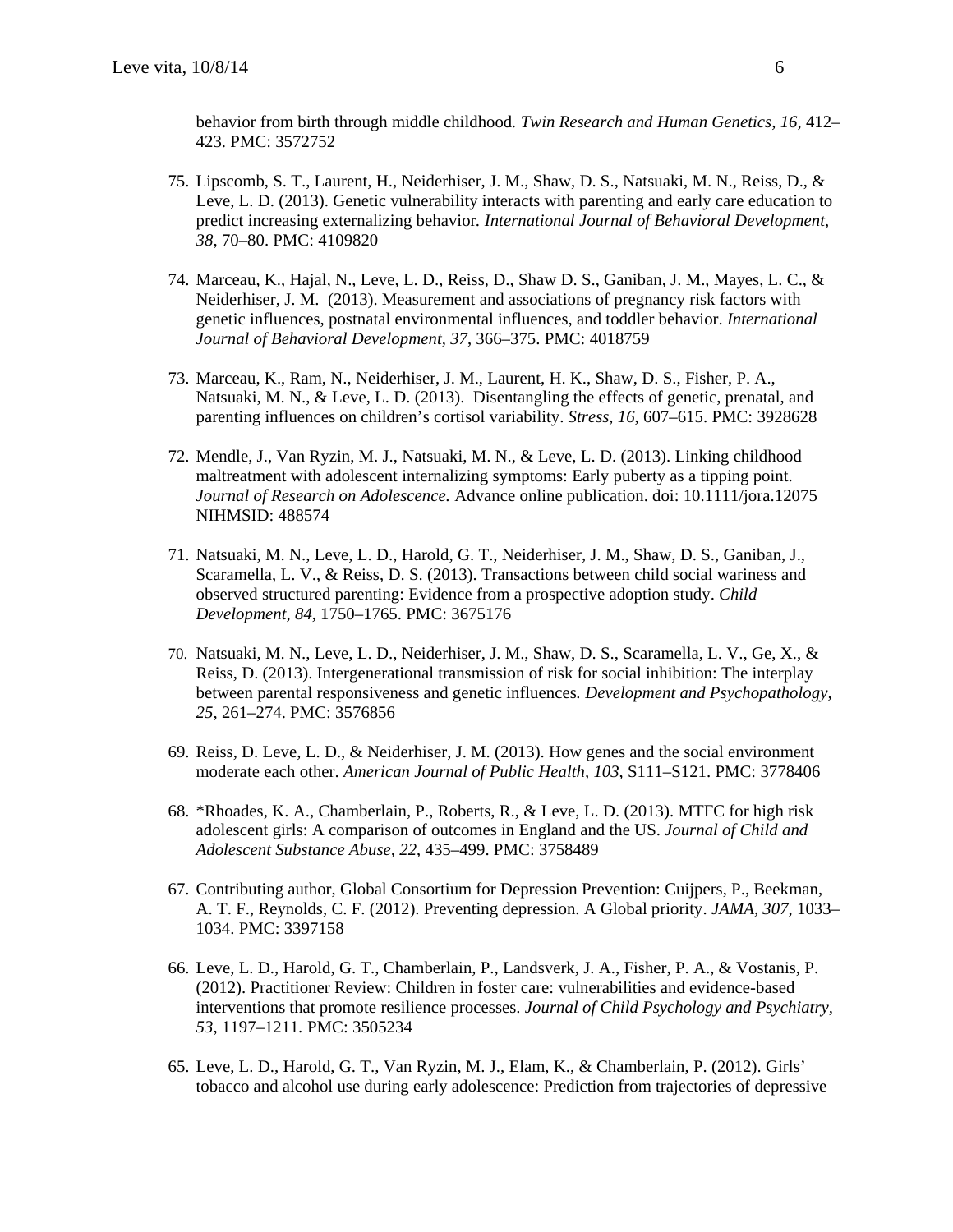symptoms across two studies. *Journal of Child and Adolescent Substance Abuse, 21*, 245– 272. PMC: 3686476

- 64. \*Lipscomb, S. T., Leve, L. D., Shaw, D. S., Neiderhiser, J. M., Scaramella, L. V., Ge, X., Conger, R. D., Reid, J. B., & Reiss, D. (2012). Negative emotionality and externalizing problems in toddlerhood: Overreactive parenting as a moderator of genetic influences. *Development and Psychopathology, 24,* 167–179*.* PMC: 3270900
- 63. Marceau, K., Humbad, M. N., Burt, S. A., Klump, K. L., Leve, L. D., & Neiderhiser, J. M. (2012). Observed externalizing behavior: A developmental comparison of genetic and environmental influences across three samples*. Behavior Genetics, 42*, 30–39. PMC: 3337393
- 62. Massey, S. H., Neiderhiser, J. M., Shaw, D. S., Leve, L. D., Ganiban, J. M., & Reiss, D. (2012). Maternal self concept as a provider and cessation of substance use during pregnancy. *Addictive Behaviors, 37*, 956–961. PMC: 3377383
- 61. Pears, K. C., Kim, H. K., & Leve, L. D. (2012). Girls in foster care: Risk and promotive factors for school adjustment across the transition to middle school. *Children and Youth Services Review, 34,* 234–243. PMC: 3290132
- 60. \*Rhoades, K. A., Leve, L. D., Harold, G. T., Mannering, A. M., Neiderhiser, J. M., Shaw, D. S., Natsuaki, M. N., & Reiss, D. (2012). Marital hostility and child sleep problems: Direct and indirect associations via hostile parenting. *Journal of Family Psychology, 26,* 488–498. PMC: 3824960
- 59. Stover, C. S., Connell, C., Leve, L. D., Neiderhiser, J. M., Shaw, D. S., Scaramella, L. V., Conger, R., & Reiss, D. (2012). Fathering and mothering in the family system: Linking marital hostility and aggression in adopted toddlers. *Journal of Child Psychology and Psychiatry*, *53,* 401–409. PMC: 3279589
- 58. Tang, Y. Y., Yang, L., Leve, L. D., & Harold, G. T. (2012). Improving executive function and its neurobiological mechanisms through a mindfulness-based intervention: Advances within the field of developmental neuroscience. *Child Development Perspectives, 6,* 361–366. NIHMSID: 600763
- 57. \*Van Ryzin, M., & Leve, L. D. (2012). Affiliation with delinquent peers as a mediator of the effects of Multidimensional Treatment Foster Care for delinquent girls. *Journal of Consulting and Clinical Psychology, 80,* 588–596. PMC: 3366167
- 56. \*Van Ryzin, M., & Leve, L. D. (2012). Validity evidence for the security scale as a measure of attachment in adolescence. *Journal of Adolescence, 35*, 425–431*.* PMC: 3210904
- 55. Brooker, R. J., Neiderhiser, J. M., Kiel, E. J., Leve, L. D., Shaw, D. S. & Reiss, D. (2011). The association between infants' attention control and social inhibition is moderated by genetic and environmental risk for anxiety. *Infancy, 16,* 490–507. PMC: 3158002
- 54. Kim, H. K., & Leve, L. D. (2011). Substance use and delinquency among middle school girls in foster care: A three-year follow-up of a randomized controlled trial. *Journal of Consulting and Clinical Psychology. 79,* 740–750. PMC: 3226884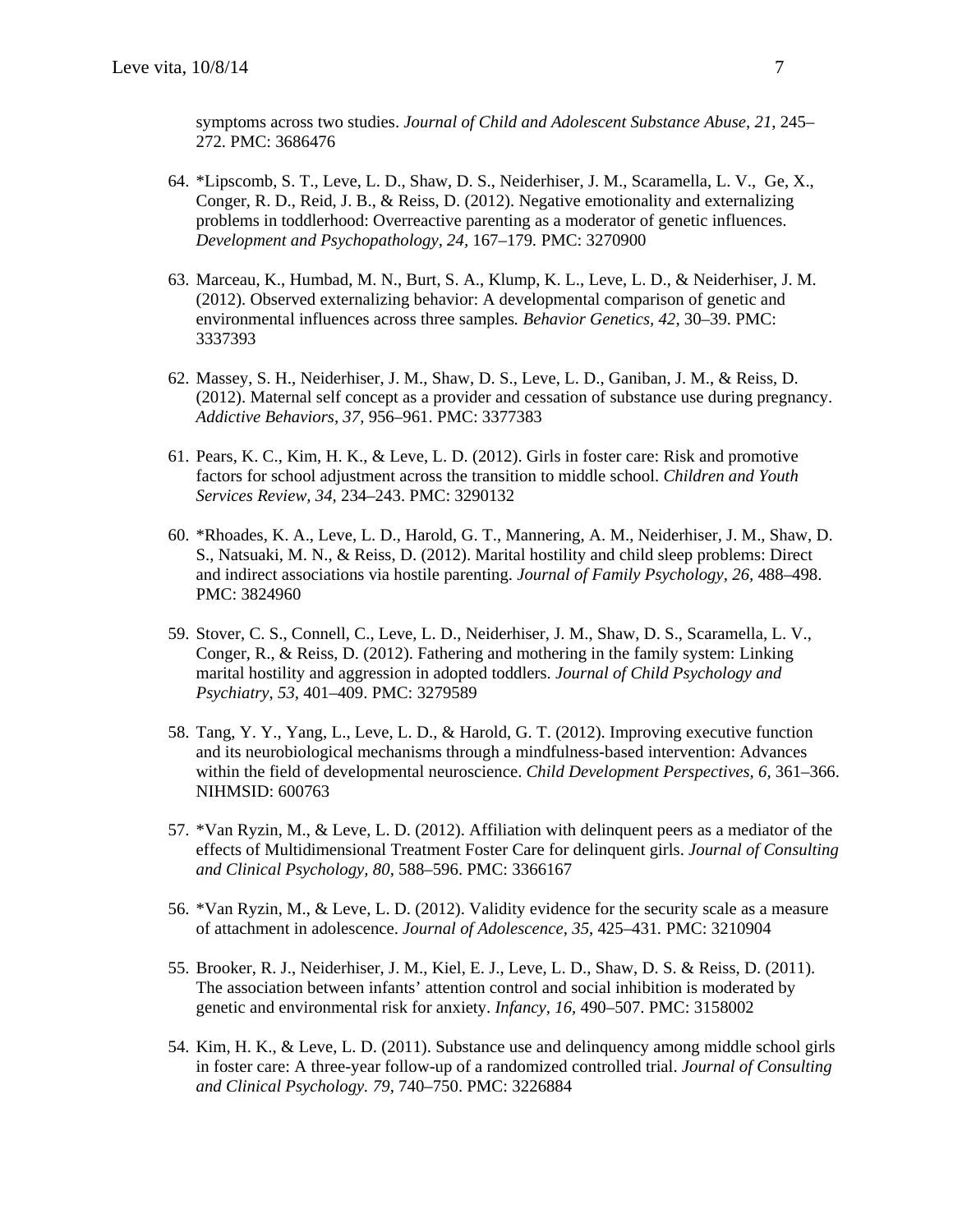- 53. \*Lipscomb, S. T., Leve, L. D., Harold, G. T., Neiderhiser, J. M., Shaw, D. S., Ge, X., & Reiss, D. (2011). Trajectories of parenting and child negative emotionality during infancy and toddlerhood: A longitudinal analysis. *Child Development, 82*, 1661–1675. PMC: 3177150
- 52. \*Mannering, A. M., Harold, G. T., Leve, L. D., Shelton, K. H., Shaw, D. S., Conger, R. D., Neiderhiser, J. M., Scaramella, L. V., & Reiss, D. (2011). Longitudinal associations between marital instability and child sleep problems across infancy and toddlerhood in adoptive families*. Child Development, 84*, 1252–1266. PMC: 3134604
- 51. \*Martin, D. M., Leve, L. D., Natsuaki, M. N., Neiderhiser, J. M., & Ge, X. (2011). Toward a greater understanding of openness: A report from the Early Growth and Development Study. In T. C. Altwood, L. A. Allen, & N. F. Callahan (Eds). *National Council of Adoption's Factbook V* (pp. 471–477). Alexandrea, VA: National Council for Adoption.
- 50. Massey, S. H., Lieberman, D. Z., Reiss, D., Leve, L. D., Shaw, D., & Neiderhiser, J. M. (2011). Association of clinical characteristics and cessation of tobacco, alcohol and illicit drug use during pregnancy. *American Journal on Addictions, 20,* 143–150*.* PMC: 3052631
- 49. Mendle, J., Leve, L. D., Van Ryzin, M., Natsuaki, M., & Ge, X. (2011). Associations between early life stress, child maltreatment, and pubertal development among girls in foster care. *Journal of Research on Adolescence, 21*, 871–880. PMC: 3278162
- 48. Natsuaki, M. N., Leve, L. D., & Mendle, J. (2011). Going through the rites of passage too early: Timing and transition of menarche, childhood sexual abuse, and anxiety. *Journal of Youth and Adolescence, 40*, 1375–1370. PMC: 3170681
- 47. \*Rhoades, K. A., Leve, L. D., Harold, G. T., Neiderhiser, J. M., Shaw, D. S., & Reiss, D. (2011). Longitudinal pathways from marital hostility to child anger during toddlerhood: Genetic susceptibility and indirect effects via harsh parenting. *Journal of Family Psychology, 25*, 282–291*.* PMC: 3084154
- 46. Smith, D. K., Leve, L. D., & Chamberlain, P. C. (2011). Preventing internalizing and externalizing problems in girls in foster care as they enter middle school: Immediate impact of an intervention. *Prevention Science, 12*, 269–277. PMC: 3137664
- 45. \*Van Ryzin, M. J., Johnson, A. B., Leve, L. D., & Kim, H. K. (2011). The number of sexual partners and health-risking sexual behavior: Prediction from high school entry to high school exit. *Archives of Sexual Behavior, 40*, 939–949. PMC: 3823058
- 44. DeGarmo, D., Reid, J.B., Leve, L.D., & Chamberlain, P., Knutson, J. F. (2010). Patterns and predictors of growth in divorced fathers' health status and substance use. *American Journal of Men's Health. 4*, 60–70. PMC: 2824773
- 43. Gottesman, I. I., He, S., Leve, L. D., Neiderhiser, J. M. (2010). Special section in memoriam: Xiaojia Ge, 1954–2009. *Behavioral Genetics, 40*, 281–283.
- 42. Leve, L. D., Harold, G. T., Ge, X., Neiderhiser, J. M., & Patterson, G. (2010). Refining intervention targets in family-based research: Lessons from quantitative behavioral genetics. *Perspectives on Psychological Science, 5*, 516–526. PMC: 3008822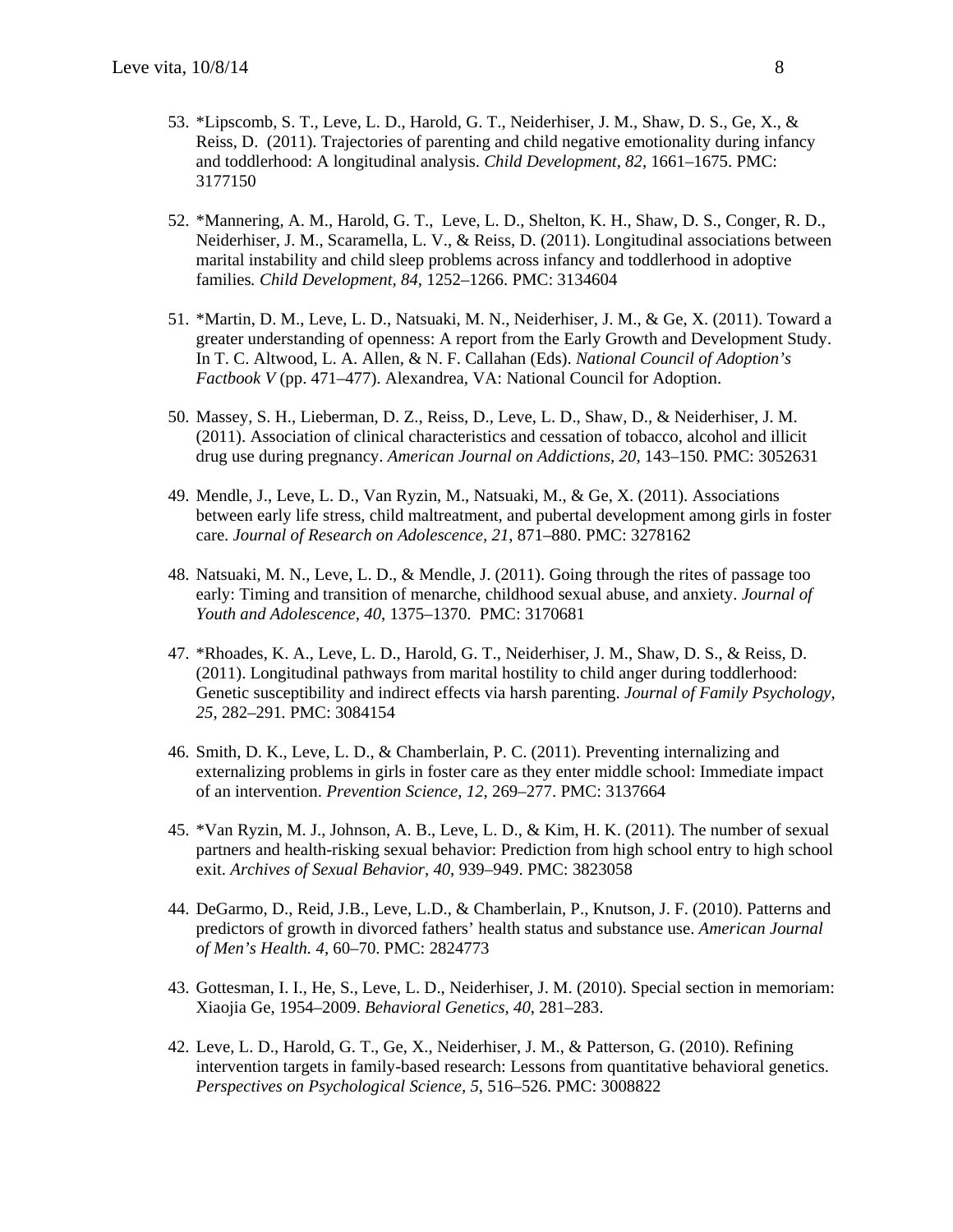- 41. Leve, L. D., Kerr, D., Shaw, D., Ge, X., Neiderhiser, J. M., Reid, J. B., Scaramella, L., Conger, R., & Reiss, D. (2010). Infant pathways to externalizing behavior: Evidence of Genotype x Environment interaction. *Child Development, 81,* 340–356. PMC: 2845990
- 40. Leve, L. D., Neiderhiser, J. M., Scaramella, L. V., & Reiss, D (2010). The Early Growth and Development Study: Using the prospective adoption design to examine genotypeenvironment interplay. [Special section] *Behavior Genetics, 40,* 306–314. (Reprinted from 2008 *Acta Psychologica Sinica, 40,* 1106–1115). PMC: 2674795.
- 39. Natsuaki, M. N., Ge, X., Leve, L. D., Neiderhiser, J. M., Shaw, D. S., Conger, R. D., Scaramella, L. V., Reid, J., & Reiss, D. (2010). Genetic liability, environment, and the development of fussiness in toddlers: The roles of maternal depression and parental responsiveness. *Developmental Psychology, 46,* 1147–1158. PMC: 2936717.
- 38. Pemberton, C. K., Neiderhiser, J. M., Leve, L. D., Natsuaki, M. N., Shaw, D. S., Reiss, D., & Ge, X. (2010). Influence of parental depressive symptoms on adopted toddler behaviors: An emerging developmental cascade of genetic and environmental effects. *Development and Psychopathology, 22*, 803–818. PMC: 4014132
- 37. DeGarmo, D. S., Chamberlain, P., Leve, L. D., & Price, J. (2009). Foster parent intervention engagement moderating child behavior problems and placement disruption. *Research on Social Work Practice, 19*, 423–433. PMC: 2804998
- 36. Fisher, P. A., Chamberlain, P., & Leve, L. D. (2009). Care matters: Improving the lives of foster children through evidence-based interventions. *Vulnerable Children & Youth Studies*, *4*, 122–127. PMC: 2853965
- 35. \*Kerr, D. C. R., Leve, L. D., & Chamberlain, P. (2009). Pregnancy rates among juvenile justice girls in two RCTs of Multidimensional Treatment Foster Care. *Journal of Consulting and Clinical Psychology, 77,* 588–593. PMC: 2706574
- 34. Leve, L. D., Fisher, P. A., & Chamberlain, P. (2009). Multidimensional Treatment Foster Care as a preventive intervention to promote resiliency among youth in the child welfare system. *Journal of Personality,* 77, 1869–1902. PMC: 2787781
- 33. Leve, L. D., Harold, G. T., Ge, X., Neiderhiser, J. M., Shaw, D., Scaramella, L. V., & Reiss, D. (2009). Structured parenting of toddlers at high versus low genetic risk: Two pathways to child problems. *Journal of the American Academy of Child and Adolescent Psychiatry, 48,*  1102–1109. PMC: 2780535
- 32. Chamberlain, P., Price, J., Leve, L. D., Laurent, H., Landsverk, J., & Reid, J. B. (2008). Prevention of behavior problems for children in foster care: Outcomes and mediation effects. *Prevention Science, 9*, 17–27*.* PMC: 4046586
- 31. Eddy, J. M., Martinez, Jr., Schiffmann, T., Newton, R., Olin, L., Leve, L., Foney, D., & Wu Shortt, J. (2008). Development of a multisystemic parent management training intervention for incarcerated parents, their children and families*. Clinical Psychologist*, *12*, 86–98. PMC: 2662603
- 30. Ge, X., Natsuaki, M. N., Martin, D., Leve, L. D., Neiderhiser, J. M., Shaw, D. S., Villareal, G., Scaramella, L. V., Reid, J. B., & Reiss, D. (2008). Bridging the divide: Openness in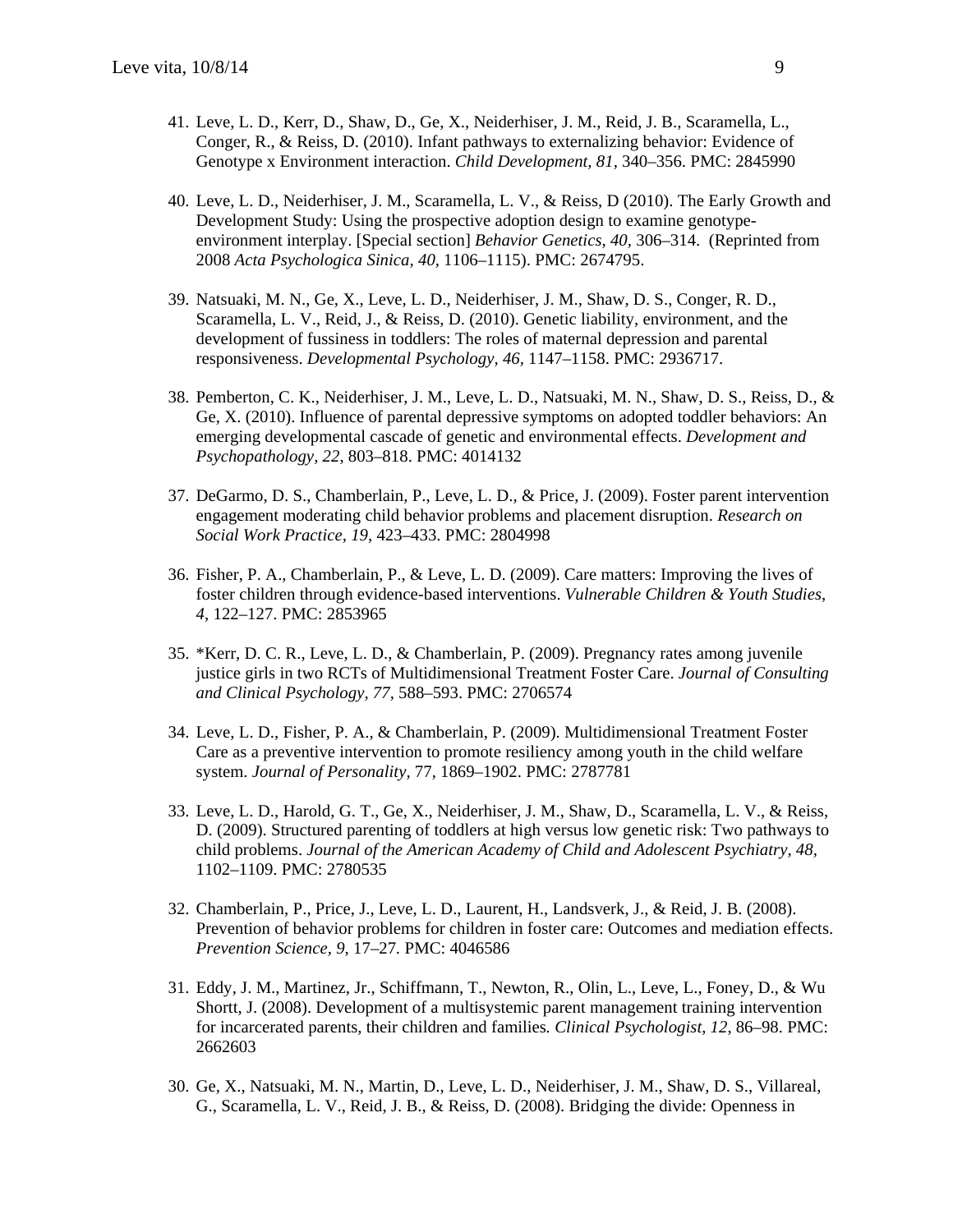adoption and post-adoption psychosocial adjustment among birth and adoptive parents. *Journal of Family Psychology, 22,* 529–540. PMC: 2638763

- 29. Leve, L. D., Neiderhiser, J. M., Scaramella, L. V., & Reiss, D (2008). The Early Growth and Development Study: Using the prospective adoption design to examine genotypeenvironment interplay. *Acta Psychologica Sinica, 40,* 1106–1115. PMC: 2674795
- 28. Price, J. M., Chamberlain, P., Landsverk, J., Reid, J. B., Leve, L. D., & Laurent, H. (2008). Effects of a foster parent training intervention on placement changes of children in foster care. *Child Maltreatment, 13*, 64–75. PMC: 2441918
- 27. Chamberlain, P., Leve, L. D., & DeGarmo, D. S. (2007). Multidimensional Treatment Foster Care for girls in the juvenile justice system: 2-year follow-up of a randomized clinical trial. *Journal of Consulting and Clinical Psychology, 75*, 187–193. PMC: 1995088
- 26. Jensen, P. S., Youngstrom, E., Steiner, H., Findling, R. L., Meyer, R. E., Malone, R. P., Carlson, G. A., Coccaro, E. F., Aman, M. G., Blair, J., Dougherty, D., Ferris, C., Flynn, L., Green, E., Hoagwood, K., Hutchinson, J., Laughren, T., Leve, L. D., Novins, D. K., & Vitiello, B. (2007). Consensus report on impulsive aggression as a symptom across diagnostic categories in child psychiatry: Implications for medication studies. *Journal of the American Academy of Child and Adolescent Psychiatry, 46*, 309–322*.* PMID: 17314717
- 25. Leve, L. D., & Chamberlain, P. (2007). A randomized evaluation of Multidimensional Treatment Foster Care: Effects on school attendance and homework completion in juvenile justice girls. *Research on Social Work Practice, 17*, 657–663. PMC: 2151756
- 24. Leve, L. D., Fisher, P. A., & DeGarmo, D. S. (2007). Peer relations at school entry: Sex differences in the outcomes of foster care. *Merrill-Palmer Quarterly, 53*, 557–577. PMC: 2645072
- 23. Leve, L. D., Neiderhiser, J. M., Ge, X., Scaramella, L. V., Conger, R. D., Reid, J. B., Shaw, D. S., & Reiss, D. (2007). The Early Growth and Development Study: A prospective adoption design. *Twin Research and Human Genetics, 10*, 84–95. PMC: 2674795
- 22. Reiss, D. & Leve, L. D. (2007). Genetic expression outside the skin: Clues to mechanisms of Genotype × Environment interaction. *Development and Psychopathology, 19*, 1005–1027. PMC: 2144738
- 21. \*Bullock, B. M., Deater-Deckard, K., & Leve, L. D. (2006). Deviant peer association and problem behavior: A test of genetic and environmental influences. *Journal of Abnormal Child Psychology, 34*, 27–39. PMID: 16550453
- 20. Chamberlain, P., Leve, L. D., & Smith, D. K. (2006). Preventing behavior problems and health-risking behaviors in girls in foster care. *International Journal of Behavioral and Consultation Therapy, 2*, 518–530. PMC: 2174788
- 19. Smith, D. K., Leve, L. D., & Chamberlain, P. (2006). Adolescent girls' offending and healthrisking sexual behavior: The predictive role of trauma. *Child Maltreatment, 11*, 346–353. PMC: 1904477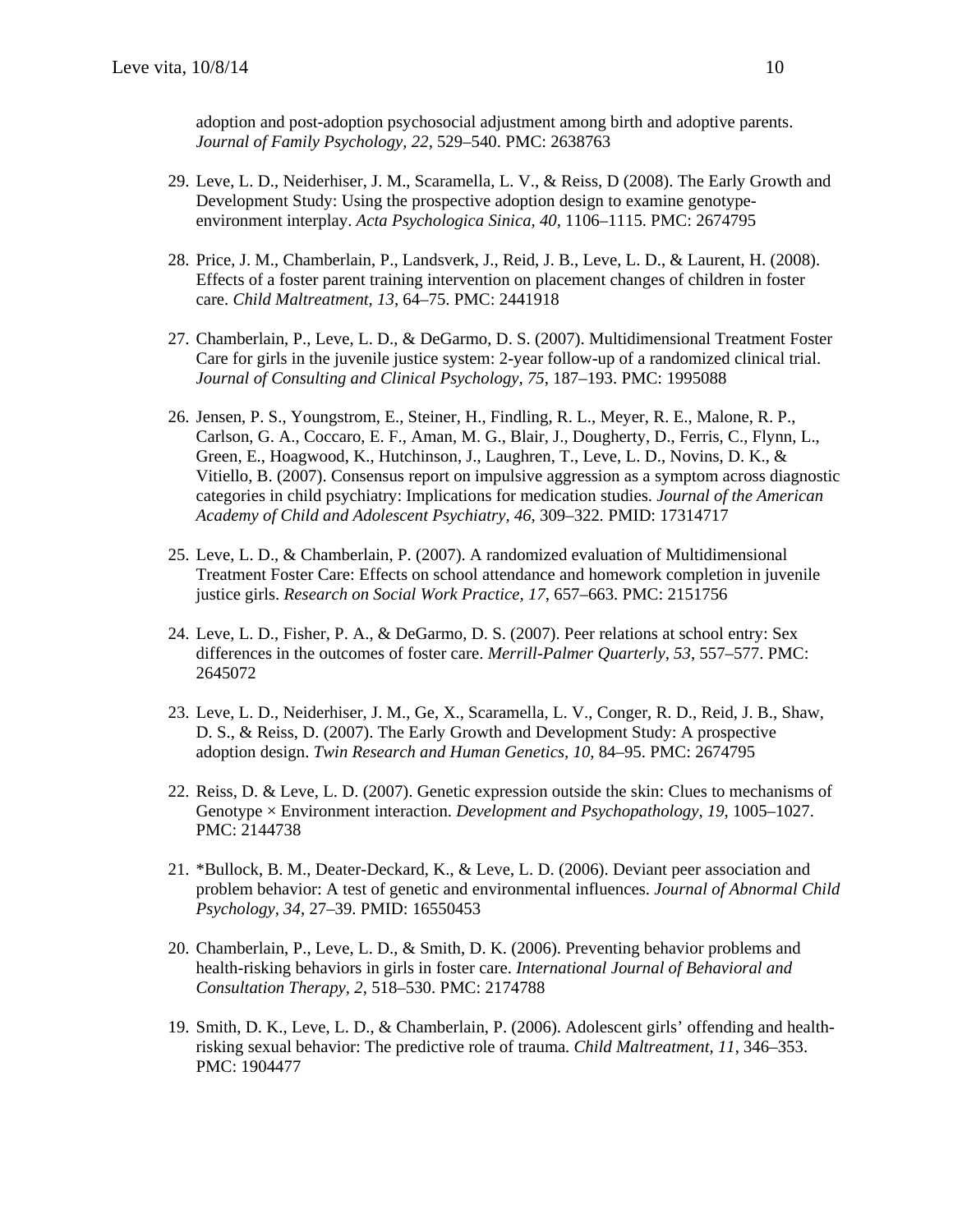- 18. Leve, L. D., & Chamberlain, P. (2005). Association with delinquent peers: Intervention effects for youth in the juvenile justice system. *Journal of Abnormal Child Psychology, 33*, 339–347*.* PMC: 1933508
- 17. Leve, L. D., Chamberlain, P., & Reid, J. B. (2005). Intervention outcomes for girls referred from juvenile justice: Effects on delinquency. *Journal of Consulting and Clinical Psychology, 73*, 1181–1185. PMC: 1904478
- 16. Leve, L. D., Kim, H., & Pears, K. C. (2005). Childhood temperament and family environment as predictors of internalizing and externalizing trajectories from age 5 to age 17. *Journal of Abnormal Child Psychology, 33*, 505–520. PMC: 1468033
- 15. Leve, L. D., & Chamberlain, P. (2004). Female juvenile offenders: Defining an early-onset pathway for delinquency. *Journal of Child and Family Studies, 13*, 439–452.
- 14. Scaramella, L. V., & Leve, L. D. (2004). Clarifying parent-child reciprocities during early childhood: The early childhood coercion model. *Clinical Child and Family Psychology Review, 7*, 89–107. PMID: 15255174
- 13. Fisher, P. A., Leve, L. D., O'Leary, C. C., & Leve, C. (2003). Parental monitoring of children's behavior: Variation across stepmother, stepfather, and two-parent biological families. *Family Relations: Interdisciplinary Journal of Applied Family Studies, 52*, 45–52.
- 12. \*Hollenstein, T., Leve, L. D., Scaramella, L., Milfort, R. & Neiderhiser, J. (2003). Openness in adoption, knowledge of birthparent health history, and adoptive family adjustment. *Adoption Quarterly, 7*, 43–52.
- 11. Leve, L. D. (2003). Observation of externalizing behavior during a twin-friend discussion task. *Marriage & Family Review, 33*, 225–249.
- 10. Eddy, J. M., Leve, L. D., & Fagot, B. I. (2001). Coercive family processes: A replication and extension of Patterson's coercion model. *Aggressive Behavior, 27,* 14–25.
- 9. Leve, L. D. (2001). Observation of externalizing behavior during a twin-friend discussion task. *Marriage and Family Review, 33,* 225–250. (Simultaneously published in K. Deater-Deckard & S. A. Petrill [Eds.], *Gene-environment processes in social behaviors and relationships* [pp. 225–250]. Binghamton, NY: Haworth Press.)
- 8. Leve, L. D., & Pears, K. C. (2001). Male and female caregivers: Are children treated differently? [Infant Daycare Education Advocacy and Support Journal]. *Interaction, 15*, 15– 17.
- 7. Leve, L. D., Scaramella, L., & Fagot, B. I. (2001). Infant temperament, pleasure in parenting, and marital happiness in adoptive families. *Infant Mental Health Journal, 22*, 545–558.
- 6. Fagot, B. I., & Leve, L. D. (1998). Teacher ratings of externalizing behavior at school entry for boys and girls: Similar predictors and different correlates. *Journal of Child Psychology and Psychiatry and Allied Disciplines, 39,* 555–566.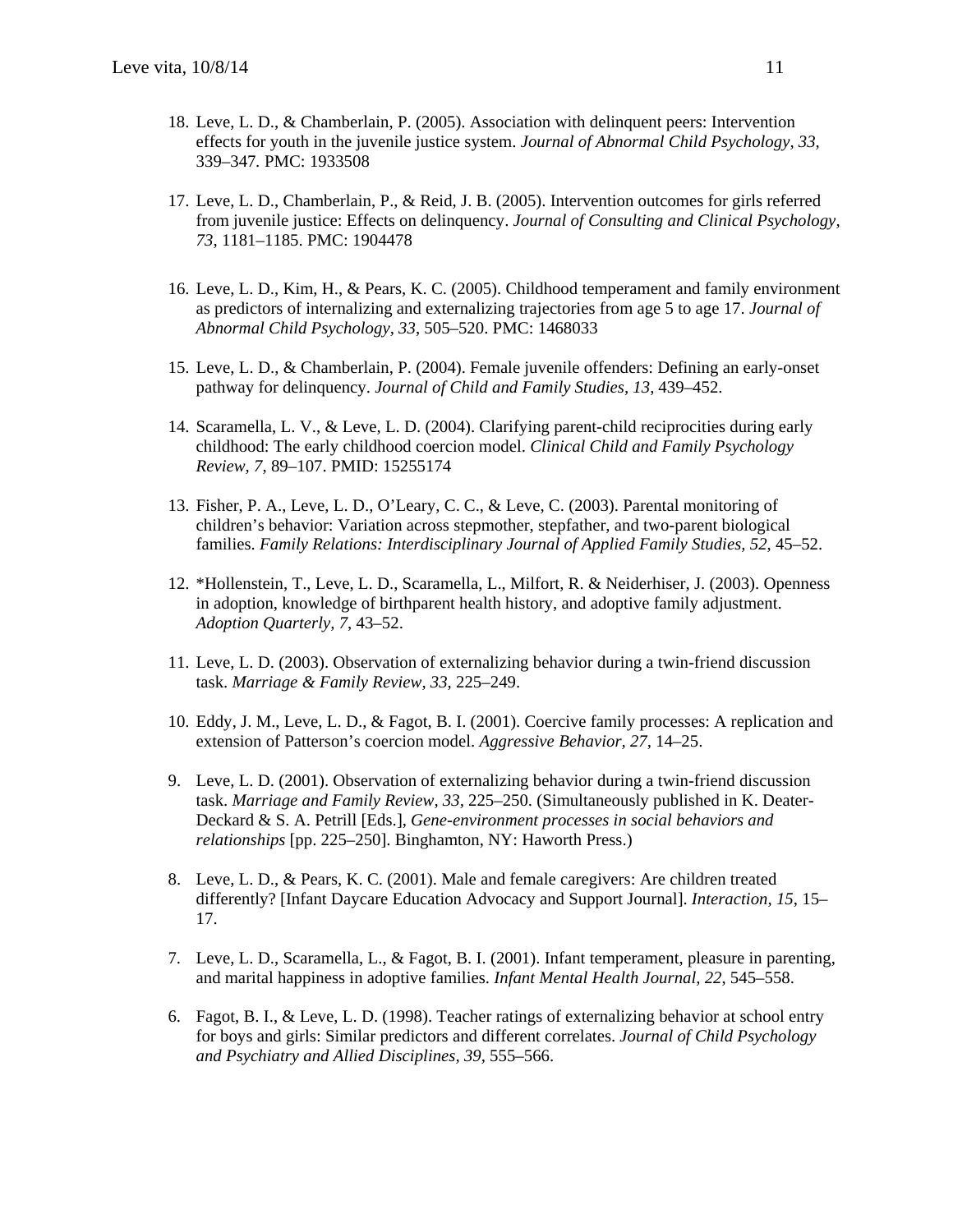- 5. Leve, L. D., Winebarger, A. A., Fagot, B. I., Reid, J. B., & Goldsmith, H. H. (1998). Environmental and genetic variance in children's observed and reported maladaptive behavior. *Child Development, 69,* 1286–1298. PMID: 9839416
- 4. Cadoret, R. J., Leve, L. D., & Devor, E. (1997). Genetics of aggressive and violent behavior. *Psychiatric Clinics of North America. Special Issue: Anger, aggression, and violence, 20,* 301–322.
- 3. Leve, L. D., & Fagot, B. I. (1997). Gender-role socialization and discipline processes in oneand two-parent families. *Sex Roles, 36,* 1–21.
- 2. Leve, L. D., & Fagot, B. I. (1997). Prediction of positive peer relations from observed parent*–* child interactions. *Social Development, 6,* 254–269.
- 1. Leaper, C., Leve, L., Strasser, T., & Schwartz, R. (1995). Mother-child communication sequences: Play activity, child gender, and marital status effects. *Merrill-Palmer Quarterly, 41*, 307–327.

#### **Books**

1. Miller, S., Leve, L. D., & Kerig, P. (2011). *Delinquent girls: Contexts, relationships, and adaptation*. New York: Springer Press.

#### **Chapters**

- 13. McClelland, M. M., Leve, L. D., & Pears, K. C. (in press). Chapter 10: Preschool executive functions in the context of family risk. In J. A. Griffin, L. S. Freund, & P. McCardle (Eds.), *Executive function in preschool age children: Integrating measurement, neurodevelopment and translational research*. Washington, DC: American Psychological Association.
- 12. Natsuaki, M. N., Samuels, D., & Leve, L. D. (2014). Puberty, identity, and context: A biopsychosocial perspective on internalizing psychopathology in early adolescent girls. In K. McLean, & M. Syed (Eds.). *The Oxford Handbook of Identity Development*. Epub ahead of print. doi: 10.1093/oxfordhb/9780199936564.013.005
- 11. Harold, G. T., & Leve, L. D. (2012). Parents as partners: How the parental relationship affects children's psychological development. In M. Morgan, A. Balfour, & C. Clulow (Eds.), *How Couple Relationships Shape Our World: Clinical Practice, Research and Policy Perspectives* (pp. 25–55). Tavistock Centre for Couple Relationships, UK: Karnac.
- 10. Leve, L. D., Chamberlain, P., Kim, H. K., & Smith, D. K. (2012). Female juvenile offenders. In E. L. Grigorenko (Ed.), *Handbook of juvenile forensic psychology and psychiatry* (pp. 555- 568). New York, NY: Springer Science and Business Media.
- 9. Leve, L. D., Chamberlain, P., Smith, D. K., & Harold, G. T. (2011). Chapter 9: Multidimensional Treatment Foster Care as an intervention for juvenile justice girls in out-ofhome care. In S. Miller, L. Leve, & P. Kerig (Eds.), *Delinquent girls: Contexts, relationships, and adaptation* (pp. 147–160). New York: Springer Press.
- 8. Chamberlain, P., Saldana, L., Brown, H., & Leve, L. (2010). Implementation of MTFC in California: A randomized trial of an evidence-based practice. In M. Roberts-DeGennaro, & S.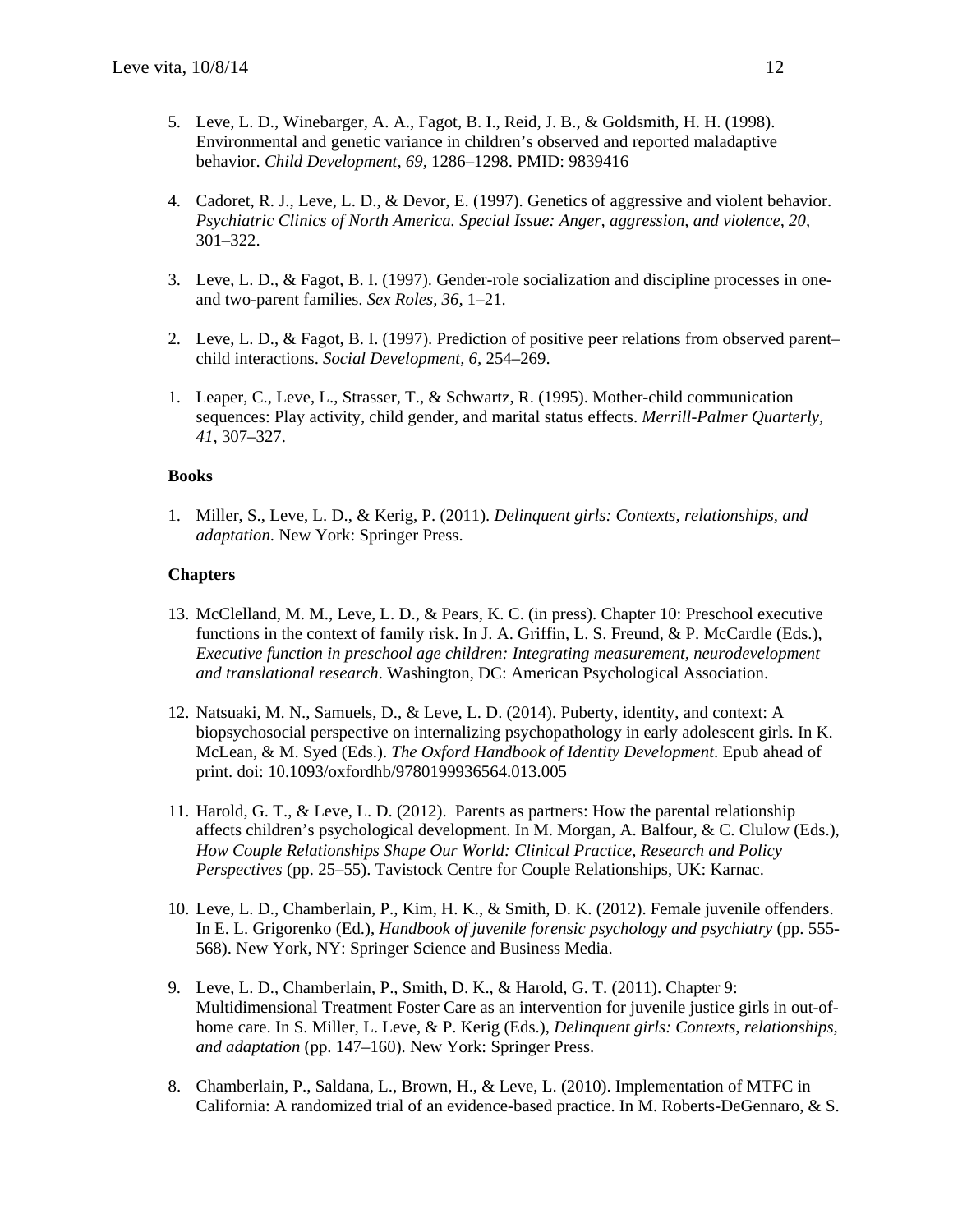J. Fogel (Eds.), *Using Evidence to Inform Practice for Community and Organizational Change* (pp. 218–234). Chicago: Lyceum.

- 7. Reiss, D., Leve, L. D., & Whitesel, A. (2009). Understanding links between birth parents and the child they have placed for adoption: Clues for assisting adopting families and for reducing genetic risk. In G. M. Wrobel & E. Neil (Eds.), *International advances in adoption research for practice* (pp. 119–146). New York: John Wiley.
- 6. Ganiban, J. M., Leve, L. D., Moore, G., & Neiderhiser, J. M. (2008). Strategies for understanding the mechanisms of mothering and fathering. In R. S. Bridges (Ed.), *Neurobiology of the parental brain* (pp. 391–403). Amsterdam, The Netherlands: Elsevier.
- 5. \*Ayers, M., & Leve, L. D. (2006). Gender identity and play. In D. P. Fromberg & D. Bergen (Eds.), *Play from birth to twelve: Contexts, perspectives, and meanings*  $(2^{nd}$  ed.; pp 41–46). New York: CRC Press.
- 4. Leve, L. D., & Chamberlain, P. (2005). Girls in the juvenile justice system: Risk factors and clinical implications. In D. Pepler, K. Madsen, C. Webster, & K. Levine (Eds.), *Development and treatment of girlhood aggression* (pp.191–215). Mahwah, NJ: Erlbaum.
- 3. Leve, L. D., Pears, K. C., & Fisher, P. A. (2002). Competence in early development. In J. B. Reid, G. R. Patterson, & J. Snyder (Eds.), *Antisocial behavior in children and adolescents: A developmental analysis and model for intervention* (pp. 45–64). Washington, DC: American Psychological Association.
- 2. Leve, L. D. (2001). Observation of externalizing behavior during a twin–friend discussion task. In K. Deater-Deckard & S. A. Petrill (Eds.), *Gene-environment processes in social behaviors and relationships* (pp. 225–250). Binghamton, NY: Haworth Press. (Simultaneously published in *Marriage and Family Review, 33,* 225–250.)
- 1. Fagot, B. I., & Leve, L. D. (1998). Gender identity and play. In D. P. Fromberg and D. Bergen (Eds.), *Play from birth to twelve: Contexts, perspectives, and meanings* (pp. 187– 192). New York: Garland.

## **Selected Reports**

- \*Martin, D. M., Leve, L. D., Natsuaki, M. N., Neiderhiser, J. M., & Ge, X. (2010). *Toward a greater understanding of openness: A report from the Early Growth and Development Study*. Report submitted to "Adoption Advocate," a publication of the National Council for Adoption.
- \*Elam, K., Taumopeau, M., Taylor, N., Gollop, M., Harold, G., & Leve, L. D. (2010). *Parenting influences on children.* A briefing paper prepared for the Rt Hon Justice Peter Boshier.
- Leve, L. D., Substance Abuse and Mental Health Services Administration (2007). *Promotion and prevention in children's mental health: Strengthening parenting and enhancing child resilience.* Report submitted to the State Appropriation Subcommittee on Labor, Health and Human Services Education and the House Appropriation Subcommittee on Labor, Health and Human Services Education.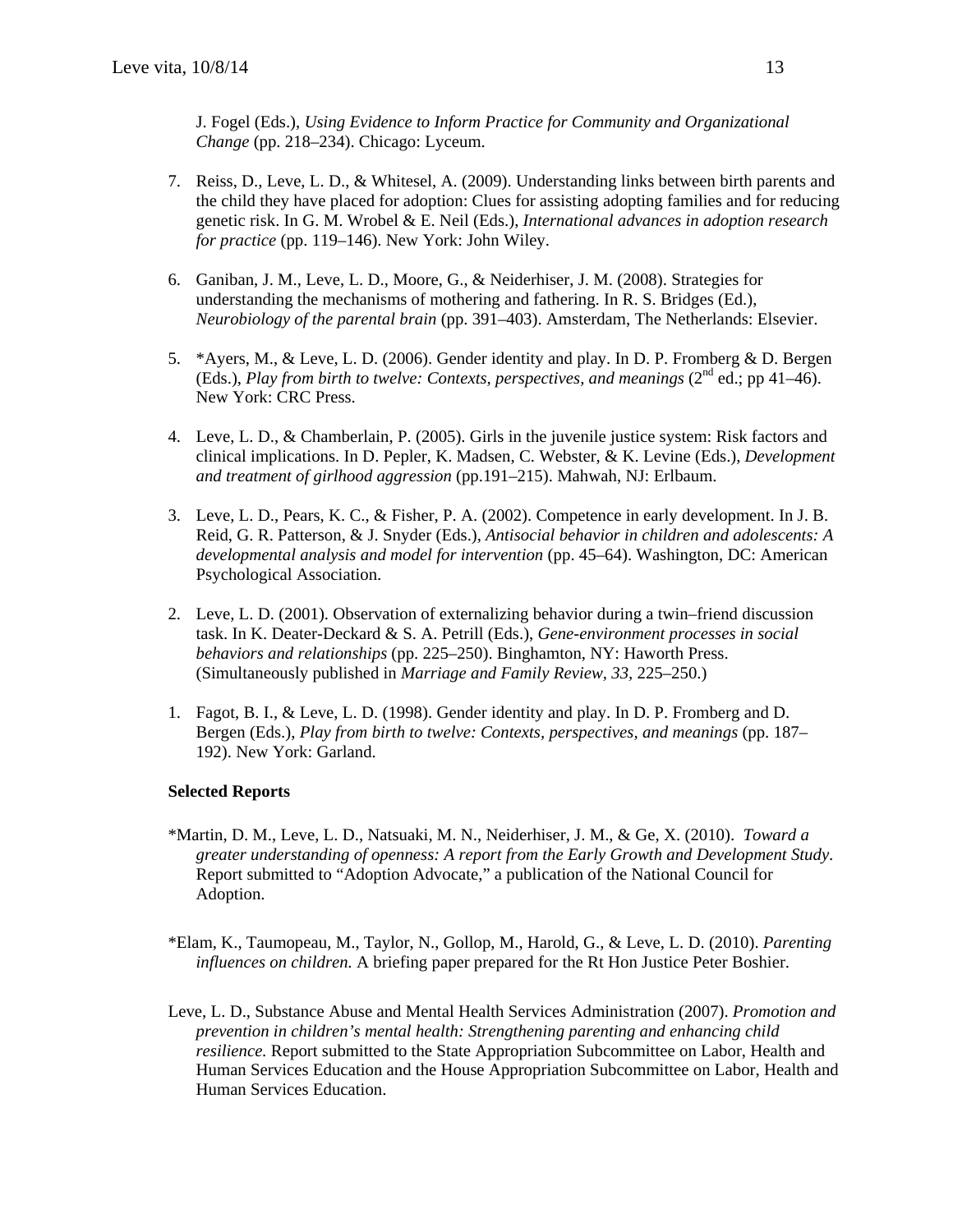- Leve, L. D., & Suski, A. (2003). *Open Adoption and Family Services: Survey Results*. This is a 73-page report on the data analysis and summary of results from a survey conducted by an adoption agency with birth and adoptive parents. The report was bound and distributed widely to agency employees, and report summaries were created to share with all clients, funders, and the media. In addition, the report summary was included on their web site.
- Leve, L. D. (1995). *The prediction of children's positive peer relations from earlier parent-child interactions.* Doctoral dissertation, University of Oregon.

#### **Invited Conference Presentations**

I have given more than 160 presentations and workshops at local, state, regional, national, and international conferences and meetings. Over 30 of these have been invited presentations. Examples are provided below.

- Leve, L. D., (2014, September). *Bridging "E" in intervention studies with "E" in behavioral genetic research*. Invited presentation at the Brain Research Foundation Symposium II in Chicago, Illinois.
- Leve, L. D. (2014, May). *High risk girls in high risk settings: What have we learned? What's next?* Invited participant in discussion hour at the Society for Prevention Research 22nd annual meeting, Washington, DC.
- Leve, L. D. (2013, October). *Adoption and foster care: Integrating developmental, practice, and policy objectives.* Invited presentation at the University of Sussex, Department of Psychology.
- Leve, L. D., Fisher, P., & Chamberlain, P. C. (2012, August). *Parent management training interventions for foster children: Can they be effective for adopted youth?* Presented at the Substance Abuse and Mental Health Services Administration Domestic and International Adoption: Strategies to improve behavioral health outcomes for youth and their families conference, Rockville, Maryland.
- Leve, L. D. (2012, September). *Evidence-based interventions for foster children: What is the evidence for their efficacy in communities of color?* Presented at John D. and Katherine T. MacArthur Foundation Evidence-Based Practices & Communities of Color Consultative Meeting, Chicago, IL.
- Leve, L. D. (2011, February). *Integrating behavioral genetic and prevention science research to improve understanding of the development and treatment of depressive symptoms in childhood and adolescence*. Presented at the University of Leicester, Invited Speaker Psychology Series, Leicester, UK.
- Leve, L. D. (2011, March). *Gene-environment interplay in the development of behavior problems during infancy and toddlerhood: Evidence from a prospective adoption study*. Presented at the Institute of Psychology, Chinese Academy of Sciences, Beijing, China.
- Leve, L. D. (2011, March). *Depression in adolescent girls: Outcomes and interventions in the US and UK.* Presented at the 35th High School, Beijing.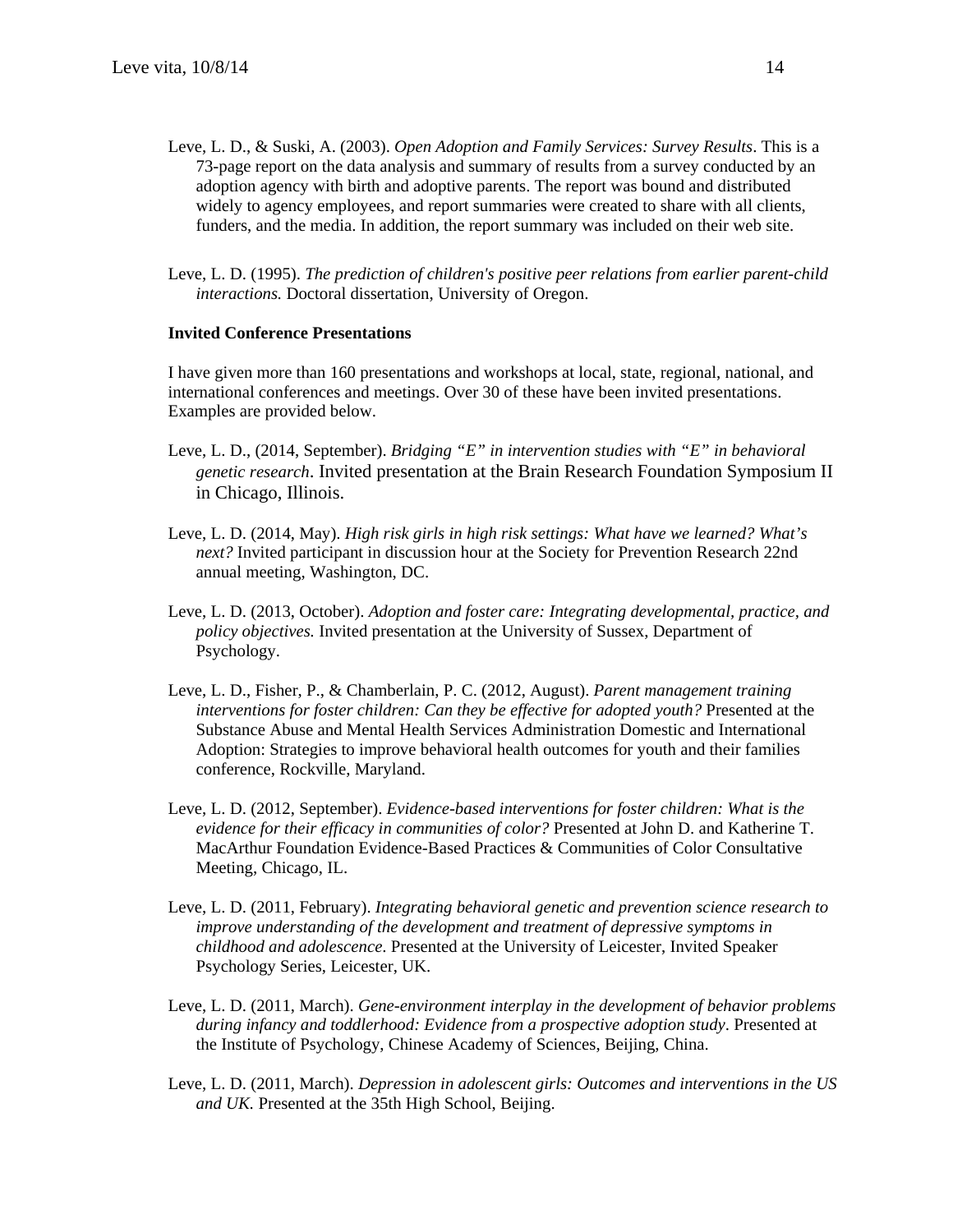- Leve, L. D. (2011, April). *The role of birth and adoptive parents on their child's development: Evidence from a nationwide adoption study*. Presented at the Northwest Adoptive Families Association, Inc. Conference on Adoption, Portland, Oregon.
- Leve, L. D. (2011, April). Genes: What do we know and how can that help us help children? In J. Bruce (Chair), *Biology and families: Nothing carved in stone.* Presented at the Oregon Social Learning Center's Biennial Spring Conference, Eugene, OR.
- Leve, L. D. (2011, July). *A parent- and youth-support intervention for adolescents in foster care.* Presented at Portland State University's Summer Symposium on Mentoring Research, Portland, OR.
- Leve, L. D. (2011, September). *Predictors and outcome of depressive symptom trajectories in adolescent girls: Evidence from foster care, juvenile justice, and community samples.* Presented at the Netherlands Institute of Mental Health and Addiction's Shaping the Research Agenda for Depression Prevention Conference, Utrecht, Netherlands.
- Neiderhiser, J. M., & Leve, L. D. (2010, March). *Traveling with Xiaojia Ge: Adventures and misadventures in understanding gene-environment interplay*. Presented at the Society for Research on Adolescence Biennial Meeting, Philadelphia, PA.
- Leve, L. D. (2010, March). *Supporting families and children in the context of inter-parental conflict*. Presented at the Center for Research on Children & Families, Dunedin, NZ.
- Leve, L. D. (2010, June). *Environmental and genetic mechanisms of risk on executive function during early childhood*. Presented at the NICHD Workshop on Executive Functions in Preschool Children: Current Knowledge and Research Opportunities, Bethesda, MD.
- Leve, L. D., & Ganiban, J. (2009, February). *Adjustment, openness in adoption, and family services: Findings from The Early Growth and Development Study*. Presented at the 2nd Annual Adoption Caseworker Forum, Tampa, FL.
- Leve, L. D., Neiderhiser, J. M., Dick, D. M., Riley, B., & Latendresse, S. (2009, May). *How to add genetics to your studies*. Invited preconference workshop sponsored by the Society for Prevention Research as part of the SPR  $17<sup>th</sup>$  Annual Meeting.
- Leve, L.D., Harold, G., Ge, X., Neiderhiser, J., Patterson, G. (2009, June). *Refining intervention targets in family-based research: Lessons from quantitative behavioral genetics*. Presented at the National Institute on Aging Genetic Approaches to Personalized Behavioral Interventions Conference, Bethesda, MD.
- Guerrero, D., Rhoades, K., & Leve, L. D. (Nov 7, 2009). *Openness in adoption, adjustment and support: Findings from the Early Growth and Development Study*. Presented at the 8th annual conference on Adoption, Eugene, OR.
- Chamberlain, P., Leve, L. D., & Saldana, L. (2008, October). *Family versus group-based treatment for girls with chronic delinquency; characteristics, processes, & outcomes*. Presented at the annual meeting of the American Academy of Child and Adolescent Psychiatry, Chicago, IL.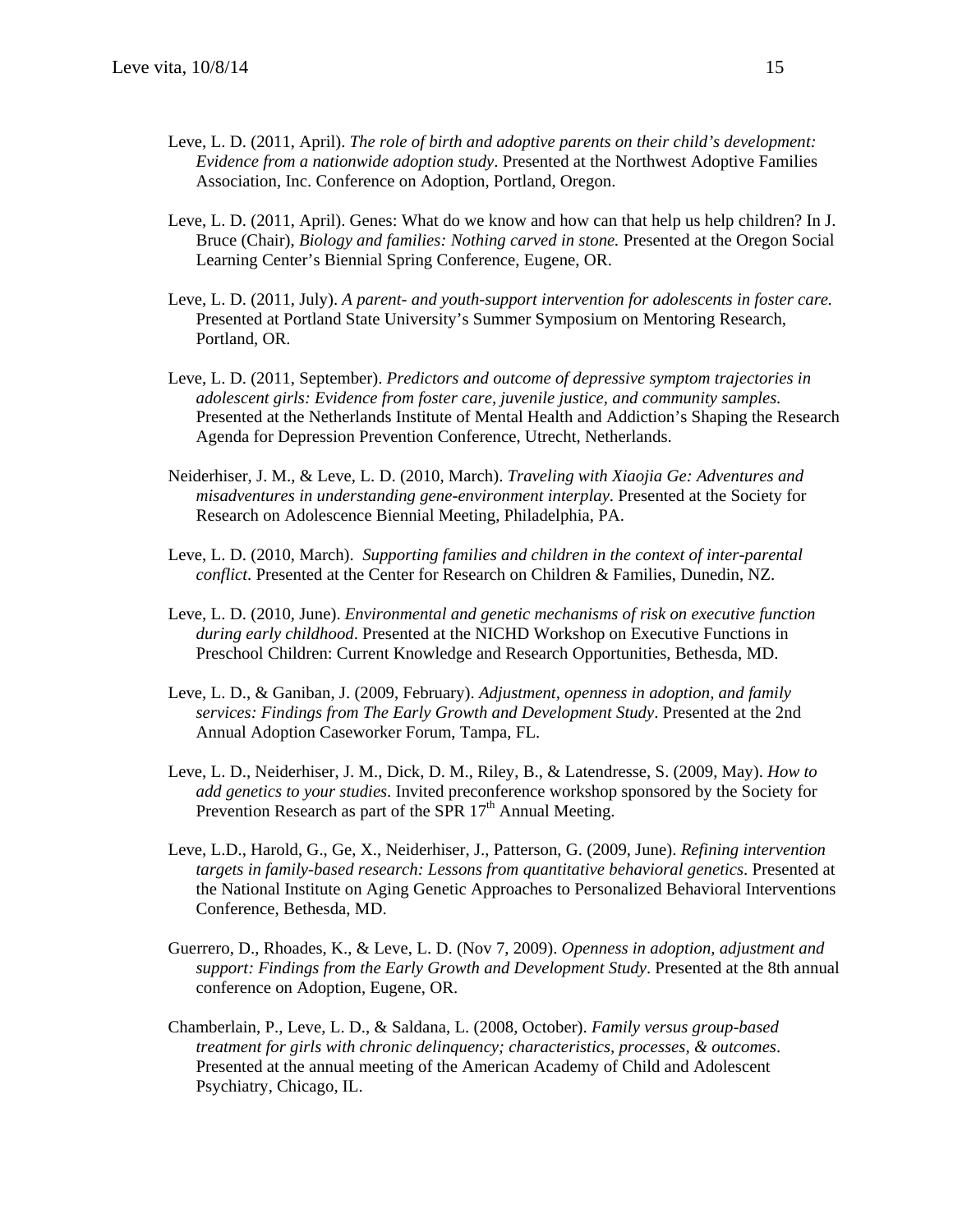- Leve, L. D. (2008, March). *Girls in the juvenile justice system: Developmental histories, Multidimensional Treatment Foster Care intervention, and outcomes*. Presented at the Advances in Developmental Psychopathology in Girls Seminar Series, Pittsburgh, PA.
- Leve, L. D., Kerr, D. C. R., & Chamberlain, P. (2008, March). Treatment and outcomes for chronically delinquent adolescent girls with co-occurring drug use problems. In L. Saldana (Chair), *Complex solutions for complex problems: Integrating treatments to prevent severe substance abuse in high-risk populations.* Presented at the Joint Meeting on Adolescent Treatment Effectiveness, Washington, DC.
- Leve, L. D., (2008, April). *Genetics, families, and social development: The important contributions of adoptive families.* Invited half-day workshop at Spence-Chapin adoption agency, New York, NY.
- Leve, L. D. (2008, May). The role of the environment and development in gene by environment interactions. In R. Catalano & K. Etz (Chairs), *Translating research on genotype– environment interplay to inform prevention science: Measurement of the environment*. Invited plenary session at the Society for Prevention Research, San Francisco, CA.
- Insel, T., Volkow, N., Leve, L. D. & Anguilar-Gaxiola, S. (2008, June). *Breakthroughs in genetics and neuroscience and what they mean for prevention.* Invited roundtable discussion at the Mental Health America, Inaugural Promotion and Prevention Summit, Washington, DC.
- Leve, L. D. (2007, May). *Underlying mechanisms in liability for dysregulatory behaviors*. Invited preconference workshop sponsored by the Society for Prevention Research as part of the SPR Biology Task Force.
- Leve, L. D. (2006, June). *The utility of Gene x Environment paradigm for research in pediatric populations: Comments from a preventive and treatment intervention perspective.* Presented at the NIMH-sponsored workshop, Gene x Environment Interactions and Developmental Psychopathology: Research Challenges and Opportunities, Washington, DC.
- Leve, L. D. (2006, August). *Preventive interventions with foster care youth*. Presented at the Prevention and Early Intervention In-Service Training, Mental Health Services Oversight and Accountability Commission, Burlingame, CA.
- Leve, L. D. (2005, October). *Using developmental models to inform services*. Presented at the NIDA-sponsored workshop, Children in Foster Care: Bidirectional Influences of Drug Abuse and Child Abuse and Neglect meeting, Bethesda, MD.
- Chamberlain, P., & Leve, L. D. (2004, July). *Drug abuse treatment of delinquent adolescent girls*. Presented at the annual meeting of the American Psychological Association, Honolulu, HI.
- Chamberlain, P., & Leve, L. D. (2004, June). *Internalizing behavior in girls with chronic delinquency: Risk characteristics and intervention outcomes*. Presented at the NIMHsponsored workshop, The Prevention of Depression in Children and Adolescents, Rockville, MD.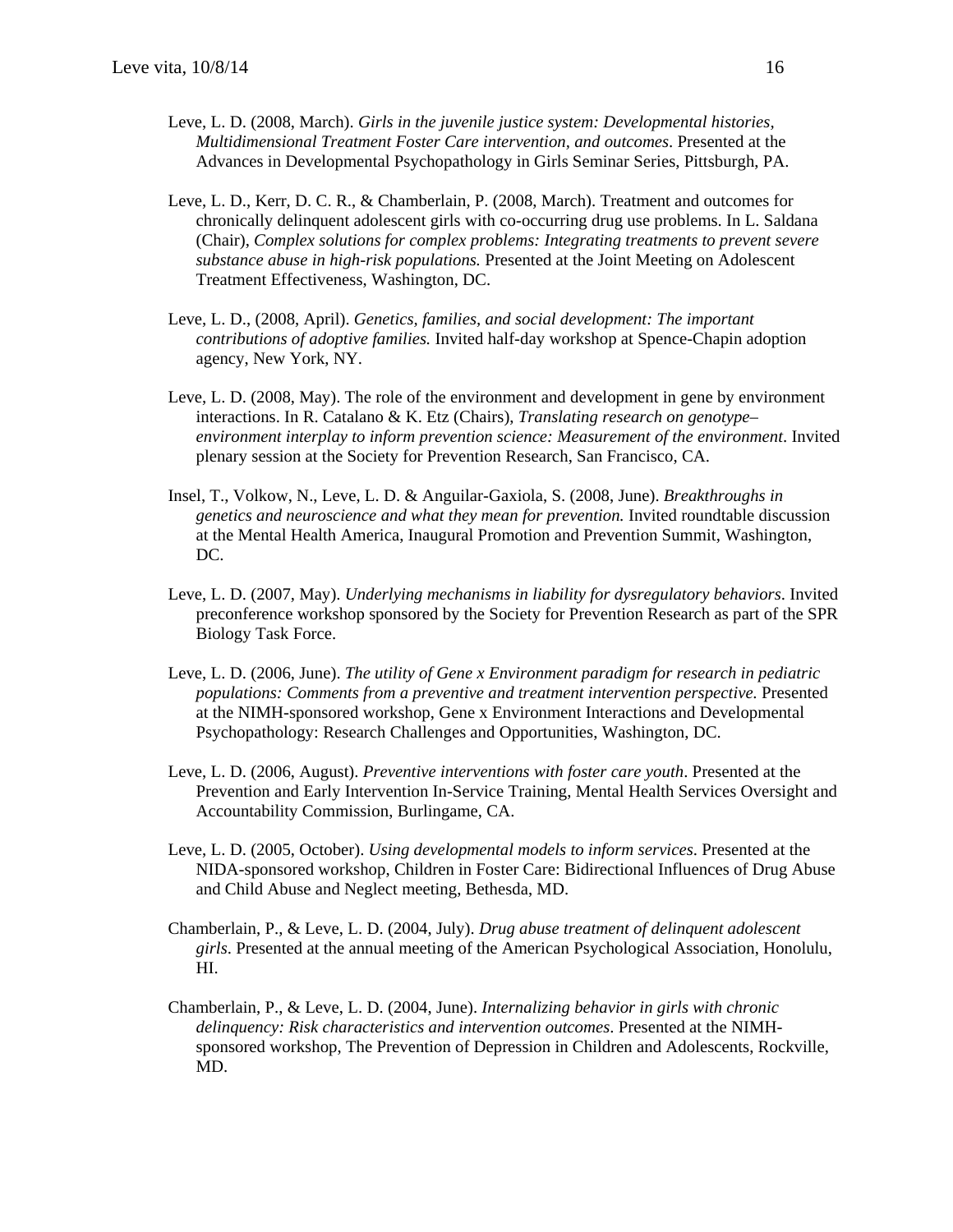- Leve, L. D. (2004, April). *Gender and socioemotional adjustment*. Invited chair of discussion hour at the annual Gender Development Research Conference, San Francisco, CA.
- Leve, L. D., & Chamberlain, P. (2004, November). *Multidimensional Treatment Foster Care*. Presented at the Consensus Workshop, Pharmacologic Studies of Impulsive Aggression in Children and Youth, a joint conference sponsored by the Center for the Advancement of Children's Mental health at Columbia University and Best Practice Project Management, Inc., with the Participation of the American Academy of Child and Adolescent Psychiatry, Baltimore, MD.
- Leve, L. D. (2003, October). *Mechanisms of gene-environment interaction in toddler development: Psychosocial targets for preventing adverse genetic influences?* Presented to the National Institute of Child Health and Human Development, Washington, DC.
- Leve, L. D. (1997, August). *Unto the next generation: Behavior genetics.* Presented at the 1st Annual Meeting of the Origins and Prevention of Aggression, Eugene, OR.
- Leve, L. D., Lemery, K., & Neiderhiser, J. M. (1996). *Behavior genetic approaches to studying child development.* Presented at the Infancy Conference, Eugene, OR.

#### **Selected Other Presentations**

- *\**Asterisks denote presentations led by individual who was a graduate student or postdoctoral scholar I mentored at the time of the work.
- Beekman, C., Neiderhiser, J. M, Leve, L. D., Ganiban, J. M., Shaw, D. S., & Reiss, D. (2014, May). *Genetic transmission of disorder risk to children: The advantage of a general psychopathology factor*. Poster presented at the Life History Studies Meeting, Pittsburgh, PA.
- Kim, H. K., & Leve, L. D. (2014, March). Long-term intervention effects on criminal referrals among girls in foster care. In L. D. Leve (Chair), *Juvenile justice girls: Precursors, outcomes, and treatment needs*. Paper presented at the SRA Biennial Meeting, Austin, TX.
- Leve, L. D. (2014, March). Chair, *Juvenile justice girls: Precursors, outcomes, and treatment needs*, SRA Biennial Meeting, Austin, TX.
- Leve, L. D. (2014, May). *High risk girls in high risk settings: What have we learned? What's next?* (J Lloyd, Chair). Participant in discussion hour at the Society for Prevention Research 22nd annual meeting, Washington, DC.
- Leve, L. D., Harold, G., Kim, H., Collishaw, S., Mahedy, L., & Thapar, A. (2014, March). *Cooccurring depression and conduct problem trajectories among at-risk adolescent girls*. Paper presented at the SRA Biennial Meeting, Austin, TX.
- Leve, L. D., Harold, G. T., Shaw, D. S., Natsuaki, M. N., Reiss, D., Neiderhiser, J. M. (2014, June). *Heritable yet malleable: Environmental influences on adopted children's achievement academic.* Paper presented at the 2014 Behavior Genetics Association Annual Meeting, Charlottesville, VA.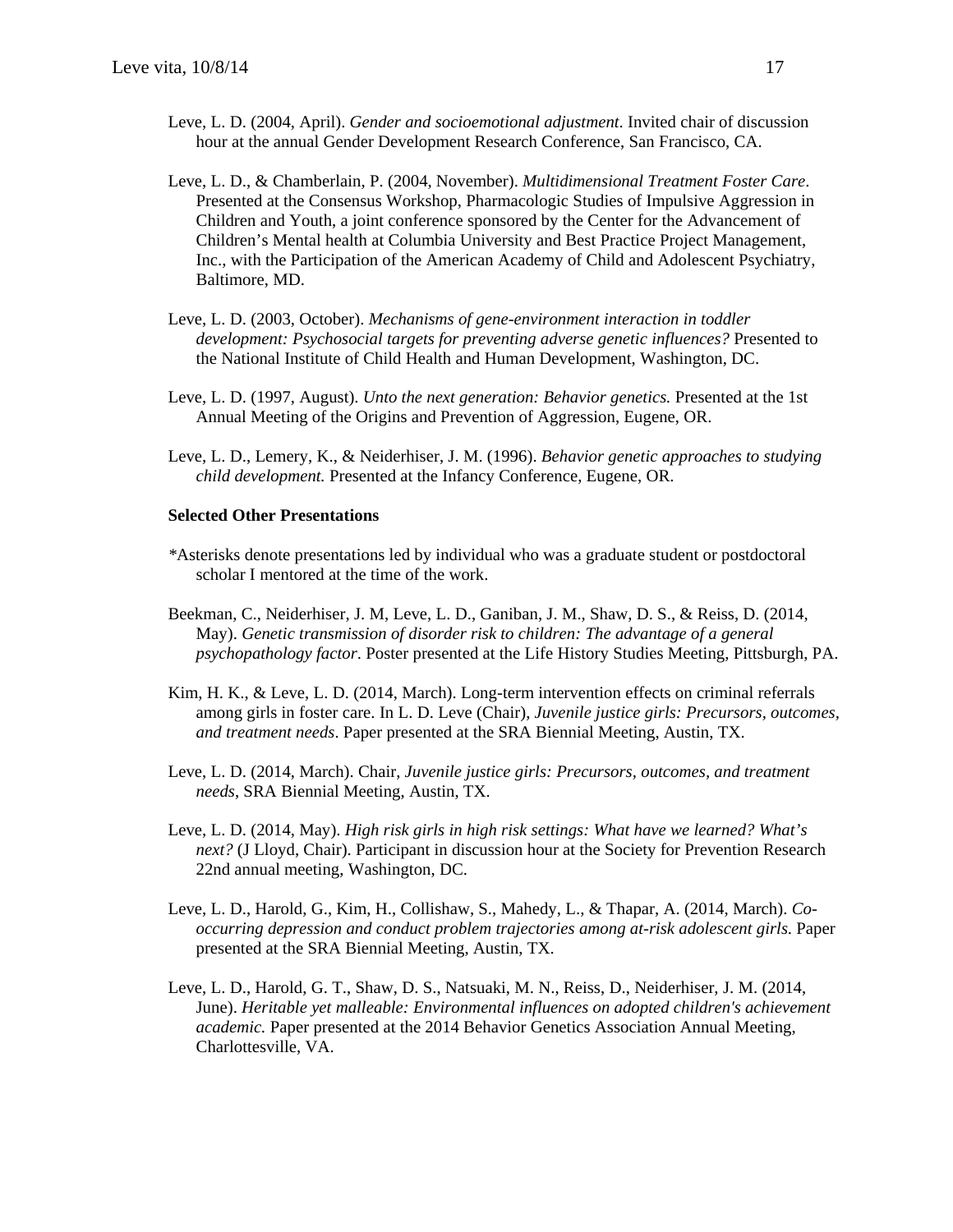- Leve, L. D., Kerr, D. C. R., & Chamberlain, P. (2014, May). *Delinquent adolescent girls' outcomes in young adulthood: Developmental pathways and intervention effects*. Presented at the Life History Studies Meeting, Pittsburgh, PA.
- Liu, C., Beekman, C., Leve, L. D., Shaw, D. S., Ganiban, J. M., Reiss, D., Natsuaki, M. N., & Neiderhiser, J. M. (2014, June). *Trajectories of anger in children from infancy to middle childhood: Examining the role of genetic and prenatal risk*. Poster presented at the 2014 Behavior Genetics Association Annual Meeting, Charlottesville, VA.
- Mammen, M. A., Moore, G. A., Scaramella, L. V., Reiss, D., Ganiban, J M., Shaw, D. S., Leve, L. D., & Neiderhiser, J. M. (2014, June). *Infant avoidance of touch differentially predicts pervasive developmental problems in toddlerhood.* Poster presented at the 138th Annual Meeting for the American Association on Intellectual and Developmental Disabilities in Orlando, FL.
- Marceau, K., Knopik, V. S., Reiss, D., Shaw, D. S., Natsuaki, M. N., Fisher, P., Leve, L. D., & Neiderhiser, J. M. (2014, June). *Drug and tobacco use during pregnancy transmit genetic influences on developmental risk for substance use*. Presented at the 76th Annual meeting of the College on Problems of Drug Dependence, San Juan, Puerto Rico.
- Marceau, K., Neiderhiser, J.M., Ganiban, J.M., Reiss, D., Shaw, D.S., Natsuaki, M.N. & Leve, L.D. (2014, May). *Using an adoption design to disentangle gene x environment interactions: Parenting and prenatal risk moderate genetic influences on conduct problems*. Paper presented at the annual conference for the Association for Psychological Science, San Francisco, CA.
- Natsuaki, M. N., Neiderhiser, J. M., Shaw, D. S., Harold, G. T., Reiss, D., Dimler, L., & Leve, L. D. (2014, June). *Siblings reared apart: An innovative extension of the adoption design to examine environmental influences.* Paper presented at the 2014 Behavior Genetics Association Annual Meeting, Charlottesville, VA.
- Reuben, J. D., Shaw, D. S., Neiderhiser, J. M., Natsuaki, M. N., Reiss, D., Dishion, T. J., Wilson, M. N., & Leve, L. D. (2014, June). *Disentangling the effects of parenting and genetic influences on self-regulation and school readiness using two research designs*. Paper presented at the 2014 Behavior Genetics Association Annual Meeting, Charlottesville, VA.
- Reuben, J. D., Shaw, D. S., Neiderhiser, J. M., Natsuaki, M. N., Reiss, D., & Leve, L. D. (2014, May). *Warm parenting and effortful control in toddlerhood: Independence and interactive predictors of school-age externalizing behavior.* Poster presented at the Life History Studies Meeting, Pittsburgh, PA
- Saldana, L., Chamberlain, P., & Leve, L. D. (2014, April). *Sustained effects of MTFC for girls: Long-term outcomes for adolescent female offenders.* Presented at the Blueprints Conference, Denver, CO.
- Trentacosta, C., Neiderhiser, J., Shaw, D. S., Natsuaki, M. N., Reiss, D., & Leve, L. D., (2014, June). *Aggressive behavior during early childhood: Disentangling the roles of genetic risk, the rearing environment, and emotion regulation*. Poster presented at the 2014 Behavior Genetics Association Annual Meeting, Charlottesville, VA.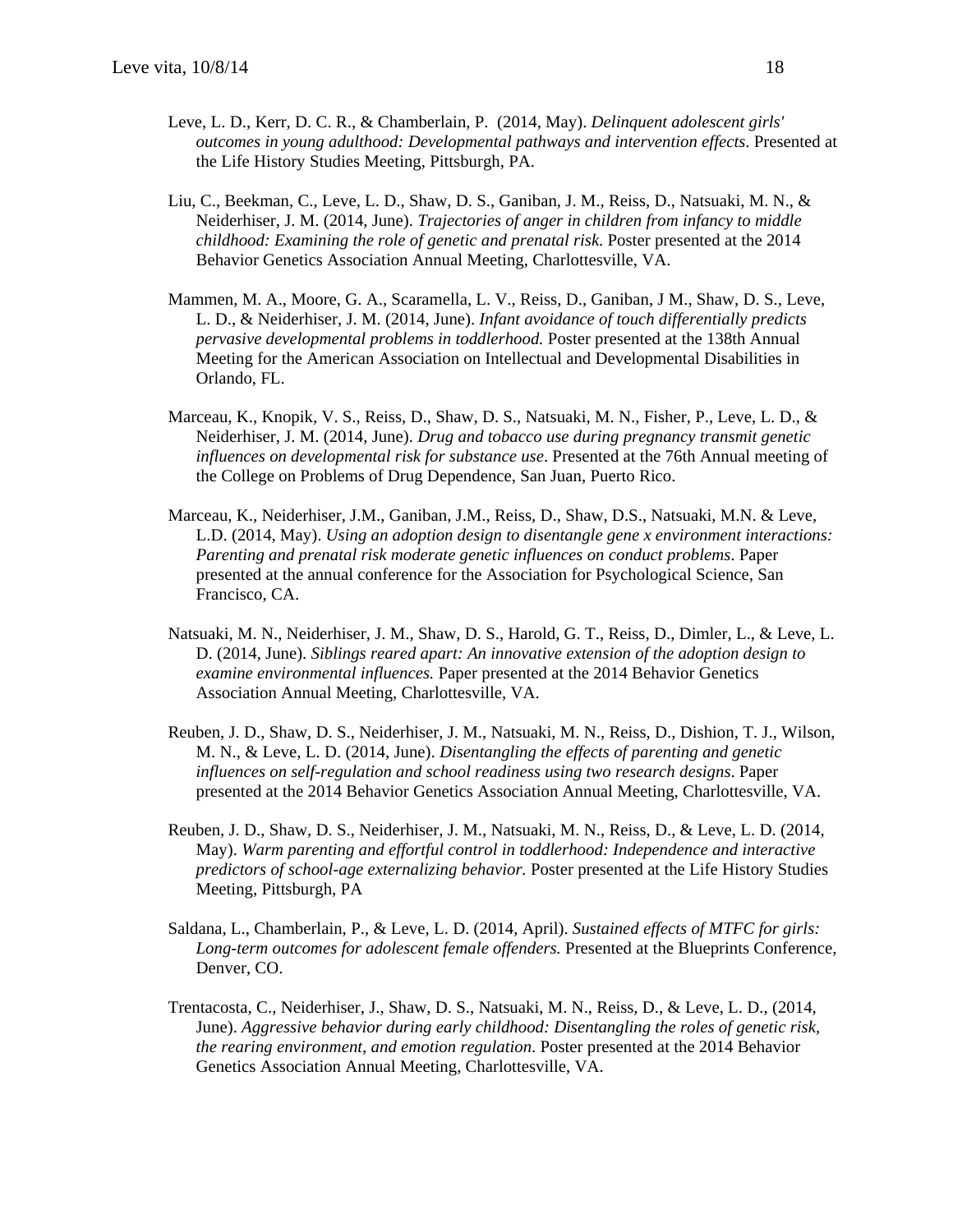- Beekman, C., Neiderhiser, J. M., Shaw, D. S., Reiss, D., Ganiban, J. M., & Leve, L. D. (2013, April). *Latent profiles of child temperament: Genetic and environmental influences and associations with externalizing behavior problems.* Paper presented at the Society for Research in Child Development Biennial Meeting, Seattle, WA.
- Beekman, C., Neiderhiser, J. M., Leve, L. D., Natsuaki, M. N., Saw, D. S., Ganiban, J. M. (2013, July). *Stability in profiles of infant temperament: Associations with reading achievement and specific genetic and environmental influences.* Presented at the 43rd Annual Meeting of the Behavior Genetics Association, Marseille, France.
- Brant, A. M., Neiderhiser, J. M., Reiss, D., Natsuaki, M., N., Shaw, D. S., & Leve, L. D. (2013, July). *Investigating the reaction range of children's cognitive ability.* Presented at the 43rd Annual Meeting of the Behavior Genetics Association, Marseille, France.
- Bridgett, D., Leve, L. D., Ganiban, J., Neiderhiser, J. M., Natsuaki, M., N., Shaw, D., & Reiss, D. (2013, April). *Parenting matters for young children's self-regulation: Distinguishing nature from nurture using an adoption design.* Paper presented at the Society for Research in Child Development Biennial Meeting, Seattle, WA.
- Elam, K., Harold, G., Neiderhiser, J. M., Natsuaki, M., Reiss, D., Shaw, D., & Leve, L. D. (2013, April). *Toddler unresponsiveness and social disruption: Examining evocative genotypeenvironment correlations with parental hostility.* Paper presented at the Society for Research in Child Development Biennial Meeting, Seattle, WA.
- Gaysina, D., Leve, L. D., Natsuaki, M., Reiss, D., Shaw, D., Neiderhiser, J., Arnold, K. N., Elam, K., & Harold, G. (2013, April). *Genetically informed investigation of the effect of advanced paternal age on offspring social behaviors.* Paper presented at the Society for Research in Child Development Biennial Meeting, Seattle, WA.
- Gaysina, D., Neiderhiser, J. M., Leve, L. D., Reiss, D., Ganiban, J., Shaw, D. S., Natsuaki, M. N., & Harold, G. T. (2013, July). *Changes in children's weight status across preschool: genetic, prenatal, and environmental influences.* Presented at the 43rd Annual Meeting of the Behavior Genetics Association, Marseille, France.
- Harold, G., Leve, L. D., Elam, K., Barrett, D., Neiderhiser, J. M., Natsuaki, M., Reiss, D., Shaw, D., & Thapar, A. (2013, April). *Examining the role of passive and evocative genotypeenvironment correlation underlying maternal parenting influences on children's ADHD*. Paper presented at the Society for Research in Child Development Biennial Meeting, Seattle, WA.
- Kerr, D., DeGarmo, D., Leve, L. D., & Chamberlain, P. (2013, May). *Effects of delinquencyfocused intervention on adolescent girls' long term depression and suicide risk trajectories.* Presented at the Society for Prevention Research Annual Meeting, San Francisco, CA.
- Leve, L. D. (2013, October). *Adoption and foster care: Integrating developmental, practice, and policy objectives.* Invited presentation at the University of Sussex, Department of Psychology.
- Leve, L. D. (2013, May). *Do delinquency-focused interventions delivered during adolescence have long-term effects on young women's arrest rates?* Paper presented at the Society for Prevention Research 21<sup>st</sup> Annual Meeting, San Francisco, CA.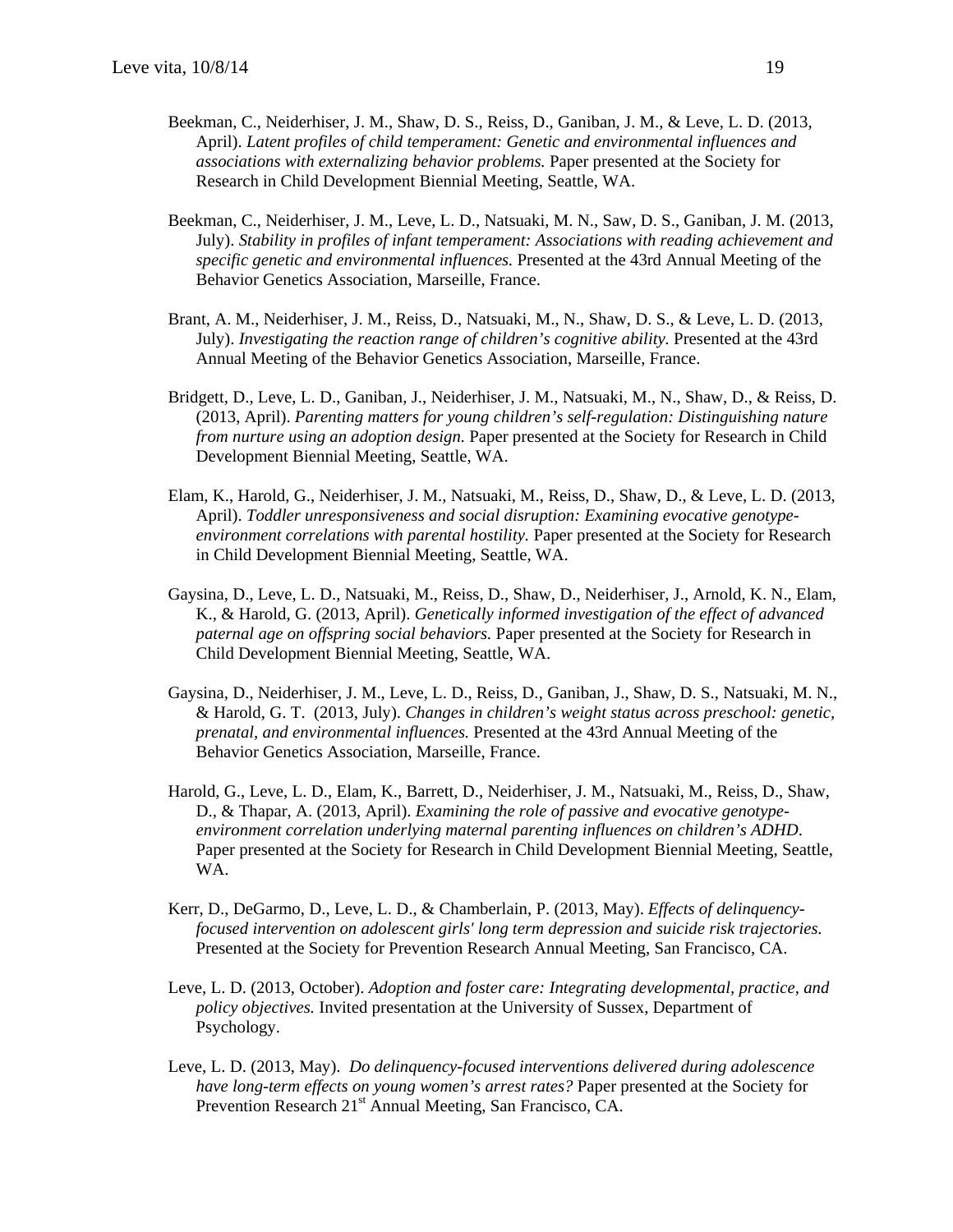- Leve, L. D., Harold, G. T., Ganiban, J., Natsuaki, M. N., Shaw, D., Reiss, D., & Neiderhiser, J. M. (2013, July). *Adoptive mothers and fathers: Changes in mental health and marital quality in the first 6 years post-placement*. Presented at the fourth International Conference on Adoption Research, Bilbao, Spain.
- Leve, L. D., Harold, G. T., Natsuaki, M. N., Shaw, D., Reiss, D., Whitesel, A., & Neiderhiser, J. M. (2013, July). *Adoptive and birth parent ratings of openness in the first 6 years postplacement.* Presented at the fourth International Conference on Adoption Research, Bilbao, Spain.
- Leve, L. D., Kerr, D., Saldana, L. & Gorman-Smith, D. (2013, May). *Long-term criminal justice, mental health, and cost-benefit outcomes of Multidimensional Treatement Foster Care for Adolescent Females.* Presented at the Society for Prevention Research Annual Meeting, San Francisco, CA.
- Leve, L. D., Neiderhiser, J. M., Harold, G. T., Shaw, D. S., Natsuaki, M. N., Ganiban, J. M., & Reiss, D. (2013, July). *Effects of adoptive parenting and biological parent characteristics across the transition to school entry.* Presented at the 43rd Annual Meeting of the Behavior Genetics Association, Marseille, France.
- Mammen, M. A., Moore, G. A., Reiss, D., Shaw, D., Leve, L. D., & Neiderhiser, J. M. (2013, April). *Prenatal environment in relation to infant sensory processing patterns*. Paper presented at the Society for Research in Child Development Biennial Meeting, Seattle, WA.
- Mammen, M. A., Moore, G. A., Reiss, D., Shaw, D., Leve, L. D., & Neiderhiser, J. M. (2013, April). *Understanding the relation between infant temperament and sensory processing patterns.* Paper presented at the Society for Research in Child Development Biennial Meeting, Seattle, WA.
- Natsuaki, M. N., Neiderhiser, J. M., Shaw, D. S., Harold, G. T., Reiss, D., & Leve, L. D. (2013, July). *Siblings reared apart: Differences parenting practices between birth and adoptive parents' homes*. Poster presented at the fourth International Conference on Adoption Research, Bilbao, Spain.
- Neiderhiser, J. M., Beekman, C., Ganiban, J., Reiss, D., Shaw, D., & Leve, L. D. (2013, April). *Toddler fussiness evokes conflict in parent-toddler relationships: The roles of genetic influences and pregnancy drug use*. Paper presented at the Society for Research in Child Development Biennial Meeting, Seattle, WA.
- Neiderhiser, J. M., Beekman, C., Leve, L. D., Shaw, D., Ganiban, J., Reiss, D. (2013, July). *Links between birth parent substance use and toddler behavior.* Presented at the 43rd Annual Meeting of the Behavior Genetics Association, Marseille, France.
- Rabinovitch, S. M., Kerr, D. C. R., Leve, L. D., Chamberlain, P., & Smith, D. (August, 2013). *Suicide-related outcomes of childhood sexual abuse: Prospective study of adjudicated females*. 121st Annual Convention of the American Psychological Association. Honolulu, Hawaii.
- Reuben, J., Shaw, D., Neiderhiser, J. M., Natsuaki, M., Reiss, D., & Leve, L. D. (2013, April). *Behavioral inhibition and effortful control: Independent and interactive predictors of child*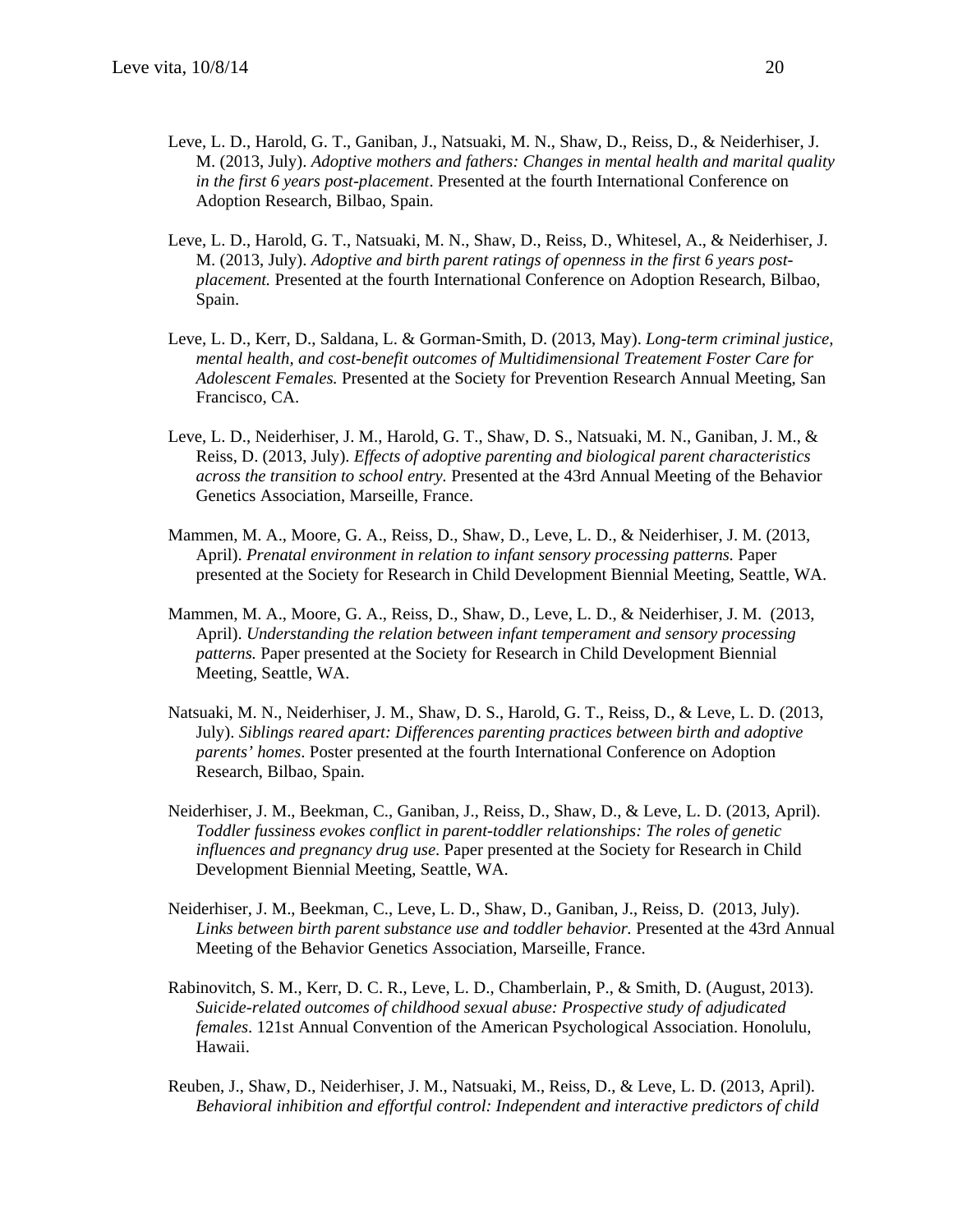*externalizing behavior.* Paper presented at the Society for Research in Child Development Biennial Meeting, Seattle, WA.

- Rhoades, K. A., Leve, L. D., Natsuaki, M., Harold, G., Neiderhiser, J. M., Shaw, D., & Reiss, D. (2013, April). *Genetic influences on children's anger and peer relations: Mediation and moderation by parental involvement and overreactivity.* Paper presented at the Society for Research in Child Development Biennial Meeting, Seattle, WA.
- Rhoades, K. A., Leve, L. D., Neiderhiser, J. M., Harold, G. T., Shaw, D., Natsuaki, M. N., Ganiban, J., & Reiss, D. (2013, July). *Stressful family environments during infancy and child sleep trajectories from 18 months to 6 years: Associations with biological parent sleep problems and internalizing.* Presented at the 43rd Annual Meeting of the Behavior Genetics Association, Marseille, France.
- Roben, C., Moore, G., Cole, P., Molenaar, P., Leve, L. D., Shaw, D., Reiss, D., & Neiderhiser, J. (2013, April). *Transactional patterns of maternal depressive symptoms and mother-child interactions in adoptive families: The added value of observational second-by-second coding*. Paper presented at the Society for Research in Child Development Biennial Meeting, Seattle, WA.
- Roos, L. E., Leve, L. D., Neiderhiser, J. M., Shaw, D. S., Reiss, D., Natsuaki, M.., Fisher, P. (2013, April). *Genetic, environmental, and prenatal influences on a co-occurring symptom phenotype.* Paper presented at the Society for Research in Child Development Biennial Meeting, Seattle, WA.
- Saldana, L., Campbell, M., Bradford, D., & Leve, L. D. (2013, May). *Long-term cost-benefit outcomes of an evidence-based practice for juvenile offending females.* Paper presented at the Society for Prevention Research 21<sup>st</sup> Annual Meeting, San Francisco, CA.
- Weller, J. A., Leve, L.D., & Kim, H. (2013, April). *Risky Decision Making in maltreated adolescents: Do losses loom larger than gains when predicting health outcomes?* Paper presented at the 2013 Biennial meeting for the Society for Research in Child Development, Seattle, WA.
- Whitesel, A. L., Ganiban, J. M., Leve, L. D., Shaw, D. S., Natsuaki, M. N., Reiss, D., & Neiderhiser, J. M. (2013, July). *Birth parents in adoption: Characteristics influencing healthy adjustment post adoption*. Presented at the fourth International Conference on Adoption Research, Bilbao, Spain.
- Beekman, C., Neiderhiser, J., Buss, K. A., Ganiban, J., Leve, L. D., Shaw, D., & Reiss, D. (2012, June). *The development of early profiles of temperament: Characterization, continuity, and etiology.* Poster presented at the International Conference on Infant Studies, Minneapolis, MN.
- Beekman, C., Neiderhiser, J., Buss, K., Ganiban, J., Scaramella, L., Leve, L., Shaw, D., & Reiss, D. (2012, June). *Latent profiles of child temperament: Characterization, continuity, and genetic and environmental influences*. Paper presented at the 42nd Annual Meeting of the Behavior Genetics Association, Eidenburgh, UK.
- Brooker, R., Neiderhiser, J., Leve, L. D., Shaw, D., & Reiss, D. (2012, June). *Difficult temperament in infancy evokes changes in parent anxiety symptoms over time. Paper* presented at the International Conference on Infant Studies, Minneapolis, MN.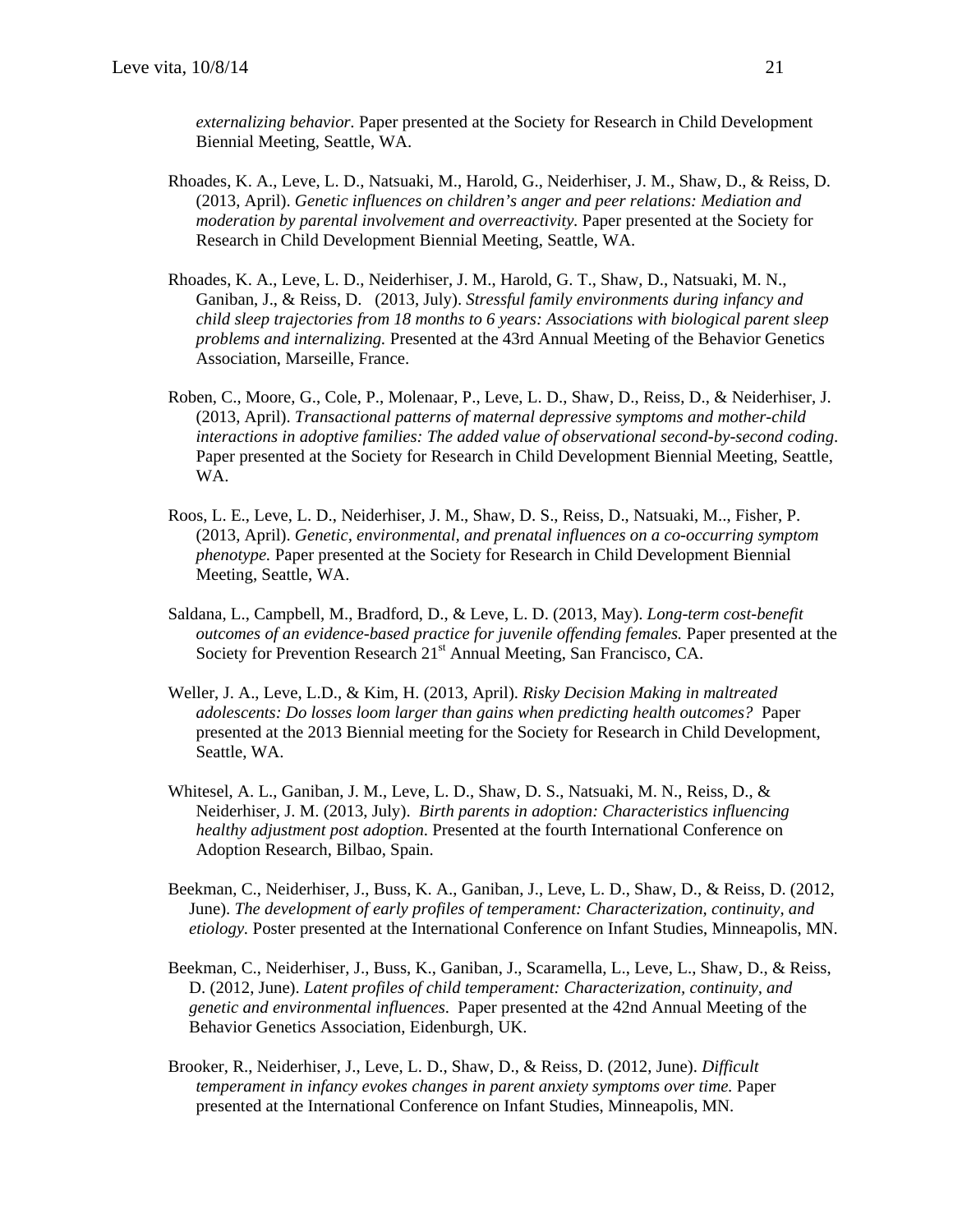- Davey, K., Marceau, K., Brooker, R., Leve, L. D., Ganiban, J., Reiss, D. & Neiderhiser, J. M. (2012, May). *Maternal sensitivity predicts less behavioral inhibition: A Genotype x Environment Interaction*. Poster session presented at the Society of Prevention Research Annual Meeting, Washington, D.C.
- \*Elam, K., Harold, G. T., Neiderhiser, J. M., Natsuaki, M., Reiss, D., Shaw, D. S., & Leve, L. D. (2012, June). *Sensation seeking and child responsiveness: Examining evocative genotypeenvironment correlations with parental warmth and hostility.* Paper presented at the 42st Annual Meeting of the Behavior Genetics Association, Edinburgh, UK.
- Fearon, P., Leve, L. D., Neiderhiser, J. M., Shaw, D. S., Scaramella, L., Conger, R., & Reiss, D. (2012, October). *Child-evoked maternal negativity from 9 to 27 months: An early social expression of genetic risk for adult internalizing psychiatric disorders*. Paper presented at the Life History Research Society Meeting, Surrey, United Kingdom.
- Ganiban, J., Zappaterra, L., Simmens, S., Natsuaki, M., Neiderhiser, J., Reiss, D., Shaw, D., & Leve, L. (2012, June). *Genetic, prenatal, and environmental contributions to children's weight trajectories from infancy to preschool.* Paper presented at the 42nd Annual Meeting of the Behavior Genetics Association, Edinburgh, UK.
- Gaysina, D., Fergusson, D., Leve, L., Horwood, J., Neiderhiser, J., Reiss, D., Shaw, D., Natsuaki, M., Elam, K., Thapar, A., Langley, J., & Harold, G. (2012, June). *Maternal smoking during pregnancy and offspring conduct problems: the evidence for the association from three independent studies.* Paper presented at the 42nd Annual Meeting of the Behavior Genetics Association, Edinburgh, UK
- Harold, G. T., Leve, L. D., Elam, K. K., Thapar, A., Neiderhiser, J. M., Natsuaki, M. N., Shaw, D. S., & Reiss, D. (2012, October). *Interparental conflict, hostile parenting, and children's externalizing problems: Examining the role of passive and evocative gene-environment correlation*. Paper presented at the Life History Research Society Meeting, Surrey, UK.
- Harold, G. T., Rhoades, K. A., Neiderhiser, J. M., Natsuaki, M. N., Shaw, D. S., Reiss, D. Leve, L. D. (2012, February). *Intergenerational transmission of genetic risk for psychopathology: Employing a latent variable approach to risk estimation*. Presented at the Society for Research in Child Development Themed Meeting: Developmental Methodology, Tampa, FL.
- Kim, H. K., Leve, L. D., & Rhoades, K. A (2012, October). *Characteristics and risk for intimate partner violence among young women with a history of juvenile system involvement.* Paper presented at the Society for Research in Child Development Themed Meeting: Transitions from Adolescence to Adulthood, Tampa, Florida
- Kim, H. K., Leve, L. D., & Weller, J. (2012, May). *Risk taking propensity, drug use, and delinquency among low-income girls and foster girls*. Paper presented at the Society of Prevention Research Annual Meeting, Washington, D.C.
- Leve, L. D. (2012, September). *Evidence-based interventions for foster children: What is the evidence for their efficacy in communities of color?* Presented at John D. and Katherine T. MacArthur Foundation Evidence-Based Practices & Communities of Color Consultative Meeting, Chicago, IL.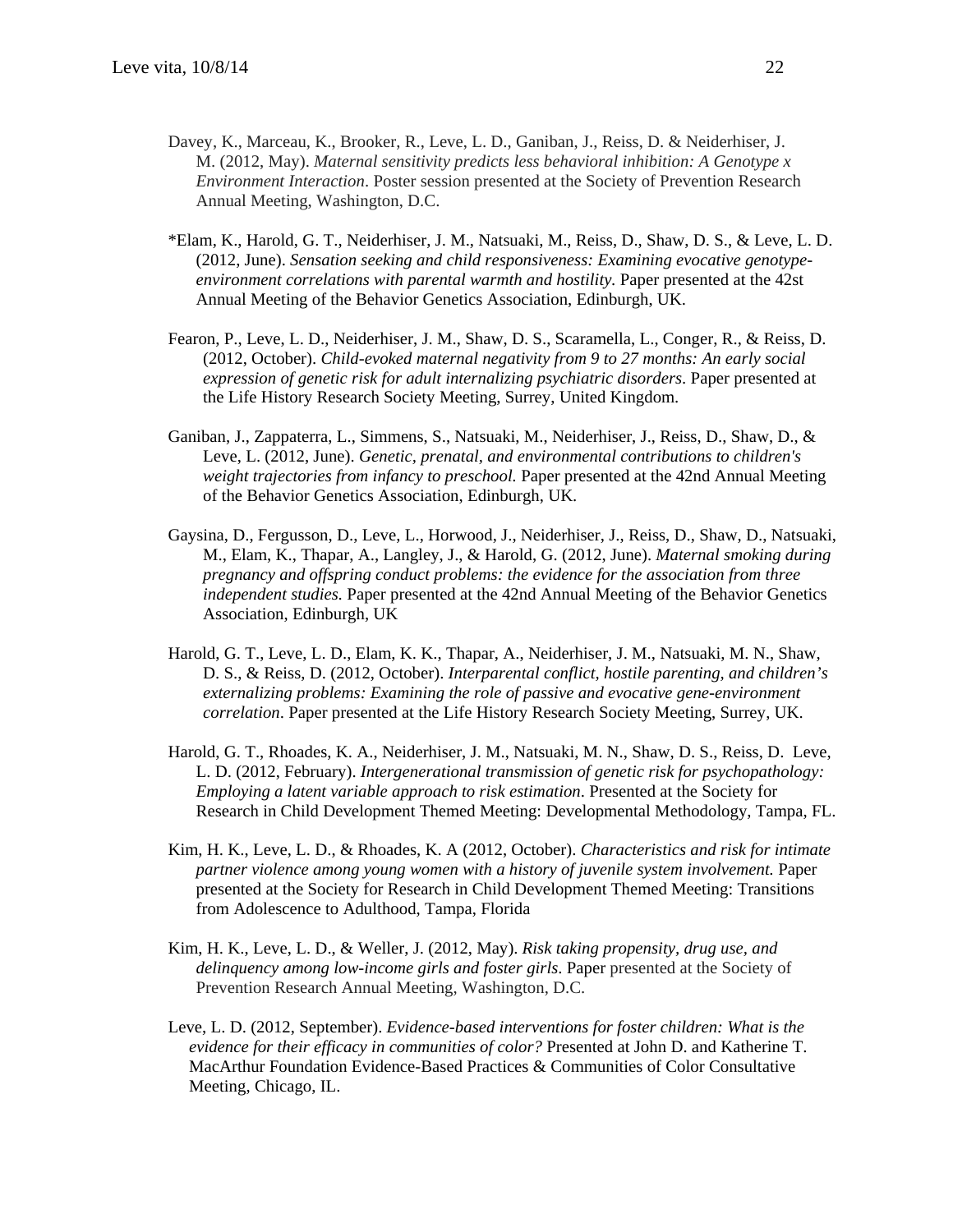- Leve, L. D., Neiderhiser, J. M., Harold, G. T., Thapar, A., Natsuaki, M. N., Shaw, D. S., Barrett, D., & Reiss, D. (2012, June). *Genetic and environmental influences on children's inhibitory control: An adoption study.* Paper presented at the 42st Annual Meeting of the Behavior Genetics Association, Edinburgh, UK.
- Leve, L. D., Neiderhiser, J. M., Harold, G. T., Thapar, A., Natsuaki, M. N., Shaw, D. S., Barrett, D., & Reiss, D. (2012, October). *Intergenerational transmission of risk and inhibitory control deficits: The role of birth parent inhibitory control and adoptive mother's parenting in a sample of children adopted at birth*. Paper presented at the Life History Research Society Meeting, Surrey, UK.
- Lloyd, J., & Leve, L. D. (2012, May). *Interventions to prevent multiple risk behaviors in high risk youth: Challenges, opportunities, and implications.* Presented at the annual meeting of the Society for Prevention Research, Washington DC.
- \*Martin, D., Neiderhiser, J., Leve, L. D., Shaw, D., Scaramella, & Reiss, D. (2012, March). *Openness in adoption across time as a function of birth mother age*. Poster Presented at the SRA Biennial Meeting, Vancouver, BC, Canada.
- Mendle, J., Van Ryzin, M., Natsuaki, M. N., & Leve, L. D. (2012, March). Pubertal development and internalizing symptoms among girls in foster care. Paper presented at the Society for Research in Adolescence, San Francisco, CA.
- Neiderhiser, J., Beekman, C., Harold, G., Leve, L., Shaw, D., Ganiban, J., & Reiss, D. (2012, June). *Pregnancy illegal drug use and toddler emotional reactivity: Genetic and parenting influences and their interaction .*Paper presented at the 42nd Annual Meeting of the Behavior Genetics Association, Edinburgh, UK.
- Neiderhiser, J. M., Trentacosta, C., Wakschlag, L. S., Leve, L. D., Shaw, D. S., Ganiban, J., Natsuaki, M., Scaramella, L. V., & Reiss, D. (2012, October). *The impact of smoking during pregnancy on the trajectory of externalizing behavior from 18 to 54 months: Moderating effects of positive parenting and marital hostility in an adoption sample*. Paper presented at the Life History Research Society Meeting, Surrey, United Kingdom.
- \*Rhoades, K. A., Eddy, J. M., Chamberlain, P., & Leve, L. D. (2012, May). *Predicting adult arrests for juvenile justice youth: Risk and protective factors.* Poster presented at the annual meeting of the Society for Prevention Research, Washington DC.
- \*Rhoades, K., Leve, L., Harold, G., Mannering, A., Neiderhiser, J., Shaw, D., Natsuaki, M., & Reiss, D. (2012, June). *Marital hostility and child sleep problems in early childhood: Genetic moderation and indirect associations via hostile parenting.* Paper presented at the 42nd Annual Meeting of the Behavior Genetics Association, Edinburgh, UK.
- \*Rhoades, K. A., Leve, L. D., & Kim, H. K. (2012, October). *Young women's substance use and partner delinquency: Associations among women with prior juvenile justice system involvement*. Paper presented at the Society for Research in Child Development Themed Meeting: Transitions from Adolescence to Adulthood, Tampa, Florida
- Sontag-Padilla, L., Mendle, J., Van Ryzin, M. J., Natsuaki, M., Leve, L. D. (2012, March). *Pubertal development and internalizing symptoms among girls in foster care*. Paper presented at the SRA Biennial Meeting, Vancouver, BC, Canada.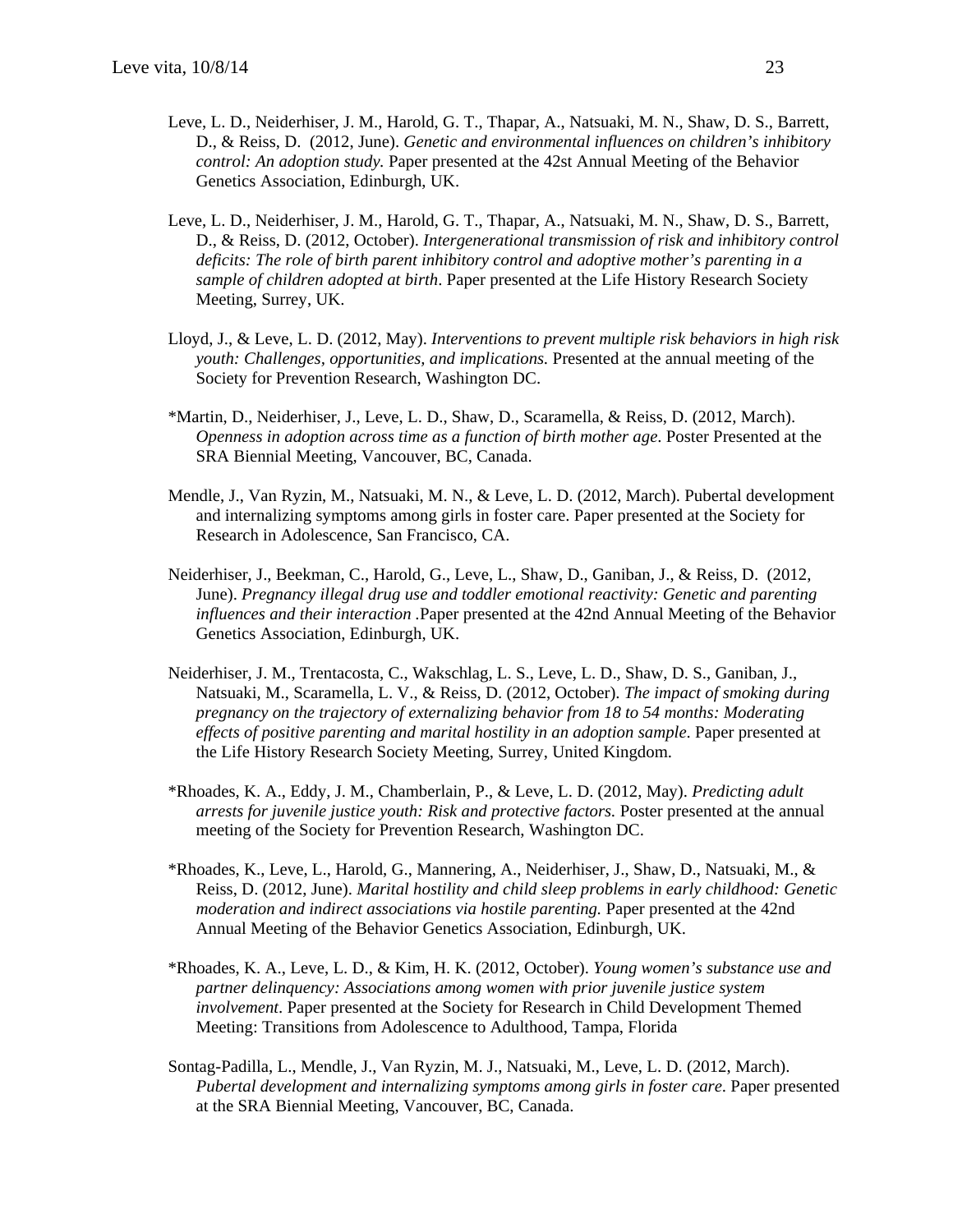- Trentacosta, C., Neiderhiser, J., Reiss, D., Shaw, D., Natsuaki, M., & Leve, L. (2012, June). *Examining the interplay of birth mothers' and adoptive parents' antisocial behavior in predicting growth in externalizing problems during early childhood.* Paper presented at the 42nd Annual Meeting of the Behavior Genetics Association, Edinburgh, UK.
- Weller, J., Leve, L. D., & Kim, H. (2012, October). *Decision making and the transition to adulthood: Gain- and loss-related decision making for high- versus low-risk girls*. Paper presented at the Society for Research in Child Development Themed Meeting: Transitions from Adolescence to Adulthood, Tampa, Florida.
- Beekman, C., Neiderhiser, J., Shaw, J. S., Leve, L. D., & Reiss, D. (2011, June). *Disentangling genetic effects from differential associations between use of drugs, alcohol, and tobacco during pregnancy and child behavior problems.* Poster presented at the Society for Prevention Research 19<sup>th</sup> Annual Meeting, Washington, DC.
- Brooker, R., Neiderhiser, J. M., Ganiban, J., Leve, L.D., Shaw, D. S., & Reiss, D. (2011, June). *Attention control modulates genetic and environmental risk for poor socioemotional adjustment*. Presented at the Behavior Genetics Association's 41st Annual Meeting Behavior, Newport, Rhode Island.
- Chester, C. E., Neiderhiser, J. M., Leve, L. D., Shaw, D. S., Ganiban, J., Scaramella, L. & Reiss, D. (2011, April). *Openness in adoption: Does a transracial adoption matter?* Poster presented at the New Worlds of Adoption Conference, Amherst, MA.
- \*Elam, K., Leve, L. D., Harold, G., Neiderhiser, J. M., Shaw, D. S., Natsuaki, M., Scaramella, L., & Reiss, D. (2011, June). *Are different kinds of parenting more effective for different children?: Considering genetic influences using an adoption design*. Presented at the Behavior Genetics Association's 41st Annual Meeting Behavior, Newport, Rhode Island.
- \*Elam, K., Rhoades, K. A., Leve, L. D. & Harold, G. T. (2011, April). *Trajectories of adolescent internalizing and externalizing problems: Direct and indirect associations with interparental conflict.* Poster presented at the SRCD Biennial Meeting, Montreal, Quebec.
- \*Kerr, D., Feng, X., Leve, L. D., Neiderhiser, J. M., Shaw, D., & Reiss, D. (2011, April). *Specificity of genetic and environmental influences on internalizing symptoms in early childhood.* Paper presented at the SRCD Biennial Meeting, Montreal, Quebec.
- Kim, H. K., Leve, L. D., Chamberlain, P., & Rhoades, K. A. (2011, November). *Partner violence among young women with a history of foster care system involvement: Long-term effects of out-of-home intervention services*. Presented at The American Society of Criminology, Washington, DC.
- Leve, L. D., Chamberlain, P., & Kerr, D. C. R. (2011, March). *Pregnancy outcomes for girls referred to Multidimensional Treatment Foster Care.* Paper presented at the SRCD Biennial Meeting, Montreal, Quebec.
- \*Rhoades, K. A., Leve, L. D., Chamberlain, P., Kim, H., & Harold, G. T. (2011, November). *Long-term outcomes for girls involved in randomized controlled trials and implementation trials of Multidimensional Treatment Foster Care*. Paper presented at the Social Learning and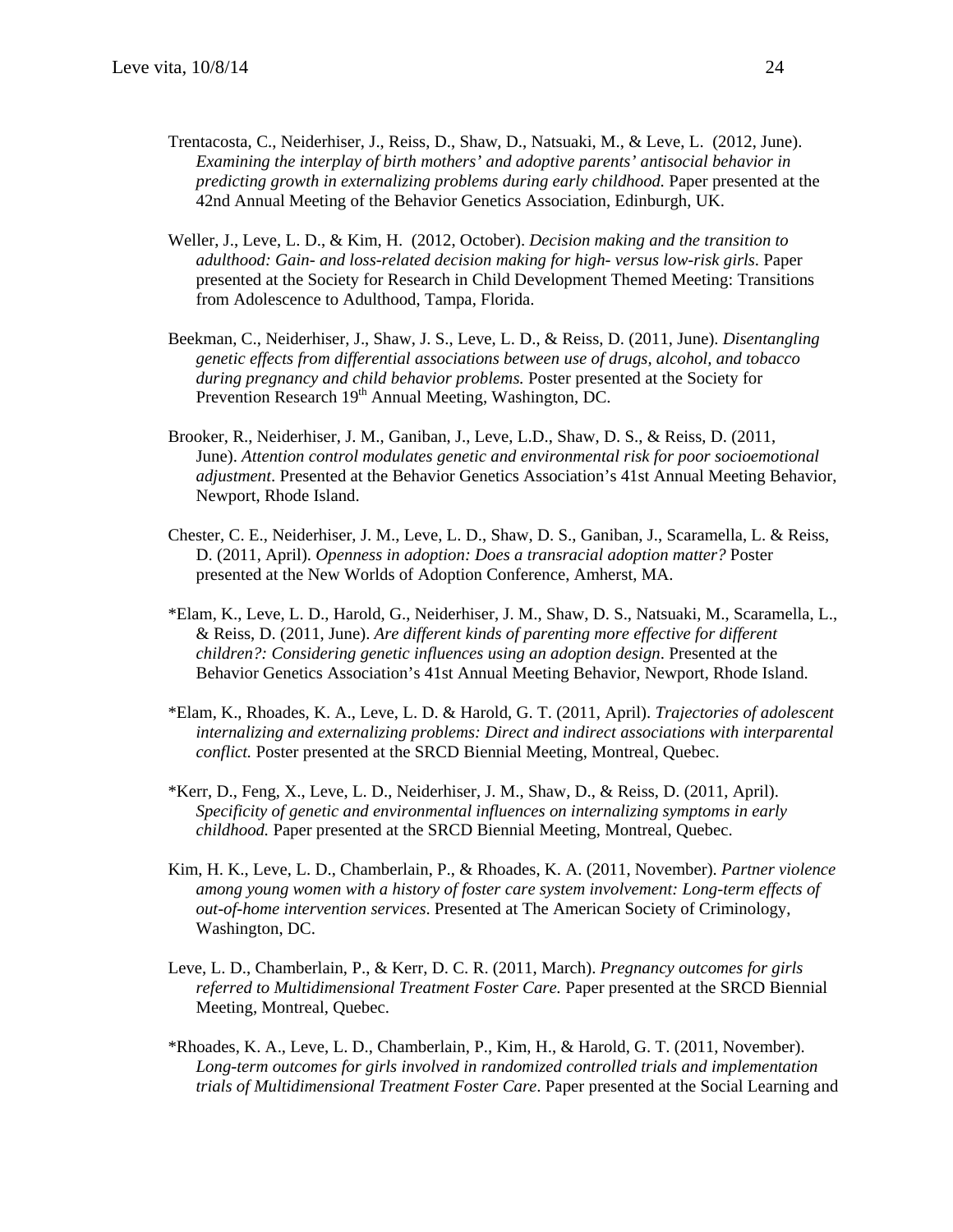Family Research Preconference Meeting prior to the annual meeting of the Association for Behavioral and Cognitive Therapies. Toronto, CA.

- \*Rhoades, K. A., Leve, L. D., Chamberlain, P., Saldana, L., & Kim, H. (2011, June). *Long-term outcomes for girls in a randomized controlled trial of Multidimensional Treatment Foster Care: Predictors of substance use during the transition to adulthood*. Paper presented at the Society for Prevention Research 19<sup>th</sup> Annual Meeting, Washington, DC.
- \*Rhoades, K., Leve, L. D., Neiderhiser, J. M., Shaw, D. S., & Reiss, D. (2011, June). *Social mechanisms in gene-environment interaction: Findings from the early growth and development adoption study*. Presented at the Behavior Genetics Association's 41st Annual Meeting Behavior, Newport, RI.
- Leve, L. D., Ehrensaft, M. K., Cohen, P. (2010, October). A prospective study of associations between childhood maltreatment and substance use in females with severe delinquency histories. In M. K. Ehrensaft (Chair), *Adult outcomes of child maltreatment and partner violence: Prospective studies of psychopathology and family process.* Presented at the Life History Research Society Meeting, Montreal, Canada.
- Leve, L. D., Rhoades, K., Harold, G. T., Neiderhiser, J. M., & Reiss, D. (2010, July). The Early Growth and Development Study: Identifying early mechanisms of gene-environment interaction through the adoption design. In L. D. Leve (Chair), *Increasing the understanding of environmental and genetic influences on development: Three longitudinal studies of adoptive families.* Presented at the International Conference on Adoption Research-III, Leiden, Netherlands.
- Leve, L. D., Rhoades, K., Harold, G. T., Neiderhiser, J. M., Reid, J., Scaramella, L. S., Shaw, D. S., & Reiss, D. (2010, June). *Toddlers' aversive behavior toward their mothers: Authoritative parenting improves outcomes for children with high genetic risk for internalizing problems*. Paper presented at the Behavior Genetics Association's 40th Annual Meeting Behavior, Seoul, South Korea.
- Neiderhiser, J. M., Leve, L. D. Whitesel, A., Conger, R. D., Ganiban, J. M., Natsuaki, M., Scaramella, L. V., Shaw, D., Reid, J., Reiss, D. (2010, April). *The early growth and development study: Advancing our understanding of gene-environment interplay and adoption process.* Presented at the 2<sup>nd</sup> Annual Adoption Research Conference, Amherst, Mass.
- \*Rhoades, K., Leve, L. D.., Neiderhiser, J. M., Harold, G., Reiss, D. (2010, November). *Longitudinal relations among marital hostility, dysfunctional parenting, and child negative emotionality in an adoption sample*. Poster presented at ABCT's 44th Annual Convention, San Francisco, CA.
- \*Whitesel, A. L., Leve, L. D., Neiderhiser, J. M., & Reiss, D. (2010, July). Birth parents in adoption: The biological element to understanding gene-environment interaction. In L. D. Leve (Chair), *Increasing the understanding of environmental and genetic influences on development: Three longitudinal studies of adoptive families.* Symposium presented at the International Conference on Adoption Research-III, Leiden, Netherlands.
- DeGarmo, D., Reid, J., Fisher, P., Chamberlain, P., & Leve, L. (2009, May). Short term impact of the pathways home randomized efficacy trial. In B. Miller (Chair), *Parenting interventions to*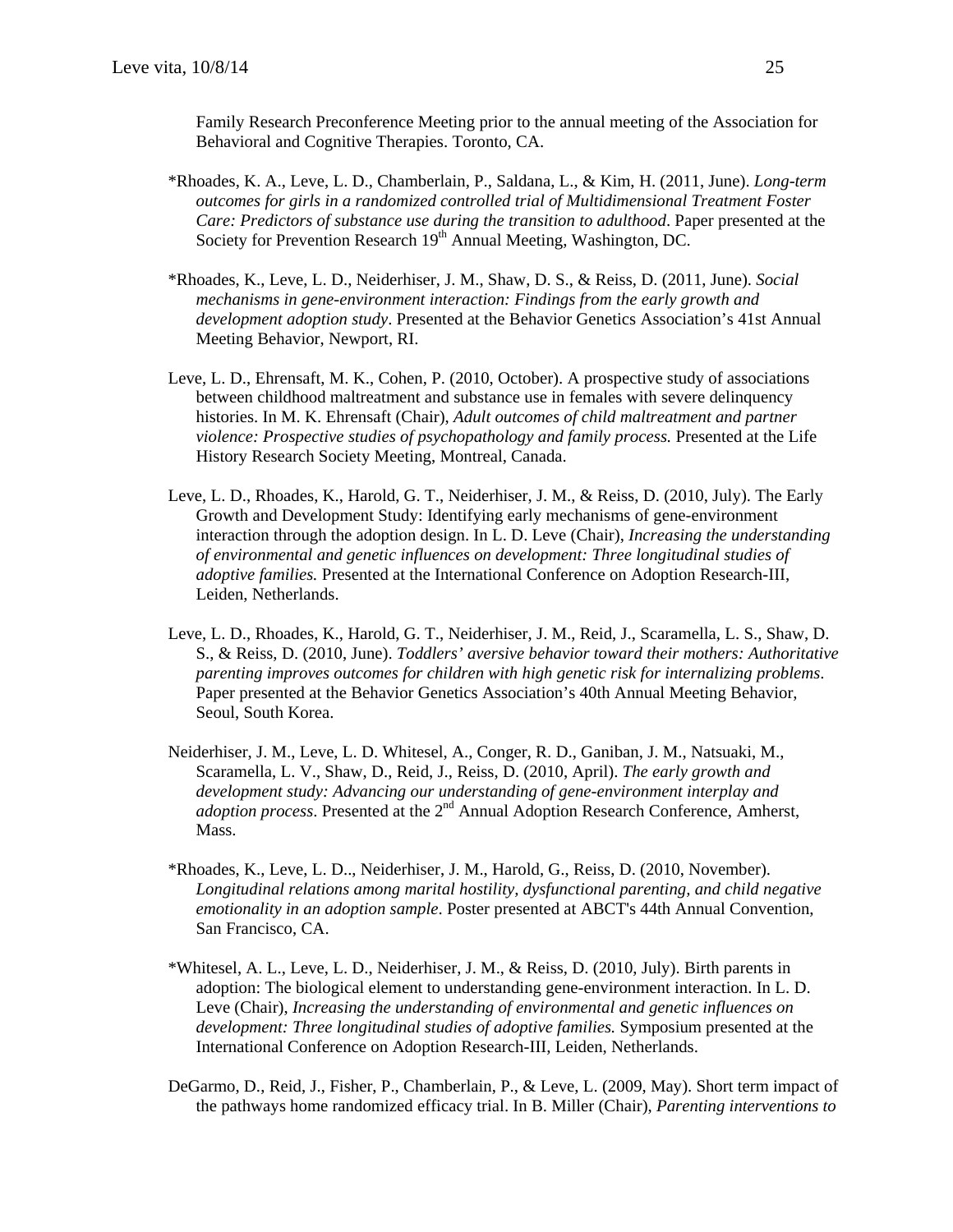*prevent child maltreatment and child behavior problems.* Symposium conducted at the 17<sup>th</sup> Annual Meeting for the Society for Prevention Research, Washington, DC.

- \*Kerr, D., Leve, L., Chamberlain, P. (2009, April). *Multidimensional Treatment Foster Care reduces pregnancy among juvenile justice girls*. Poster presented at the biennial meeting of the Society for Research in Child Development, Denver, CO.
- Leve, L. D. (2009, October). *Girls in the juvenile justice system: Developmental histories, Multidimensional Treatment Foster Care intervention, and outcomes*. Presented at the University of Otago Developmental Research Seminar Series, Dunedin, New Zealand.
- Leve, L. D., (2009, November). *Translating research on gene-environment interplay to inform prevention science: Measurement of the environment*. Presented at the Genetic Otago Postgraduate Symposium, Dunedin, New Zealand.
- Leve, L., Shaw, D., Reiss. D. (2009, April). Parenting, genes, or both? Predictors of problem behavior during toddlerhood in a prospective adoption sample. In M. N. Natsuaki (Chair), *Revisiting classic questions in child development: Creative ways of using genetically sensitive data*. Symposium conducted at the biennial meeting of the Society for Research in Child Development, Denver, CO.
- Leve, L. DeGarmo, D., Shaw, D. & Reiss, D. (2009, April). Early precursors of externalizing behavior: Genetic, parenting, and temperament effects on executive functioning in toddlerhood. In L. Leve & S. van Goozen (Chairs), *Neurobiological, genetic, and family influences on externalizing problems: Building a translational developmental model*. Symposium conducted at the biennial meeting of the Society for Research in Child Development, Denver, CO.
- Leve, L., DeGarmo, D., Shaw, D., Neiderhiser, J., Ge, X., & Reiss D. (2009, June). *Executive functioning in 27-month old adopted children: Genetic, parenting, and temperament influences*. Symposium presented at the Behavior Genetics Association's 39th Annual Meeting, Minneapolis, MI.
- Neiderhiser, J., & Leve, L. (2009, October). *Prenatal exposure to nicotine: Disentangling genetic risk and prenatal exposure effects*. Presented at the American Academy of Child and Adolescent Psychiatry's 56th Annual Meeting, Honolulu, HI.
- Schaughency, E., Leve, L., & Harold, G. (2009, November). *Building the infrastructure to support theory & research for practice and into practice: Models and possibilities for New Zealand.* Second Educational Psychology Forum, Wellington, New Zealand.
- Chamberlain, P., Leve, L.D., Saldana, L. (2008, October). *Family versus group-based treatment for girls with chronic delinquency: Characteristics, processes, and outcomes*. Presented at the annual meeting of the American Academy of Child & Adolescent Psychiatry, Chicago, IL.
- \*Kerr, D. C. R., Leve, L. D., & Chamberlain, P. (2008, March). Trajectories of health-risking sexual behavior among girls in the juvenile justice system. In M. Little (Chair), *Impact of formal care on adolescent trajectories of externalizing problems*. Symposium conducted at the biennial meeting of the Society for Research on Adolescence, Chicago, IL.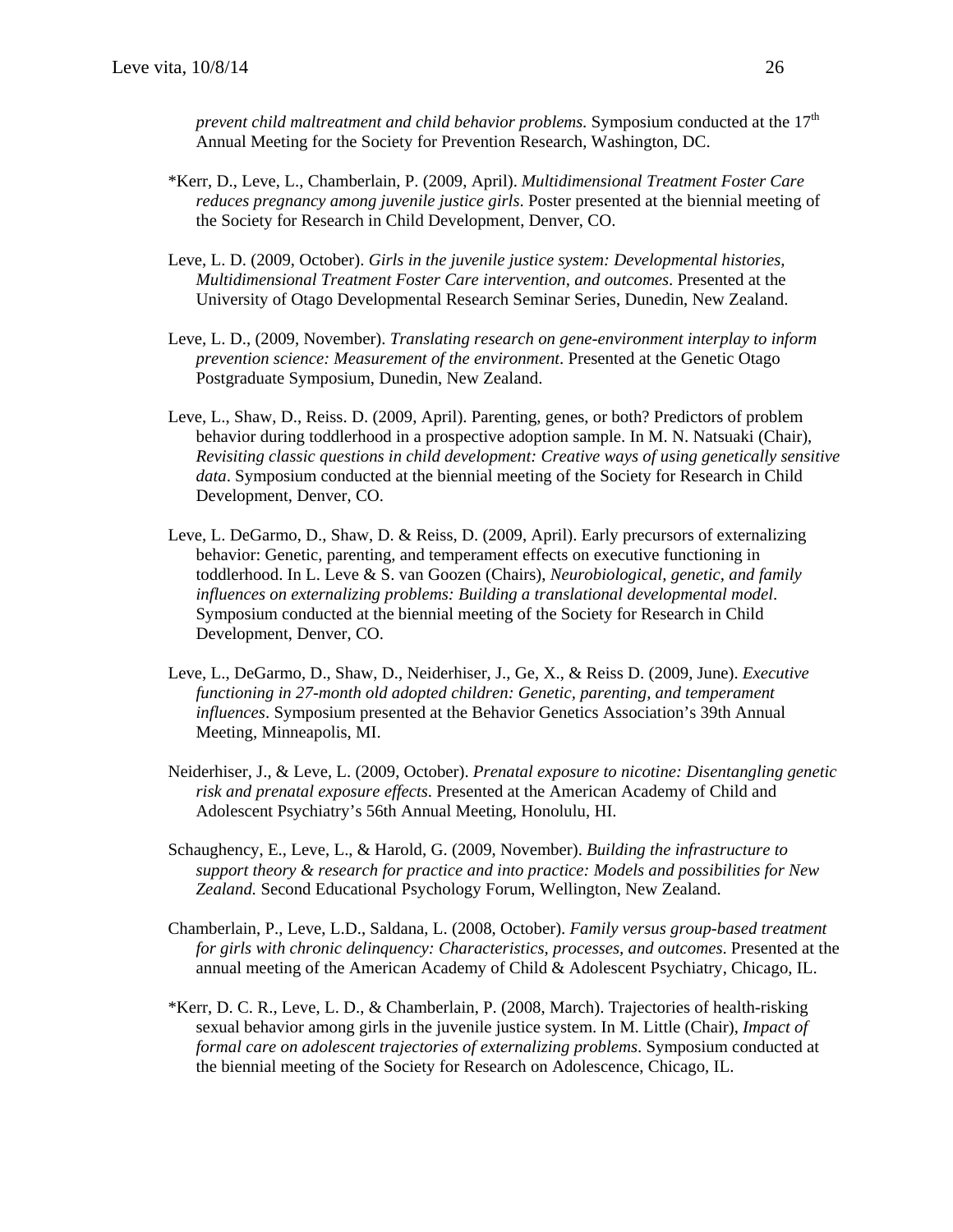- Leve, L. D., & Chamberlain, P. (2008, March). Juvenile justice girls in out-of-home care: Childhood risk factors, intervention outcomes, and developmental trajectories. In P. K. Kerig (Chair), *Dynamics of girls' delinquency: Risks, interventions, and underlying mechanisms*. Symposium conducted at the biennial meeting of the Society for Research on Adolescence, Chicago, IL.
- Leve, L. D., Kerr, D., & Chamberlain, P. (2008, May). *Girls in foster care: A randomized prevention trial reducing behavior problems and depression during the transition to middle school.* Poster presented at the annual meeting of the Society for Prevention Research, San Francisco, CA.
- Leve, L. D., Neiderhiser, J. M., Ge, X, Harold, G., Shaw, D., & Reiss, D. (2008, June). *Overreactive parenting during toddlerhood: An examination of continuity, genetic influences, and outcomes using an adoption design.* Poster presented at the annual meeting of the Behavior Genetics Association, Louisville, KY.
- Leve, L. D., Neiderhiser, J. M., Ge, X., & Reiss, D. (2008, July). Studying psychosocial effects on development using genetically informed data. In M. N. Natsuaki  $\& X$ . Ge (Chairs), *Studying psychosocial effects on development using genetically informed data*. Symposium conducted at the biennial meeting of the International Society for the Study of Behavioural Development, Würzburg, Germany.
- Leve, L. D. (2007, June). *Girls in foster care: Preventing behavior problems and health-risking behaviors during the transition to middle school*. Poster presented at the annual meeting of the Society for Prevention Research, Washington, DC.
- Leve, L. D., & Chamberlain, P. (2007, March). Juvenile justice girls' association with delinquent peers and partners: Link to health-risking behaviors. In S. Miller-Johnson (Chair), *Girls' peer and partner relations: links to antisocial behavior.* Symposium conducted at the biennial meeting of the Society for Research in Child Development, Boston, MA.
- Leve, L. D., & Chamberlain, P. (2007, June). Juvenile justice girls' substance use and healthrisking sexual behavior: The impact of female friends. In S. Miller-Johnson, L. D. Leve, & M. Terzian (Chairs), *Girls' problem behaviors: Risk factors and interventions*. Symposium conducted at the annual meeting of the Society for Prevention Research, Washington, DC.
- Leve, L. D., Fisher, P. A., Kim, H. K., & Reiss, D. (2007, March). Environmental moderation of genetic and neuroregulatory influences on children's internalizing behavior. In L. D. Leve (Chair), *Integrating biological and environmental perspectives on internalizing problems in young children.* Symposium conducted at the biennial meeting of the Society for Research in Child Development, Boston, MA.
- Leve, L. D., Neiderhiser, J. M., Scaramella, L. V., Ge, X., Shaw, D., Conger, R. D., Reid, J. B., & Reiss, D. (2007, June). The Early Growth and Development Project: Disentangling environmental effects through a prospective adoption design. In J. M. Neiderhiser (Chair), *The use of adoption designs to understand the effects of the environment*. Symposium conducted at the annual meeting of the Behavior Genetics Association, Amsterdam, Netherlands.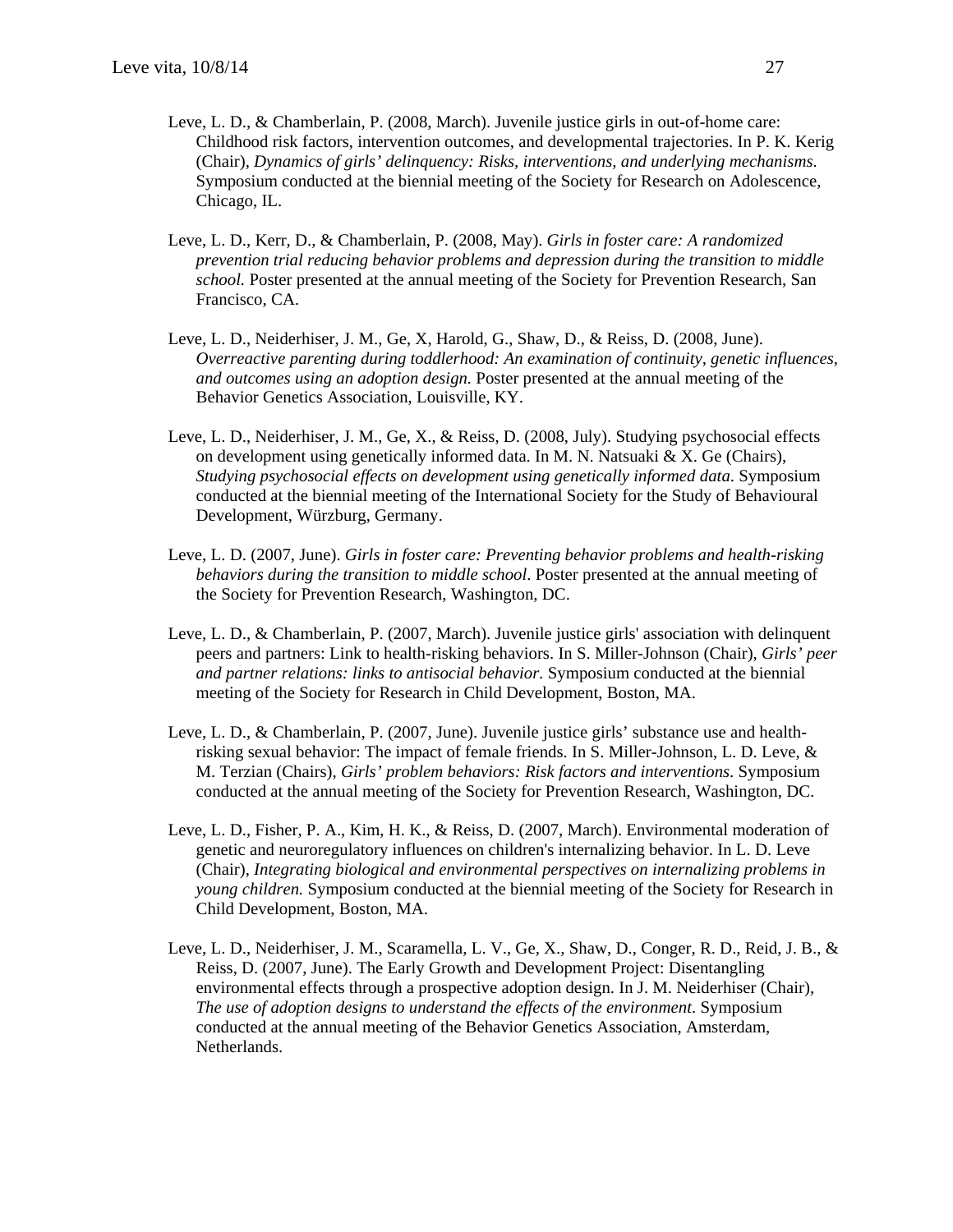- Miller-Johnson, S., & Leve, L. D. (2006, March). *Girls and delinquency: Bringing together research, practice, and policy*. Discussion hour presented at the biennial meeting of the Society for Research on Adolescence, San Francisco, CA.
- Leve, L. D., Chamberlain, P., & Fisher, P. A. (2006, July). *Improving child outcomes with Multidimensional Treatment Foster Care*. Poster presented at the International Conference on Adoption Research, Norwick, UK.
- Leve, L. D., & Kim, H. K. (2006, March). Sex differences in childhood predictors of adolescent health-risking behavior. In J. M. Neiderhiser & L. D. Leve (Chairs), *Sex differences in adolescent and young adult adjustment: A focus on relationships*. Symposium presented at the biennial meeting of the Society for Research on Adolescence, San Francisco, CA.
- \*Whitesel, A., Leve, L. D., & Neiderhiser, J. M. (2006, July). *Strategies for successful researcher–adoption agency partnerships.* Workshop presented at the International Conference on Adoption Research, Norwick, UK.
- Leve, L. D., & Chamberlain, P. (2005, May). *Girls referred from juvenile justice: Treatment needs and intervention outcomes*. In P. Smith (Chair), *Girls and the juvenile justice system: Examining mental health, education, and treatment.* Symposium conducted at the annual meeting of the Society for Prevention Research, Washington, DC.
- Leve, L. D. & Fisher, P. A. (2005, April). *Outcomes and evidence-based interventions for youth with child welfare system involvement*. Presented at the biennial meeting of the Society for Research in Child Development, Atlanta, GA.
- Leve, L. D., Shaw, D., & Reiss, D. (2005, May). The integration of behavior genetic methods and prevention science. In K. Conway (Chair), *Translational research on drug abuse: Linkages between genetics and prevention*. Symposium conducted at the annual meeting of the Society for Prevention Research, Washington, DC.
- Leve, L. D., & Sprengelmeyer, P. G. (2005, April). Adolescents with abuse and delinquency histories: Outcomes from a randomized intervention trial for girls in out-of-home care. In L. D. Leve (Chair) *Outcomes and evidence-based interventions for youth with child welfare system involvement*. Symposium conducted at the biennial meeting of the Society for Research in Child Development, Atlanta, GA.
- Chamberlain, P. (Chair), Leve, L. D., & Sprengelmeyer, P. G. (2004, June). *Girls in the criminal justice system: Treatment model, co-occurring risk characteristics and intervention outcomes.* Symposium conducted at the Complexities of Co-occurring Conditions conference, Washington, DC.
- Leve, L. D., & Pears, K. P. (2004, March). The influence of parent–child relations and parental monitoring on the development of high-risking sexual behavior. In R. D. Laird (Chair), *Consequences of developmental changes in parenting for adolescents' same and opposite sex peer relationships.* Symposium presented at the biennial meeting of the Society for Research on Adolescence, Baltimore, MD.

## **EXTERNAL FUNDING**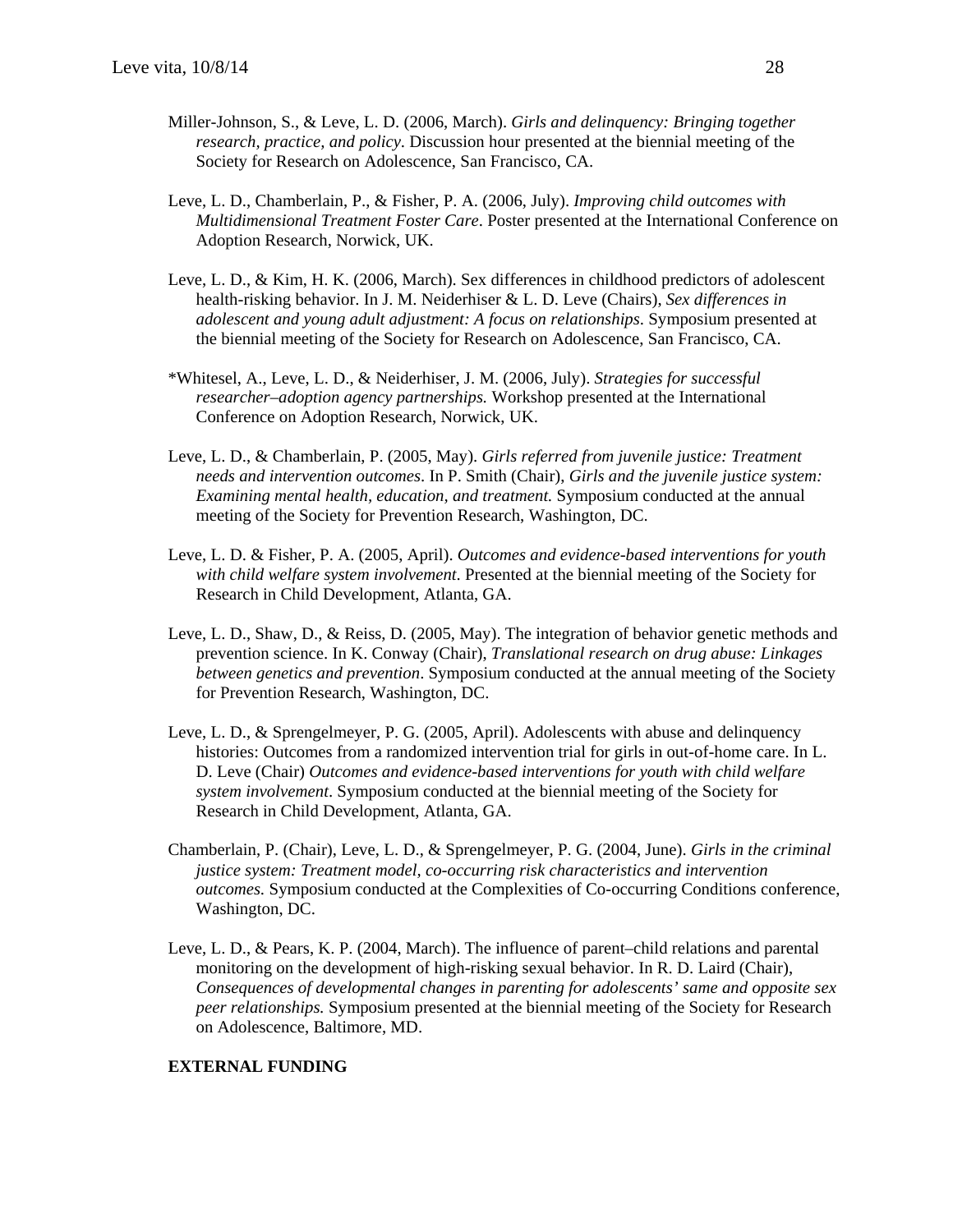I have written and co-written 30 competitively funded proposals resulting in more than \$50 million of external funding from federal grant competitions. Funded proposals are listed below.

- 31. 01/01/2015–8/31/2016. Utilizing Adoption-Based Research Designs to Examine the Interplay Between Family Relationship Processes and Child Developmental Outcomes (Principal Investigator: Harold; Principal Investigator on UO Subcontract: Leve). For \$14,406 (total UO subcontract funds requested) from the Economic and Social Research Council, United Kingdom.
- 30. 9/01/2014–08/31/2016. Family and Peer Processes and G-E Interplay in Middle School: An Adoption Study (R56 HD042608; Principal Investigator). For \$700,000 (total costs) from the National Institute of Child Health and Human Development.
- 29. 06/01/2014–05/31/2017. Minority Supplement Siblings Reared Apart: A Naturalistic Cross-Fostering Study of Young Children (R01DA025857; Principal Investigator on predoctoral student supplement: Leve; Student: Perez). For \$122,840 (total supplement costs) from the National Institute on Drug Abuse.
- 28. 06/16/14–08/22/14. 2014 Summer Research with NIDA Siblings Reared Apart: A Naturalistic Cross-Fostering Study of Young Children (Principal Investigator: Leve; undergraduate student: Admasu). For \$4,536 (total supplement costs) from the National Institute on Drug Abuse.
- 27. 05/01/2014–04/30/19, Early Family Prevention of Adolescent Alcohol, Drug Use, and Psychopathology (R01DA036832-01A1; Principal Investigator: Shaw and Dishion; Principal Investigator on UO subcontract: Leve)*.* For \$2,413,176 (total costs) from the National Institute on Drug Abuse.
- 26. 07/15/13–06/30/18, Translational Drug Abuse Prevention Center (P50 DA035763; Principal Investigators: Chamberlain and Fisher; Co-Investigator: Leve). For \$10,654,288 (total costs) from the National Institute on Drug Abuse.
- 25. 12/01/13–11/30/18, Preventing HIV/STI Risk Behavior in Girls with Delinquency, Drug Abuse & Trauma (Principal Investigator: Smith; Consultant: Leve). For \$459,931 (total costs in Year 01) from the National Institute on Drug Abuse.
- 24. 09/30/13–05/31/17, Siblings Reared Apart: A Naturalistic Cross-Fostering Study of Young Children (R01 DA035062; Principal Investigator: Leve). For \$2,591,071 (total costs) from the National Institute on Drug Abuse.
- 23. 03/05/12–2/28/17, Teens' Risk during Transition: Preventing Drug Use, HIV, & School Problems (R01 DA032634; Principal Investigator: Chamberlain; Co-Investigator: Leve). For \$3,522,467 (total costs) from the National Institute on Drug Abuse.
- 22. 09/01/11–05/31/16, Gene-Environment Interplay and Childhood Obesity: An Adoption Study (R01 DK090264; Principal Investigator: Ganiban: Principal Investigator on UO subcontract: Leve). For \$538,219 (total costs on subcontract) from the National Institute of Diabetes and Digestive and Kidney Disease.
- 21. 09/28/10–06/30/15, Gene-Environment Interplay and the Development of Psychiatric Symptoms in Children (R01 MH092118; Multiple Principal Investigators: Leve and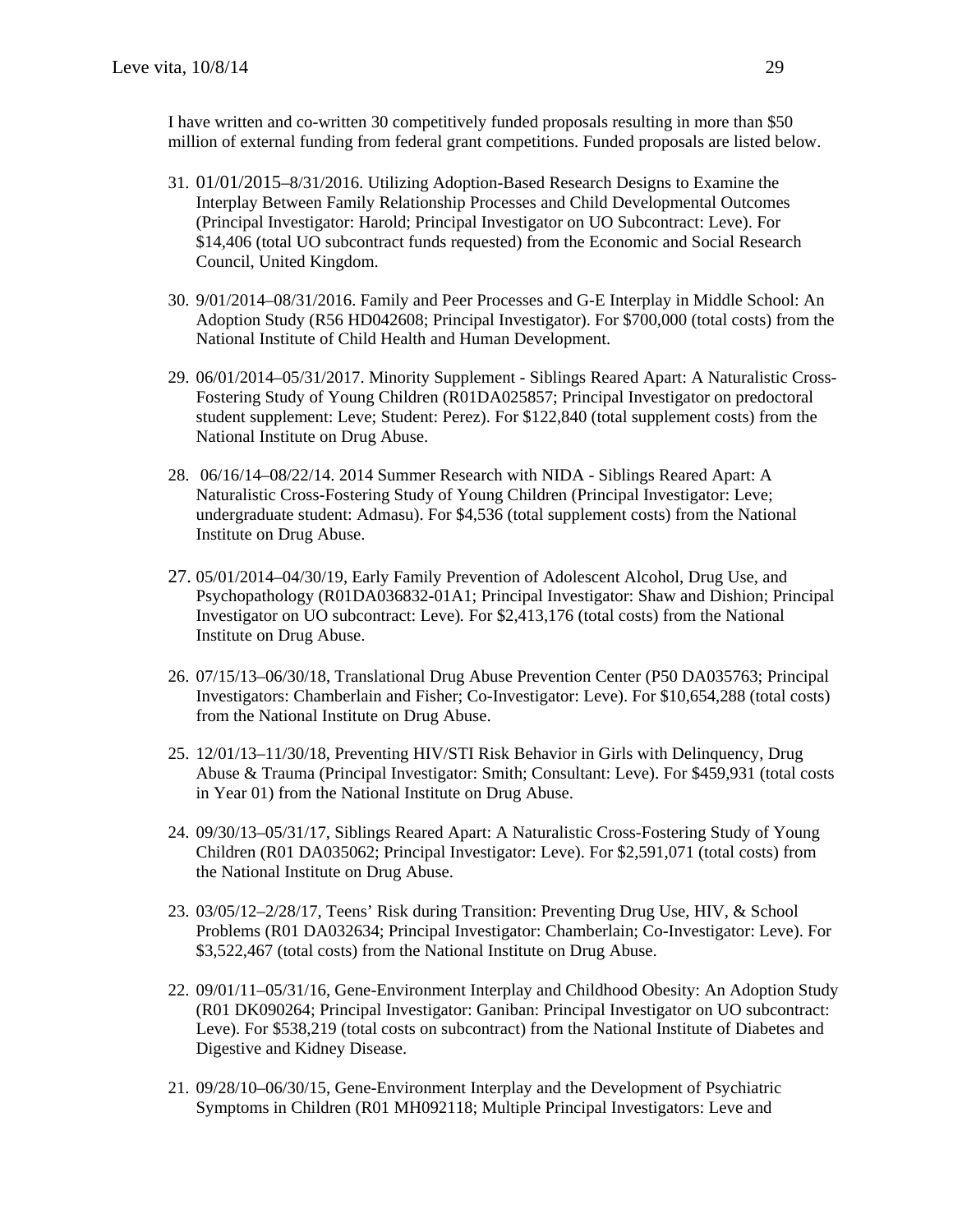Neiderhiser). Grant award of \$1,809,533 (direct cost on subcontract) from the National Institute of Mental Health.

- 20. 09/15/08–06/30/14, Center for Drug Abuse Prevention in the Child Welfare System (P30 DA023920; Principal Investigator: Chamberlain; Co-Investigator: Leve). Grant award of \$6,464,622.00 (direct costs) from the National Institute on Drug Abuse.
- 19. 09/01/07–07/31/14, The Early Growth and Development Study: Family Process, Genes, and School Entry (R01 HD042608; Principal Investigator: Leve). Grant award of \$5,843,521 (direct costs) from the National Institute on Child Health and Human Development, cofunded by the National Institute on Drug Abuse and OBSSR (the Office of the Director).
- 18. 07/01/10–06/30/13*,* Longterm Treatment Effects on Juvenile Justice Girls' Depression and Suicide Risk (R03 MH091611; Principal Investigator: Kerr; Co-Investigator: Leve). \$148,000 (total costs) from the National Institute of Mental Health.
- 17. 04/01/10–03/31/13*,* Decision Making in Foster Care Girls (R21 DA027091; Multiple Principal Investigators: Leve and Weller).Grant award of \$226,000 (direct costs on subcontract) from the National Institute on Drug Abuse.
- 16. 02/15/09–12/31/13, Juvenile Justice Girls: Pathways to Adjustment and System Use in Young Adulthood (R01 DA024672; Principal Investigator: Leve). Grant award of \$2,328,299 (direct costs) from the National Institute on Drug Abuse.
- 15. 09/15/07–05/31/13, Genes, Prenatal Drug Exposure and Postnatal Environment: An Adoption Study (R01 DA020585; Principal Investigator: Neiderhiser; Principal Investigator on subcontract: Leve). Grant award of \$1,363,738 (direct costs on subcontract) from the National Institute on Drug Abuse, co-funded by the National Institute of Mental Health and OBSSR (the Office of the Director).
- 14. 09/15/06–07/31/13, Community Development Teams to Scale-Up MTFC in California (R01 MH076158; Principal Investigator: Chamberlain; Co-Investigator: Leve). Grant award of \$4,865,840 (direct costs) from the National Institute of Mental Health.
- 13. 08/01/09–07/31/12, Preventing Drug Abuse and HIV/AIDS in Delinquent Youths: An Integrated Intervention (R01 DA025857; Principal Investigator: Smith; Co-Investigator: Leve). Grant award of \$435,720 (Y1 direct costs) from the National Institute on Drug Abuse.
- 12. 07/01/06–06/30/12, Preventing Behavior and Health Problems in Foster Teens (R01 DA020172; Principal Investigator: Chamberlain; Co-Investigator: Leve). Grant award of \$2,582,559 (direct costs) from the National Institute on Drug Abuse.
- 11. 06/06/05–05/31/11, Dimensions of Early Stress and Child Welfare Involvement (R01 HD045894; Principal Investigator: Fisher; Co-Investigator: Leve). Grant award of \$1,924,935 (direct costs) from the National Institute on Child Health and Human Development.
- 10. 06/15/05–03/31/11, EIFC: Outcomes through Middle Childhood (R01 MH059780; Principal Investigator: Fisher, Co-Investigator: Leve). Grant award of \$1,941,613 (direct costs) from the National Institute of Mental Health.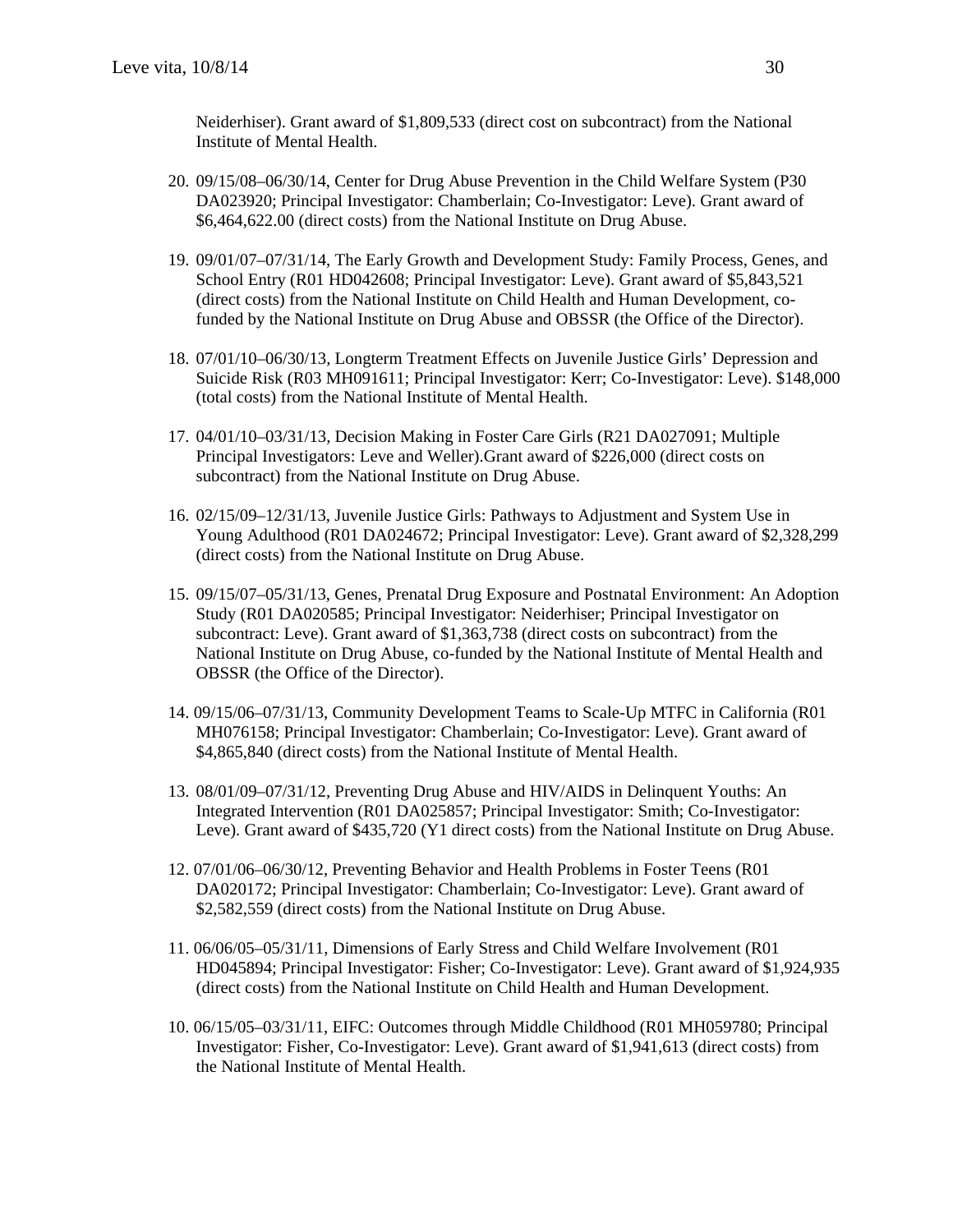- 9. 12/01/03–11/30/09, Preventing Problems for Girls in Foster Care (R01 MH054257; Principal Investigator: Leve). Grant award of \$1,979,657 (direct costs) from the National Institute of Mental Health.
- 8. 08/01/03–09/30/09, Pathways Home: Reducing Risk in the Child Welfare System (P20 DA017592; Principal Investigator: Reid; Co-Investigator: Leve). Grant award of \$4,656,772 (direct costs) from the National Institute on Drug Abuse.
- 7. 05/01/03–04/30/09, Effects of Incarceration on Children (R01 MH065553; Principal Investigator: Eddy; Co-Investigator: Leve). Grant award of \$2,197,184 (direct costs) from the National Institute of Mental Health.
- 6. 06/01/02–05/31/08, Preventing Health-Risking Behaviors in Delinquent Girls (R01 DA015208; Principal Investigator: Chamberlain; Co-Investigator: Leve). Grant award of \$2,319,419 (direct costs) from the National Institute on Drug Abuse.
- 5. 09/01/02–08/31/07, The Early Growth and Development Study (R01 HD042608; Principal Investigator: Reiss; Principal Investigator for OSLC subcontract: Leve). Grant award of \$6,715,049 (direct costs) from the National Institute on Child Health and Human Development.
- 4. 06/01/99–05/31/05, Oregon Prevention Research Center (P50 MH046690; Principal Investigator: Reid; Co-Investigator: Leve). Grant award of \$3,980,973 (direct costs) from the National Institute of Mental Health.
- 3. 03/01/98–05/31/02, Origin of Mental Health Problems in the Family (R01 MH037911; Principal Investigator: Leve). Grant award of \$991,913 (direct costs) from the National Institute of Mental Health.
- 2. 03/01/98–05/31/01, Process of Fathering: Effects on his Child's Competence (R01 HD019739; Principal Investigator: Fisher; Co-Investigator: Leve). Grant award of \$246,573 (direct costs) from the National Institute on Child Health and Human Development.
- 1. 06/01/97–05/31/98, High Risk Peer Behavior: A Pre-Intervention Study (R03 MH057053; Principal Investigator: Leve). Grant award of \$25,000 (direct costs).

# **TEACHING & ADVISING**

#### **Courses**

*Fall 2014, University of Oregon*  Instructor: CPSY 643: Community and Preventive Interventions FHS 491: Discussion Section, APA writing

Guest Lecturer: FHS 410: International Adoptions

*Spring 2014, University of Oregon*  Guest Lecturer: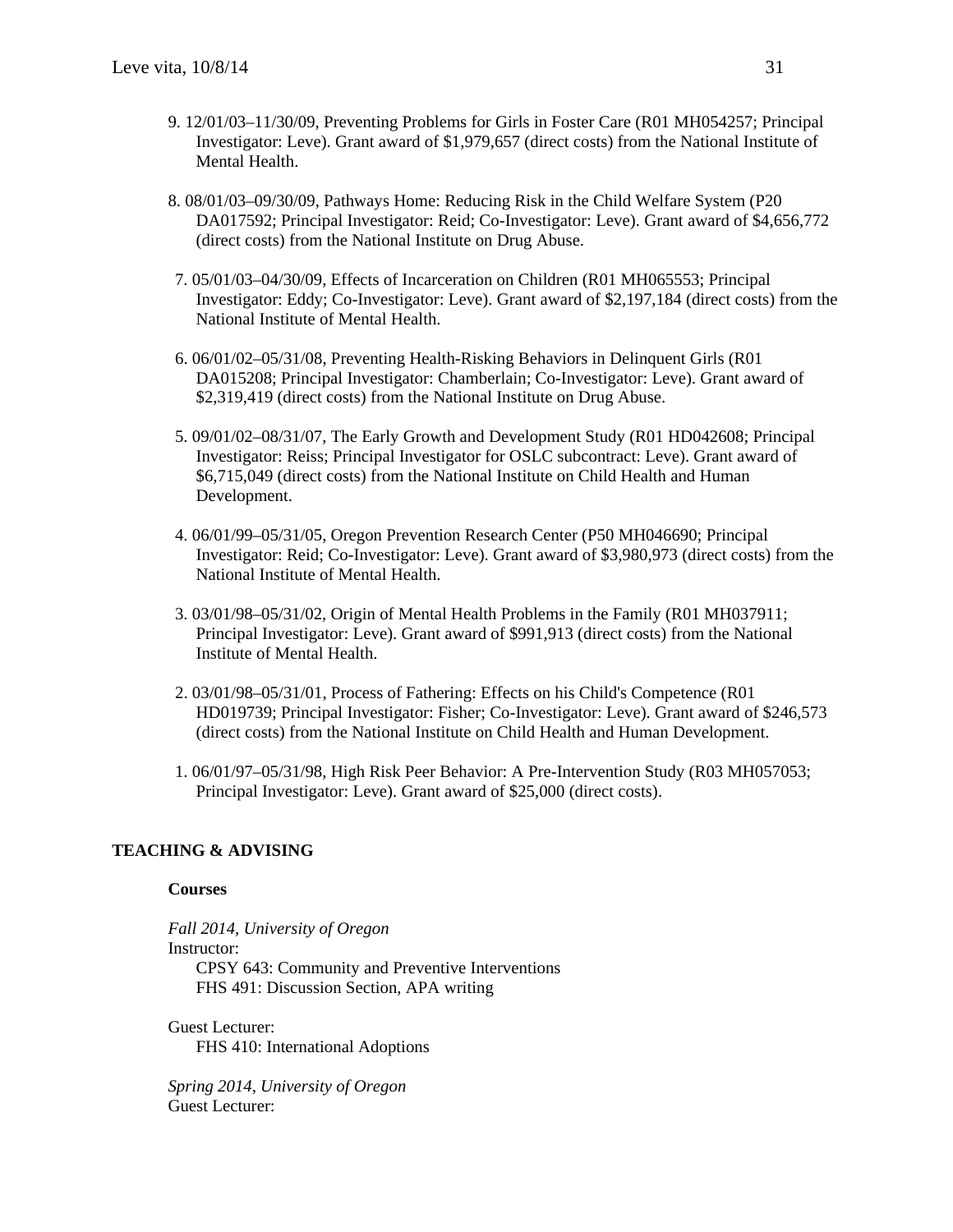#### CPSY 609: Child and Family Practicum

## *Winter 2014, University of Oregon*

Guest Lecturer: LAW 610: Child Development and the Law SPED 432: Introduction to Behavior Disorders CPSY 642: Child-Family Interventions

## *Fall 2013, University of Oregon*

Instructor: CPSY 643: Community and Preventive Interventions Guest Lecturer: PSY 607: Seminar Developmental Research Group

*Fall 1998–Spring 2013, University of Oregon; University of Leicester; University of Otago*  Guest Lecturer:

Development and Psychopathology Research Methods Families and Children Brain and Behavior Clinical Methods

*1995, University of Oregon*  Instructor: Developmental Psychology

*1993–1995*, *University of Oregon*  Graduate Teaching Fellow: Research Methods **Statistics** Developmental Psychology Cognitive Development

## **Advising**

| $2014-$   | Advisor, Cady Kitner, PhD student, Counseling Psychology and Human<br>Services, University of Oregon |
|-----------|------------------------------------------------------------------------------------------------------|
| $2013-$   | Advisor, Aliya Khan, PhD student, Counseling Psychology and Human Services,<br>University of Oregon  |
|           | Advisor, Emily Reich, PhD student, Counseling Psychology and Human<br>Services, University of Oregon |
| 2013-2014 | Project Mentor, Timothy Matthews, M.Ed student, Prevention Science,<br>University of Oregon          |
|           | Project Mentor, Laura Johnson, M.Ed student, Prevention Science, University of<br>Oregon             |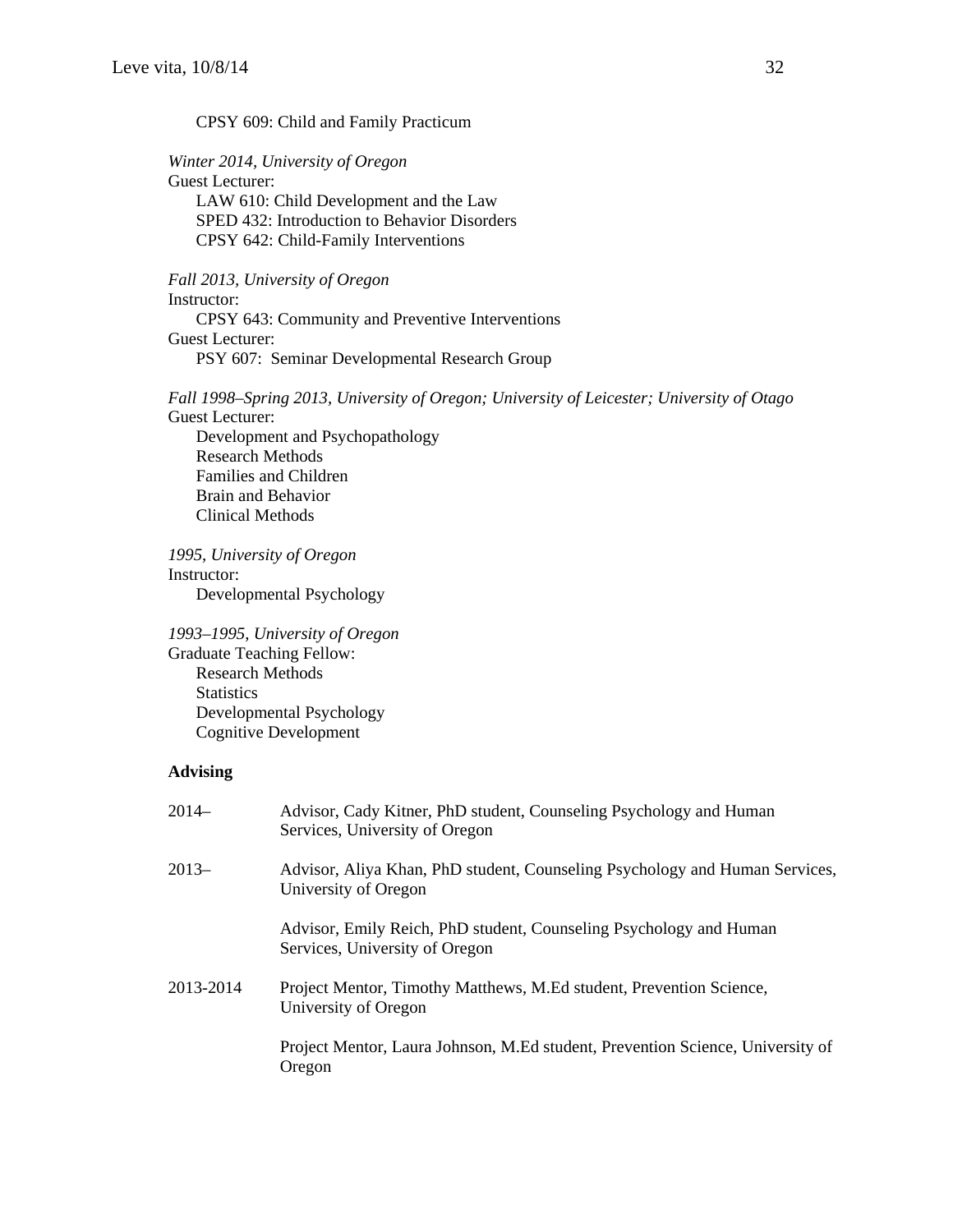Project Mentor, Brian Reece, M.Ed student, Prevention Science, University of Oregon

- 2009–2013 Supervisor and primary mentor, Kimberly Rhoades, Postdoctoral Fellow, Oregon Social Learning Center. Current position: Assistant Professor, Washington State University
- 2009–2012 Supervisor and primary mentor, Mark Van Ryzin, Postdoctoral Fellow, Oregon Social Learning Center. Current position: Instructor, University of Oregon

Mentor, Kit Elam, Postdoctoral Fellow, University of Leicester, UK. Current position: Postdoctoral Fellow, Arizona State University

Mentor, David Martin, Predoctoral Student, University of Minnesota

- 2009–2011 Supervisor and mentor, Anne Mannering, Postdoctoral Fellow, Oregon Social Learning Center. Current position: Instructor, Oregon State University, Human Development and Family Studies
- 2008–2010 Supervisor and mentor, Heidemarie Laurent, Postdoctoral Fellow, Oregon Social Learning Center. Current position: Assistant Professor, University of Oregon, Department of Psychology

Mentor, David Kerr, Postdoctoral Fellow, Oregon Social Learning Center. Current position: Assistant Professor, Oregon State University, Department of Psychology

- 2007–2012 Supervisor and mentor, Shannon Lipscomb, Postdoctoral Fellow, Oregon Social Learning Center. Current position: Assistant Professor, Oregon State University Cascades, Human Development and Family Studies
- 2005–2006 Supervisor and primary mentor, Amber Johnson, Postdoctoral Fellow, Oregon Social Learning Center. Current position: Project Manager, Survey Research Lab, Portland State University
- 2001–2003 Supervisor and primary mentor, Tom Hollenstein, Masters Student, University of Oregon and Oregon Social Learning Center. Current position: Assistant Professor, Queen's University, Department of Psychology
- 1998–2000 Supervisor and primary mentor, Nick Hong, Predoctoral minority supplement awardee, Psychology, University of Oregon. Current position: Clinical Director, Montana Academy

## **Committee Member**

2014 Committee member, Lindsay Taraban, Masters in Psychology, University of Pittsburgh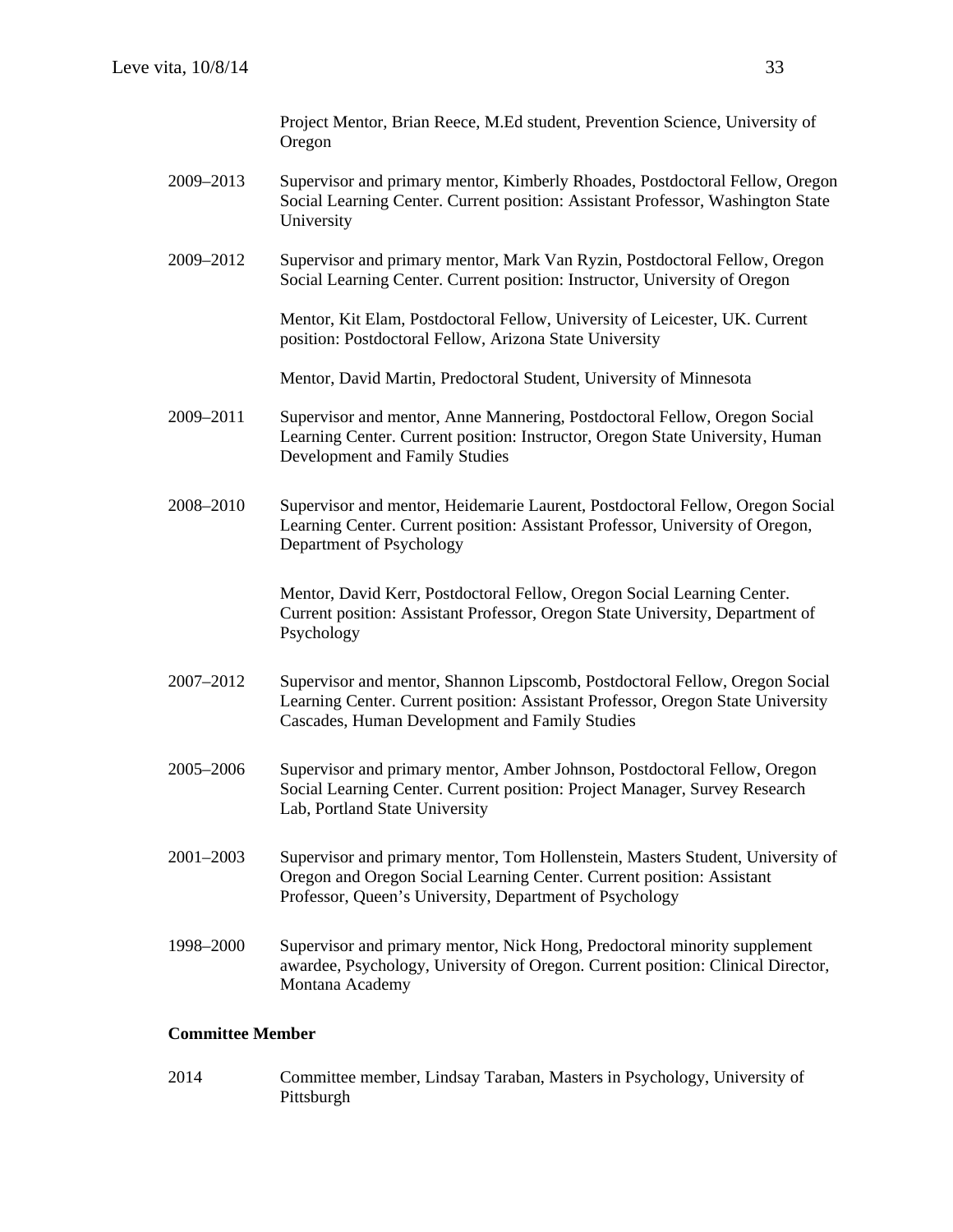| 2014        | Committee member, Rosemary Bernstein, PhD dissertation, Clinical Psychology,<br>University of Oregon.                                                                                                                                                                                                                                           |
|-------------|-------------------------------------------------------------------------------------------------------------------------------------------------------------------------------------------------------------------------------------------------------------------------------------------------------------------------------------------------|
| 2014        | Committee member, Kimbree Brown, PhD dissertation, Department of<br>Counseling Psychology and Human Services, University of Oregon, "Ecological<br>predictors of school service usage and early academic skills in kindergarten<br>children with developmental disabilities and delays."                                                        |
| 2014        | Advising Committee member, Robin Hertz, Clinical Psychology, University of<br>Oregon.                                                                                                                                                                                                                                                           |
| 2014        | Committee member, Audra Horney, PhD dissertation, Department of Counseling<br>Psychology and Human Services, University of Oregon, "Eating disorder group-<br>based trajectories, associated risk factors, and the impact of prevention."                                                                                                       |
| 2014        | Committee member, Sophie Thackray, Senior Honors Thesis, Department of<br>Family & Human Services and the Robert D. Clark Honors College, University<br>of Oregon, "Those to whom evil is done do evil in return: The importance of<br>improving children's welfare policy for the prevention of juvenile delinquency in<br>the United States." |
| Sept, 2013  | Committee member, Julia Reuben, Masters in Psychology, University of<br>Pittsburgh, "Behavioral inhibition and effortful control: Independent and<br>interactive predictors of child externalizing behavior."                                                                                                                                   |
| July, 2013  | Committee member, Owen Niel Christopher Spear, PhD thesis, Melbourne<br>School of Psychological Sciences, "Neighborhood disadvantage and internalizing<br>symptoms in adolescents: The mediating role of stressful life events,<br>temperament, and maternal aggression."                                                                       |
| May, 2012   | Consultant / sponsor, Mary Marsiglio, PhD dissertation, Department of<br>Counseling Psychology and Human Services, University of Oregon, "Examining<br>the link between trauma and delinquency for juvenile delinquent girls: A<br>longitudinal study."                                                                                         |
| March, 2011 | Committee member, Magdalena Kielpikowski, PhD thesis in Psychology,<br>Victoria University of Wellington, "Family dynamics and children's outcomes:<br>The role of silent interparental conflict."                                                                                                                                              |
| July, 2008  | Committee member, Emma Howarth, PhD in Psychology, Cardiff University,<br>"Interparental conflict, domestic violence and children's psychological<br>development: The role of children's perceptions of parental behavior."                                                                                                                     |
| 2006-2007   | Committee member and sponsor, Tiffany Lee, Senior Honors Thesis in<br>Sociology, University of Oregon, "Educational aspirations and delinquency<br>among adolescents."                                                                                                                                                                          |
|             | Committee member and sponsor, Brooke Parrill, Senior Honors Thesis in<br>Psychology, University of Oregon, "Delinquent girls' methamphetamine use."                                                                                                                                                                                             |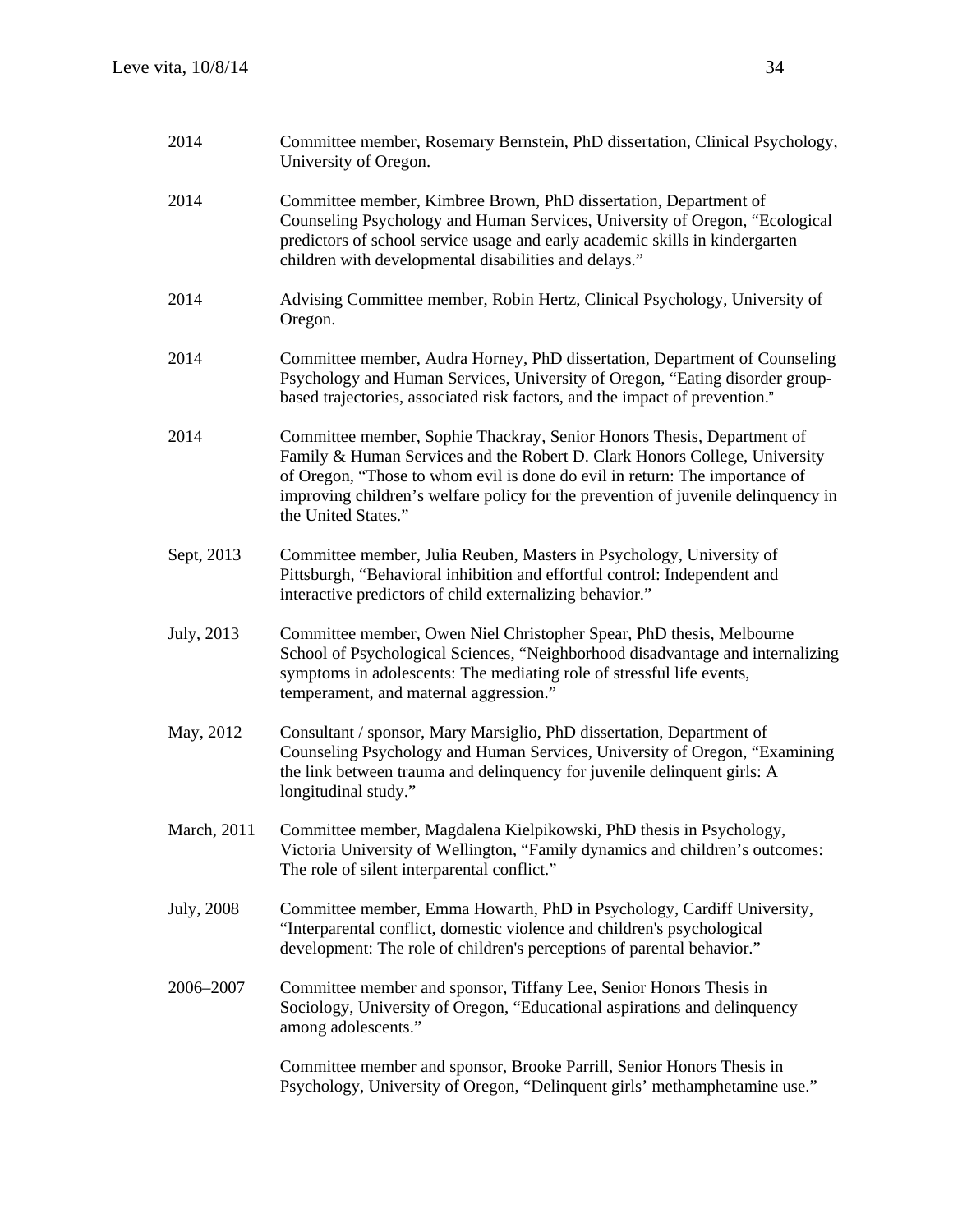| 2003-2004 | Consultant and sponsor, Bernadette Bullock, PhD in Clinical Psychology,<br>University of Oregon, "Deviant peer association and problem behavior: A test of<br>genetic and environmental influences." |
|-----------|------------------------------------------------------------------------------------------------------------------------------------------------------------------------------------------------------|
| 2002      | Committee member and sponsor, Christine Adams, Senior Honors Thesis in<br>Psychology, University of Oregon, "Attachment and educational aspirations."                                                |
| 1998      | Committee member and sponsor, Felicity Harper, Senior Honors Thesis in<br>Psychology, University of Oregon, "Twin's peer and sibling relations."                                                     |

# **SERVICE**

# **Institutional Service: University of Oregon**

| 2014            | School Psychology, Faculty Hire Search Committee, Member |
|-----------------|----------------------------------------------------------|
| 2014            | CPHS Merit Policy Work Group, Member                     |
| 2014            | <b>CPSY Graduate Admissions Committee, Member</b>        |
| 2014            | FHS ECE Program Evaluation Committee, Member             |
| 2014            | FHS ECE Faculty Hire Search Committee, Member            |
| 2014            | FHS Undergraduate Admissions, Member                     |
| 2014            | Prevention Science M.Ed. Admissions, Contributor         |
| $2013$ -present | Associate Director, Prevention Science Institute         |
|                 |                                                          |

# **Institutional Service: Oregon Social Learning Center**

| 2010-2013    | Science Director                                      |
|--------------|-------------------------------------------------------|
| 2010-2013    | Media Team                                            |
| 2010-2013    | OSLC Conference Committee (Chair: 2009; 2011)         |
| 2010–2011    | <b>Chief Operating Officer Hiring Committee</b>       |
| 2008-2010    | <b>Management Committee</b>                           |
| 2006–2013    | <b>Budget Subcommittee</b>                            |
| 2006         | <b>Electronic Grant Submission Committee</b>          |
| 2005–2006    | <b>Senior Administrator Review Committee</b>          |
| 2004-2006    | Management Committee (Chair: 2005–2006)               |
| 2003-2005    | <b>Staff Performance Review Committee</b>             |
| 2000–2005    | Human Resources Subcommittee                          |
| 2000-2003    | Scientist Development Subcommittee (Chair: 2001–2003) |
| 1998–present | Scientist Council (Chair: 2007; 2010–2013)            |

# **Professional Service**

| 2014         | Plenary Chair, Society for Prevention Research, Prevention and Promotion                                  |
|--------------|-----------------------------------------------------------------------------------------------------------|
|              | Efforts Focused on Early Childhood                                                                        |
| 2014         | Chair, Development and Testing of Interventions review panel, Society for                                 |
|              | <b>Prevention Research</b>                                                                                |
| 2013–present | Member, Board of Directors, Society for Prevention Research                                               |
| 2013–present | Member, Society for Prevention Research Awards Committee                                                  |
| 2013         | Abstract reviewer and Chair, Development and Testing of Interventions, Society<br>for Prevention Research |
|              |                                                                                                           |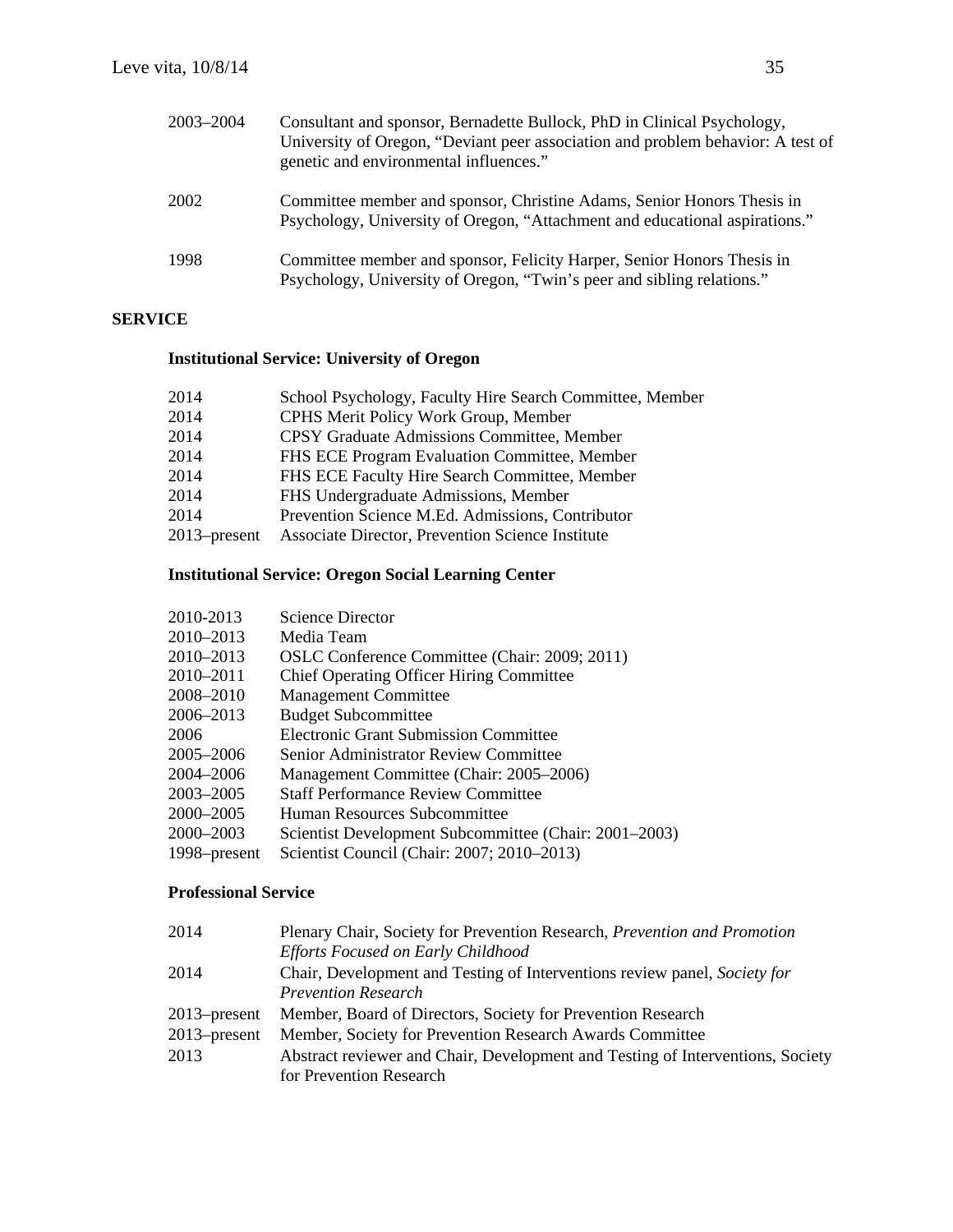| 2013            | Plenary Chair, Society for Prevention Research, Common Pathways to      |
|-----------------|-------------------------------------------------------------------------|
|                 | Development                                                             |
| 2012            | Abstract reviewer and Chair, Common Pathways, Society for Prevention    |
|                 | Research                                                                |
| $2012$ -present | Member, Publication Committee, Society for Prevention Research          |
| 2012            | Conference Chair, Society for Prevention Research annual meeting        |
| 2011            | Abstract reviewer, Panel 13, Society for Research in Child Development  |
| $2010$ -present | Communications Task Force, Society for Prevention Research              |
| 2010            | Conference Chair, Improving Outcomes for Adopted Children and Families, |
|                 | Eugene, OR                                                              |

## **Professional Memberships**

| 2013–present Society for Research on Adolescence         |
|----------------------------------------------------------|
| 2011–present Global Consortium for Depression Prevention |
| 2004–present Society for Prevention Research             |
| 1996–present Behavior Genetics Association               |
| 1995–present American Psychological Association          |
| 1990–present Society for Research in Child Development   |
|                                                          |

## **Editorial Board Positions**

|                 | 2014–present Editor, Child and Adolescent Mental Health           |
|-----------------|-------------------------------------------------------------------|
|                 | 2014–present Editorial Board: Development and Psychopathology     |
|                 | 2013–present Editorial Board: Adoption & Fostering                |
| $2013$ -present | Advisory Board: Journal of Child Psychology & Psychiatry          |
| $2011$ -present | Editorial Board: Frontiers in Behavioral and Psychiatric Genetics |
| 2008–2014       | Editorial Board: Journal of Family Psychology                     |

# **Ad Hoc Reviewer**

*Australian Psychologist Child Development Developmental Psychology Journal of Abnormal Child Psychology Journal of Child Clinical and Adolescent Psychology Journal of Emotional and Behavioral Development Journal of Research on Adolescence Merrill-Palmer Quarterly Psychology China* 

## **Grant Competition Proposal Reviews**

| October, 2014 | Temporary Member, Risk, Prevention and Interventions for<br>Addictions-Overflow (RPIA-N) Study Section                                                                  |
|---------------|-------------------------------------------------------------------------------------------------------------------------------------------------------------------------|
| July, 2014    | Chair of the National Institutes of Health Special Emphasis Panel on<br>Interventions for Health Behavior over the Life Course (ZRG1 RPHB-S)<br>$(03)$ M) Study Section |